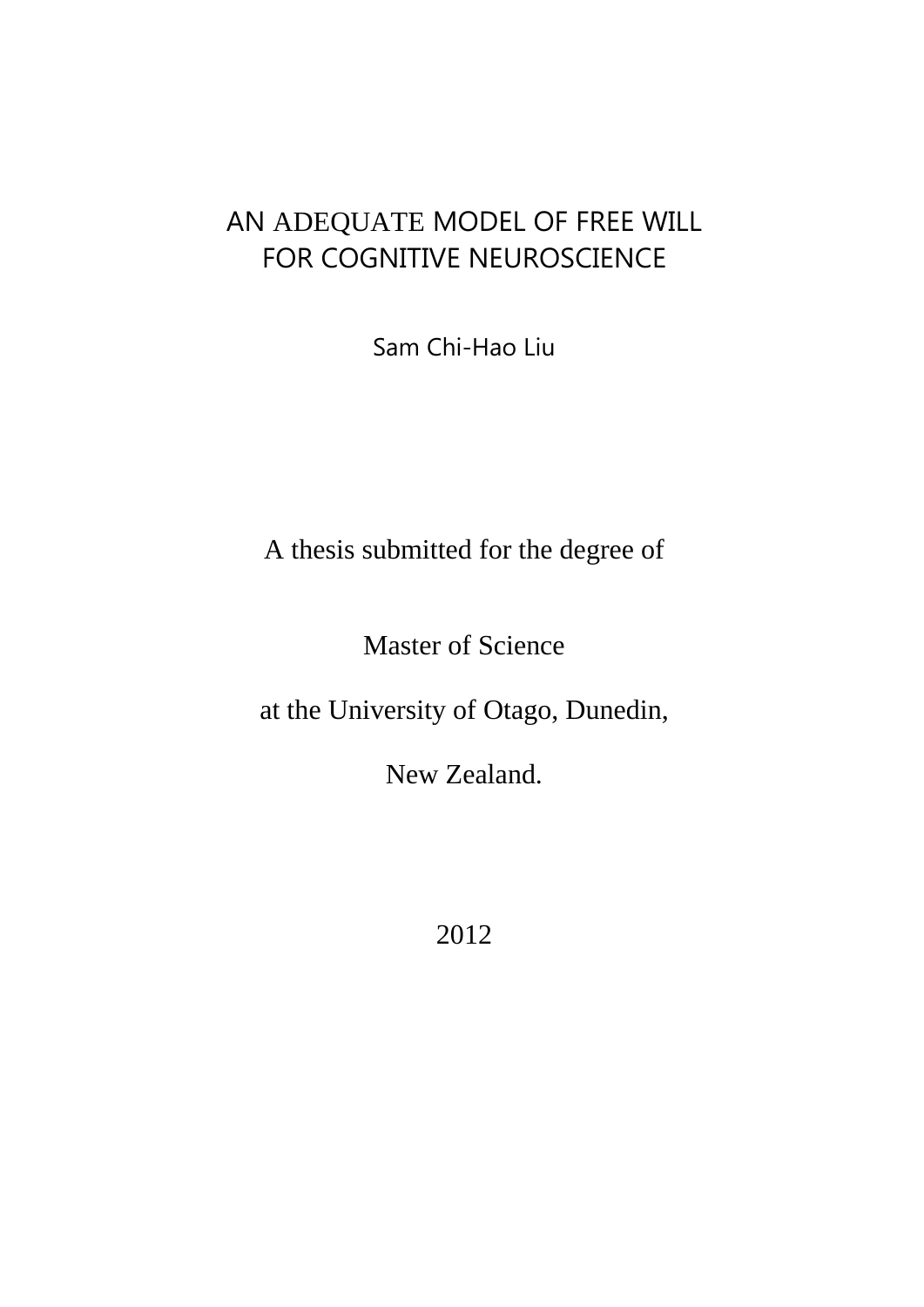## Table of Contents

|     | Chapter 1 Everyone has Experiences of Free Will <b>Martin Chapter 1</b> Everyone has Experiences of Free Will <b>Martin Chapter</b> 5                                                                                                    |    |
|-----|------------------------------------------------------------------------------------------------------------------------------------------------------------------------------------------------------------------------------------------|----|
| 1.1 | The experiences of utilising free will <i>machine and seriences</i> and series and series of utilising free will <i>machine and series</i> and series and series of the series of the series of the series of the series of the series o |    |
| 1.2 |                                                                                                                                                                                                                                          |    |
|     |                                                                                                                                                                                                                                          |    |
|     | Chapter 2 Freedom and Free Will <b>Manual Election Chapter 2</b> Freedom and Free Will <b>Manual Chapter 2</b> Freedom and Free Will <b>Chapter</b>                                                                                      |    |
| 2.1 |                                                                                                                                                                                                                                          |    |
| 2.2 |                                                                                                                                                                                                                                          |    |
| 2.3 |                                                                                                                                                                                                                                          |    |
| 2.4 | Holding an idea <u>manual communication</u> contract the series and the series of the series of the series of the series of the series of the series of the series of the series of the series of the series of the series of the s      |    |
|     |                                                                                                                                                                                                                                          |    |
|     | Chapter 3 Holding an Idea can Generate Options <b>Manufacture 121</b> 21                                                                                                                                                                 |    |
| 3.1 |                                                                                                                                                                                                                                          |    |
| 3.2 |                                                                                                                                                                                                                                          |    |
| 3.3 | An idea can give meaning and be a standard for each option <i>manufacture</i> 26                                                                                                                                                         |    |
|     |                                                                                                                                                                                                                                          |    |
|     | Chapter 4 Making Decisions: Finding the Best Option <b>Material Action</b> 28                                                                                                                                                            |    |
| 4.1 |                                                                                                                                                                                                                                          | 28 |
| 4.2 |                                                                                                                                                                                                                                          |    |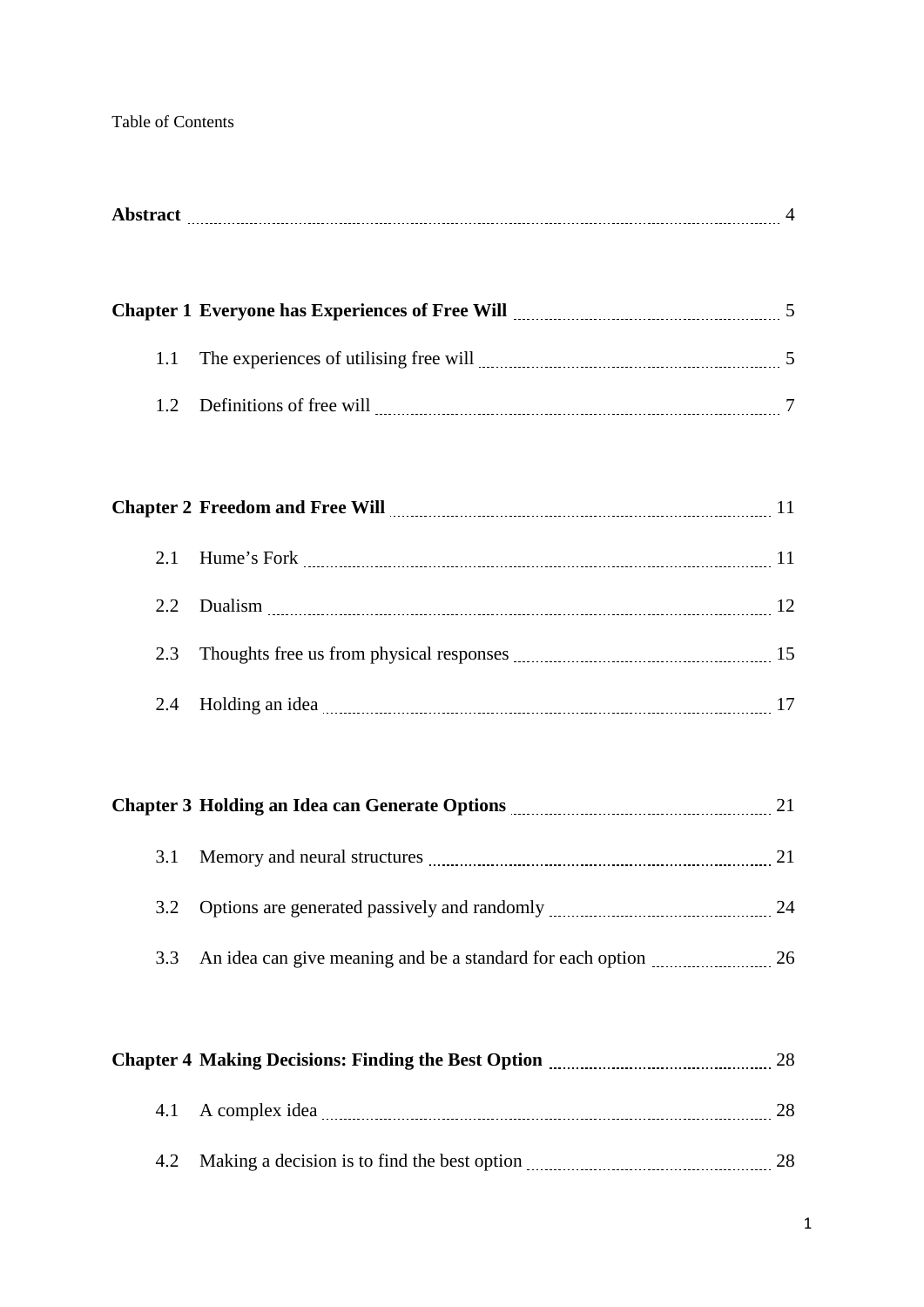| 4.3 Rationality and intuition       |  |
|-------------------------------------|--|
|                                     |  |
| 4.4 A serial thinking process       |  |
|                                     |  |
| 4.5 Rationality and deviation of it |  |

|     | Chapter 5 From Thought to Action <b>Manual Community of Action</b> | 36 |
|-----|--------------------------------------------------------------------|----|
|     |                                                                    | 36 |
|     |                                                                    | 38 |
| 5.3 |                                                                    |    |
|     |                                                                    | 40 |
|     |                                                                    |    |

|     | Chapter 6 Morality as the Higher Reason <b>manually contained</b> and the Higher Reason | 43 |
|-----|-----------------------------------------------------------------------------------------|----|
| 6.1 |                                                                                         | 44 |
| 6.2 |                                                                                         | 45 |
|     |                                                                                         |    |
|     |                                                                                         |    |
|     | 6.5 Free will is used to follow morally right imperatives <i>manual manual</i> 48       |    |
|     |                                                                                         | 50 |

| <b>Chapter 7 From Self to External: Language</b> |  |
|--------------------------------------------------|--|
| 7.1 Necker's cube                                |  |
| 7.2 Listening to others                          |  |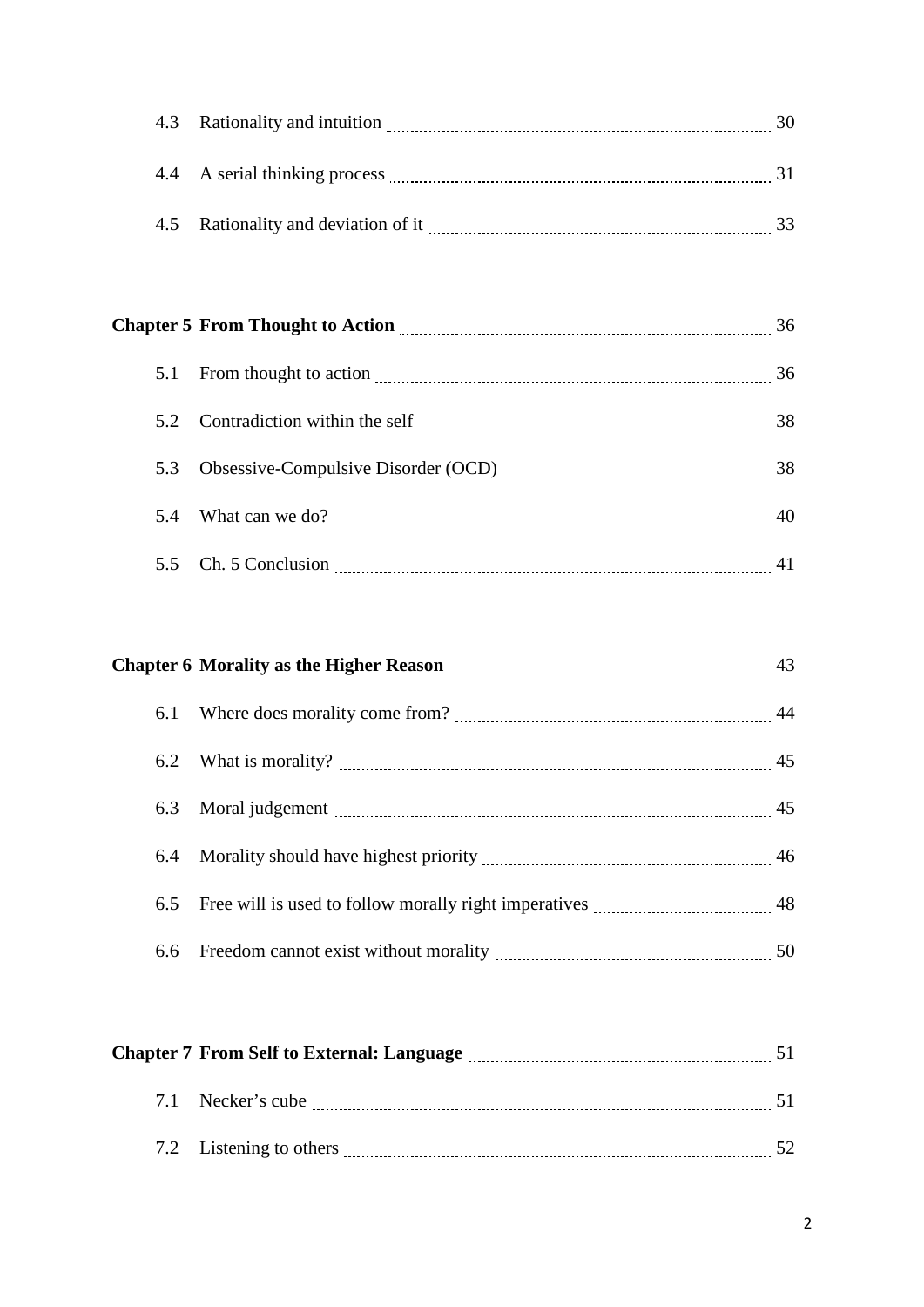| 7.3 The role of language in the free will model |  |
|-------------------------------------------------|--|
|                                                 |  |
| 7.4 Ch 7 Conclusion                             |  |

|     | Chapter 8 Functions of Brain and Mind <b>Mind Chapter 8</b> Functions of Brain and Mind <b>Mind Material Chapter 8</b> Functions of Brain and Mind <b>Mind Material</b>                                                            | 55 |
|-----|------------------------------------------------------------------------------------------------------------------------------------------------------------------------------------------------------------------------------------|----|
| 8.1 |                                                                                                                                                                                                                                    |    |
|     |                                                                                                                                                                                                                                    |    |
| 8.3 |                                                                                                                                                                                                                                    |    |
|     | 8.4 Physics and the findings of science <u>manual contracts</u> and the findings of science manual contracts and the findings of science manual contracts and the findings of science manual contracts and the findings of science | 63 |

| <b>Chapter 9 Conclusion; A Free Will Model</b> |  |
|------------------------------------------------|--|
| 9.1 The free will model                        |  |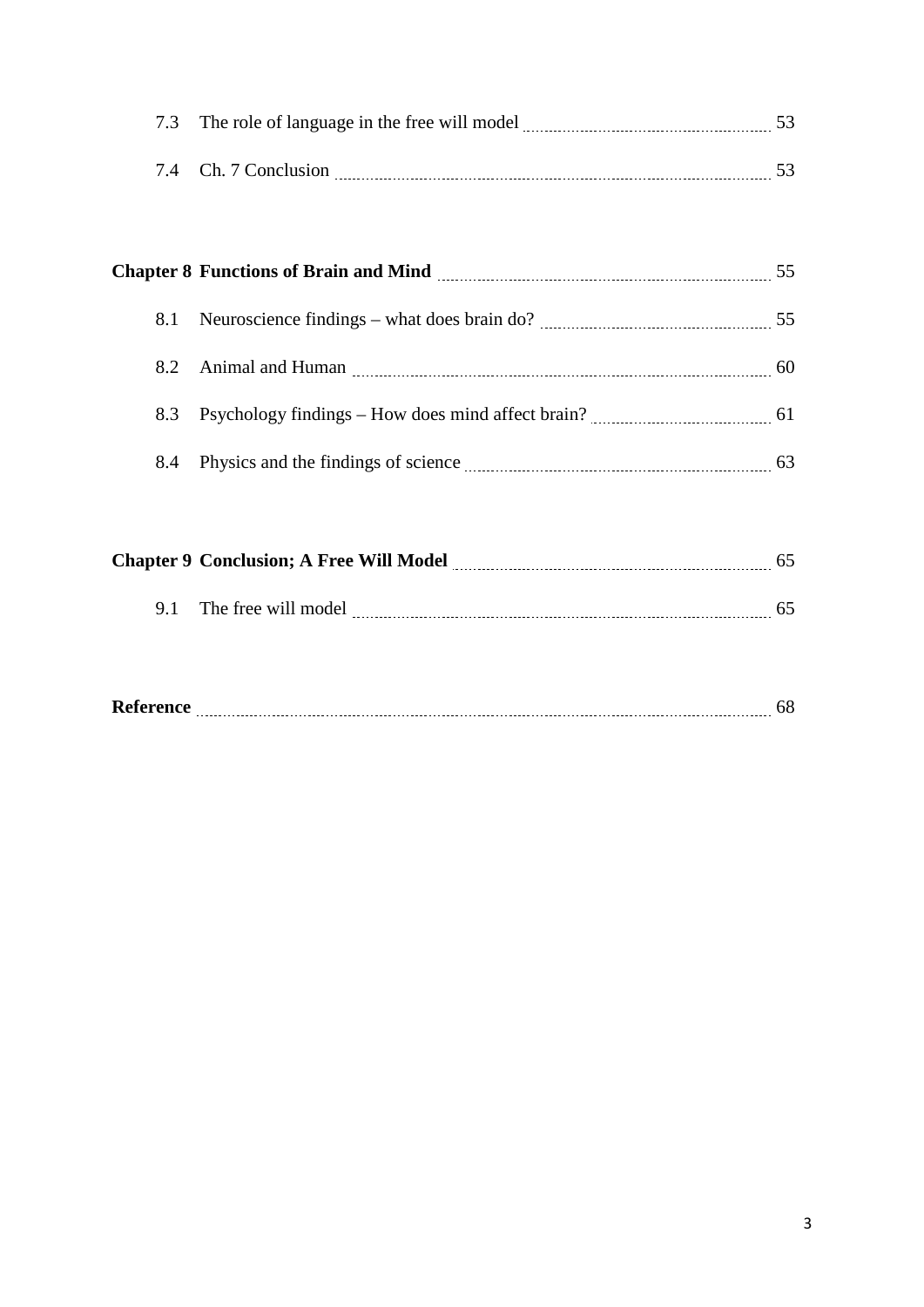#### **Abstract**

The debates on whether human beings have free will have been widely held in many fields such as philosophy, psychology, neuroscience, law, and physics. Despite some people argue that free will is no more than an illusion, in my thesis, I argue that free will exists. Such position has been furiously attacked in the literatures, largely because it does not fit into our understandings of this mechanical world. Therefore to support that free will exists, we need to suggest a worldview that free will can fit into. The first two chapters will introduce the circumstances when we exercise free will and then introduce a novel model of dualism. From chapter three onwards, I will propose a free will model based on agent-causation theory but goes one step further. I argue that a person can develop a thinking process through holding an idea in his mind. For example when a person is considering what he should eat for dinner, he needs to hold the idea when he is assessing the options. A person is always free to choose to either keep or give up holding the idea (or the thinking process developed from that idea) at any time. This ability, I argue, is from the agent and is not causally determined. No one can force a person to hold or not to hold on to certain ideas apart from the agent himself/herself. Free will thus arises. It is completely up to the agent. Without the main idea, a person is likely to fall into mind wandering. No matter a person is making decision or performing an action, the agent should always follow the logic development of the main idea. If a person does not follow, it is his choice and he will need to be responsible for it. Ultimately, one of the most important purposes of free will is to choose to abide the morally right things. At the end, I will illustrate a possible way to reconcile the mechanical world view and the agent-causation free will ability. I argue that the ability to hold or not to hold on to an idea does not contradict with the findings in neuroscience, psychology or even physics. In conclusion, I think this model can reconcile the findings from various areas and is crucial in understanding human mind.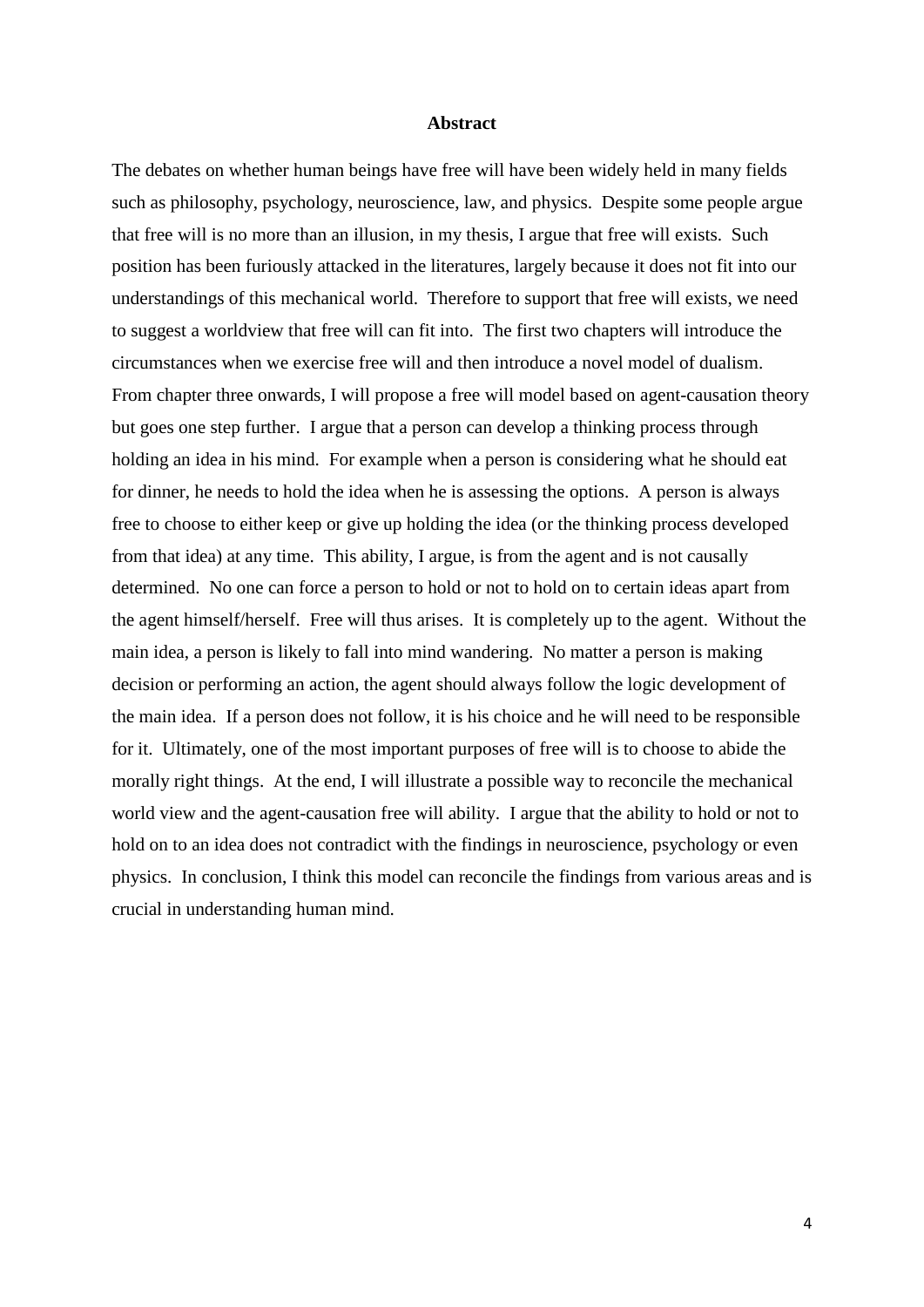#### **Chapter 1: Everyone has Experiences of Free Will**

#### **The circumstances when people exercise free will**

Before discussing the free will model, it is important to discuss the circumstances when people actually excise free will. From those circumstances, we can then discuss the experience of exercising free will and what free will is. Most people would have the sense that they have free will and can freely decide what to do although some people denied such claim and said that this sense was an illusion [\(Claxton, 1999;](#page-68-0) [James, 1956;](#page-70-0) [Libet, 1985\)](#page-70-1). Some people argued that it was part of the essence of human beings as rational moral agents [\(Kant, 1929\)](#page-70-2).

Because there are a lot of debates, definitions and interpretations about free will, it is important to introduce the shared circumstances in which people practice free will. If these experiences had not discussed and analysed first, we will be prone to fall into confusions and misunderstandings. So when do we exercise free will? We certainly experience the freeness during certain cognitive activities. When we contemplate those cognitive activities, we can have a clearer idea towards the free will that this thesis is going to focus on. Hopefully, we all can have the same starting point before we enter the main discussion in chapter two. We practice free will in at least five cognitive activities, namely, creativity, categorisation, understanding ambiguous figures, understanding ambiguous metaphors, and searching for the best options.

## **Creativity**

Free will is employed in creativity. Creativity is used in art, poetry, and music. Lehrer suggested that creative thinking comes from a new combination of existing ideas or when multiple existing ideas being recombined in a new way (Lehrer, 2009). I agree with his remark. To recombine the existing ideas, we use free will to voluntarily connect the two unrelated things in our mind, especially in metaphorical thinking; e.g. we can combine stairs and piano keyboard to create keyboard stairs, or we can put shoes and crocodile together to create crocodile style shoes, etc. A person can recombine unrelated things together because he can search through his memories and think of many different ideas encountered in different settings. He can freely put multiple ideas together and check with his goal.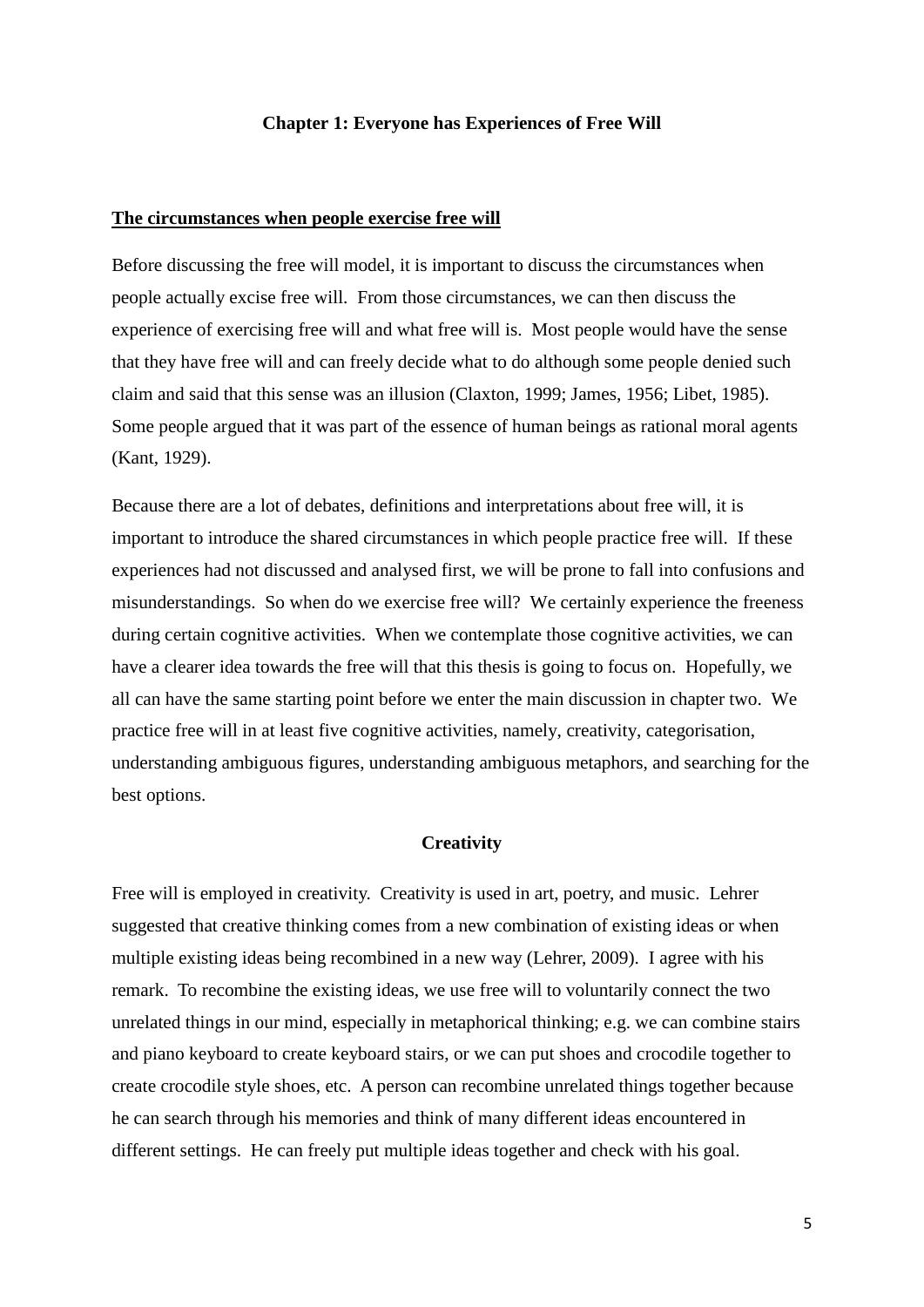Creativity requires the ability to direct ideas in certain directions and actively relocate ideas in mind. It is therefore the first kind of cognitive activity in which we can practice free will.

#### **Categorisation**

Categorisation is one of the basic features of our perception. When we see or reason about kinds of things, we categorise them [\(Lakoff, 1987\)](#page-70-3). Free will allows a person to categorise the same thing into different categories. For example, when a person sees a blue car, he can categorise it into the vehicle category along with bicycles, buses, and air planes. He can categorise it into the metal category as something made of aluminium, iron, and steel. He can also categorise it into the blue category along with sky and sea. We can freely use different concepts to categorise the same object. The voluntary use of concepts to categorise something in various ways is a distinct kind of practicing free will.

#### **Understanding of ambiguous figures**

The ability to use different concepts to understand an ambiguous figure is also an example of practicing free will. We can use Necker's cube as an example (Figure 1). The Necker's cube can be seen in two ways; the front surface can be the back surface and vice versa [\(Gillett &](#page-69-0) 

[Liu, 2012\)](#page-69-0). The perceptual concept can be voluntarily shifted from one to the other because of free will. When someone sees the Necker's cube first this way and then that he can search through his past experiences and find more than one perceptual concept to match with what he is seeing. The example of the Necker's cube in voluntary perceptual shifts will be discussed again in chapter seven when we address the importance of language.



Figure 1; Necker's Cube

#### **Understanding of ambiguous metaphors**

A similar ability is employed when someone tries to understand a metaphor. The person will first understand the meaning of the metaphor in one way. He can then search his memories to find another meaning to use in the metaphor and hence understand the object in a metaphorical rather than literal way. To voluntarily shift perceptual concepts in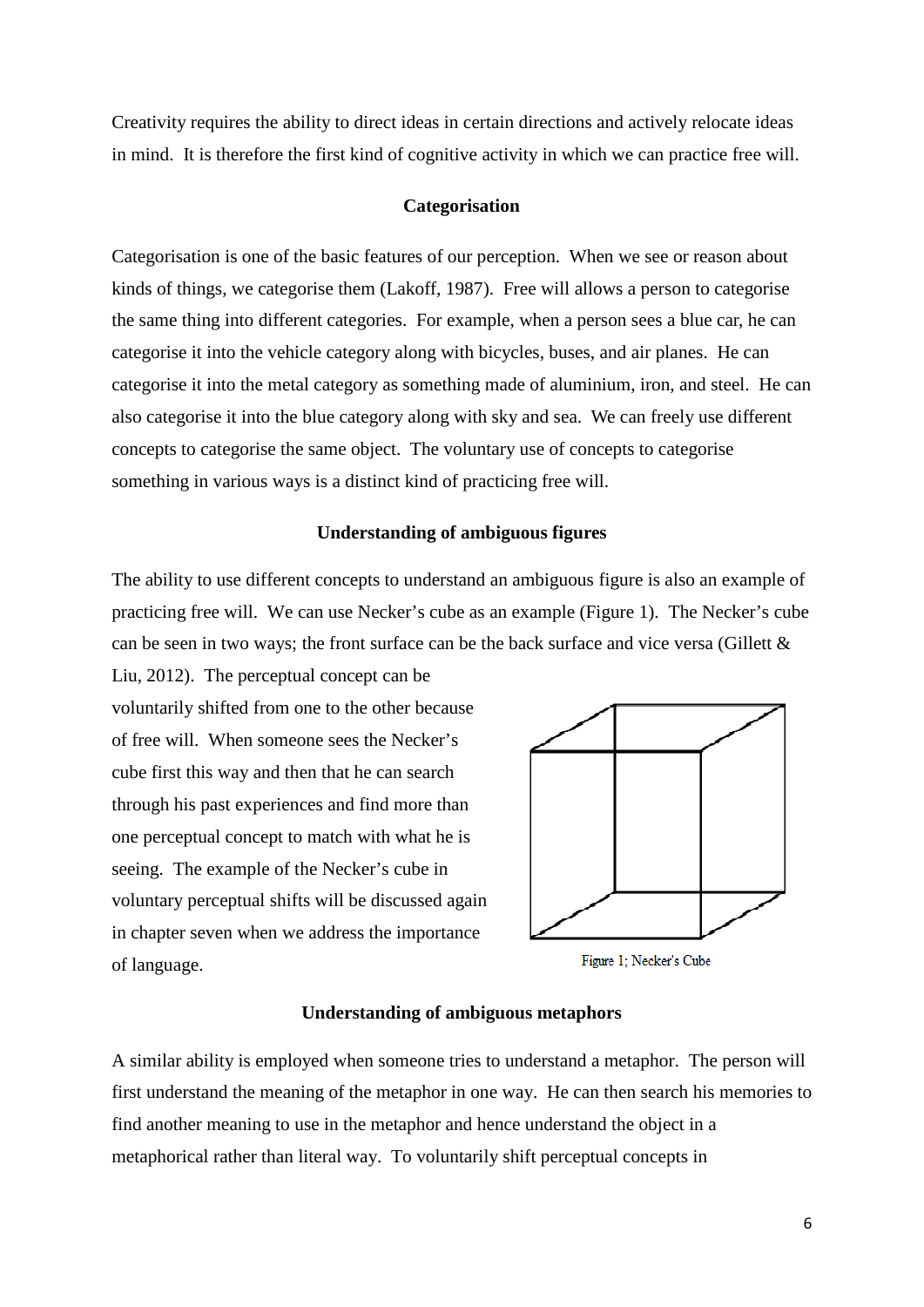understanding ambiguous pictures and metaphors is another cognitive activity when people practice free will in that it goes beyond what is given in the stimulus pattern.

#### **Searching for the best choice**

Another cognitive process where we utilise free will is when we are searching for the best option. Before making a final decision, a person can analyse the situation by contemplating the possible outcomes. We use free will to shift from one outcome to another. A person can shift his mind from one possible outcome to another. He can also actively evaluate the consequences of each potential outcome before he makes the final decision. For example, when someone is searching for the best move in a board game, he can freely evaluate different options and contemplate the consequences before he makes the move. The person needs to use free will to search for the best choice.

To sum up, most people practice free will when they come across the cognitive activities mentioned above. Free will enables people to relocate and recombine ideas (as in creativity), to see the same thing under the new light with a different perspective (as in categorisation and making senses of metaphors and ambiguous pictures), and to shift between ideas (as when someone is searching for the best choice). Free will is employed in the activities mentioned above. However, subjective experiences would have little use in a thesis. We also need to know more about what others think about free will and what the common consensus is in the current debates. Although people use free will in various activities, huge debates arises when the philosophers, psychologists, and cognitive neuroscientists each tries to interpret free will in their own account [\(Glannon, 2005;](#page-69-1) [Heisenberg, 2009;](#page-70-4) [Kane, 2005;](#page-70-5) [Libet, 1985\)](#page-70-1).

## **Definitions of free will**

Because of the loose definition of 'free will', different thinkers can often attach different meanings to it [\(Meynen, 2010\)](#page-71-0). I will try to summarise few main viewpoints about free will in the literatures.

The first and the most basic stage of the understanding of behaviour fits the thesis espoused by physical causal determinism. It concerns the processes that link acts and the states of the brain and body that enable them to occur. People who focus on this stage define free will as an illusion or logically impossible [\(Claxton, 1999;](#page-68-0) [Hallett, 2007;](#page-70-6) [Libet, 1985;](#page-70-1) [Pesaran,](#page-71-1)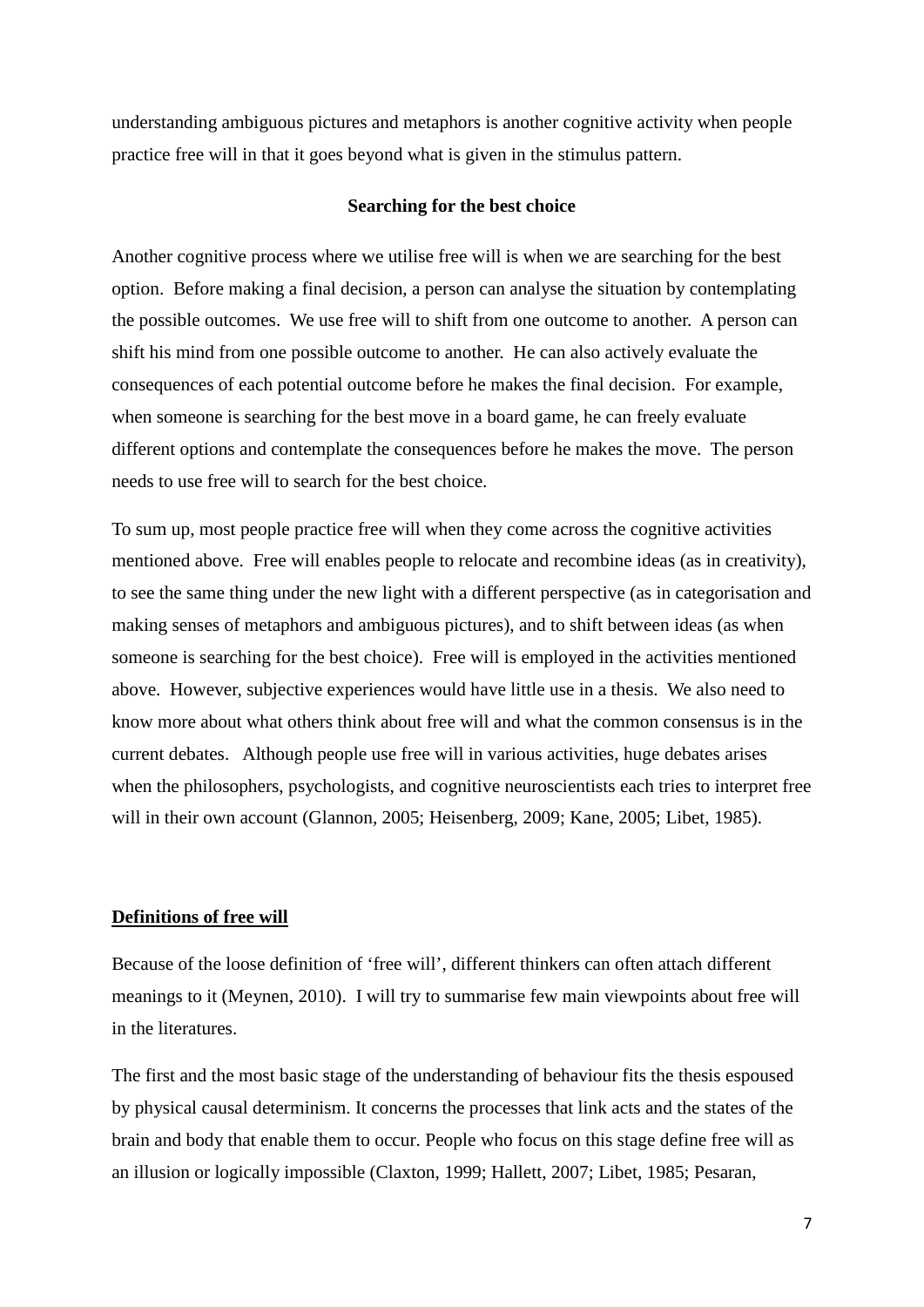[Nelson, & Andersen, 2008;](#page-71-1) [Strawson, 1998\)](#page-72-0). Some researchers within this group have argued that all our actions and decisions are subconsciously determined and that conscious awareness then follows the actions or decisions [\(Bode et al., 2011;](#page-68-1) [Hallett, 2007;](#page-70-6) [Strawson,](#page-72-1)  [1986,](#page-72-1) [2002\)](#page-72-2). They think every action is pre—determined by brain processes and our conscious awareness of the movements is an epiphenomenal experience. Since every cognitive activity has neurological bases, they argue that free will is solely generated in the brain as well and can be explained by brain—oriented explanations.

The second level of free will adds the sense of psychological freedom to the first level and builds on that level but also introduces interactive entities into its modes of explanation. The second level of free will liberates the first level physical mechanism by linking it to options arising from imagination and non-compulsive psychological activity.

The options can be generated indeterministically and because of that, animals are liberated from linear mechanical responses. Kant pointed out that in explaining the structure and behaviour of animals "the laws of simply mechanistic causality do not suffice"[\(Kant, 1953\)](#page-70-7) even though we must strive to apply those laws in doing physiology and biology animals. Heisenberg (2009) said that "Their (animals') brains, in a kind of random walk, continuously pre-activate, discard and reconfigure their options, and evaluate their possible short-term and long-term consequences… There is plenty of evidence that an animal's behaviour cannot be reduced to responses [\(Heisenberg, 2009\)](#page-70-4)."

The third group of scholars are a bit different from the two groups mentioned above but combines the first two levels. It is also known as the two-stage model. Some philosophers and psychologists have agreed that free will consists of two stages, the 'free' stage and the 'will' stage, hence the 'two-stage model' of free will [\(D. Dennett, 1978;](#page-69-2) [Heisenberg, 2009;](#page-70-4) [James, 1880;](#page-70-8) [Penrose, 1990\)](#page-71-2). William James is the first person who suggested the idea that we should separate 'free' from 'will' [\(James, 1880\)](#page-70-8). He argued for a temporal sequence of random chance ('free') followed by determining choice ('will'). A more recent thinker who adopted the two-stage model is Martin Heisenberg [\(Heisenberg, 2009\)](#page-70-4). He uses quantum theory as a theoretical support for the random option generating thinking stage and uses behavioural biology to explain the deterministic decision making stage [\(Heisenberg, 2009\)](#page-70-4). In the two-stage model, options are first generated in an indeterministic way in the thinking processes and then the decision is made in a deterministic way. For example, when a person considers what to do in the weekend, options would generate randomly. He will not know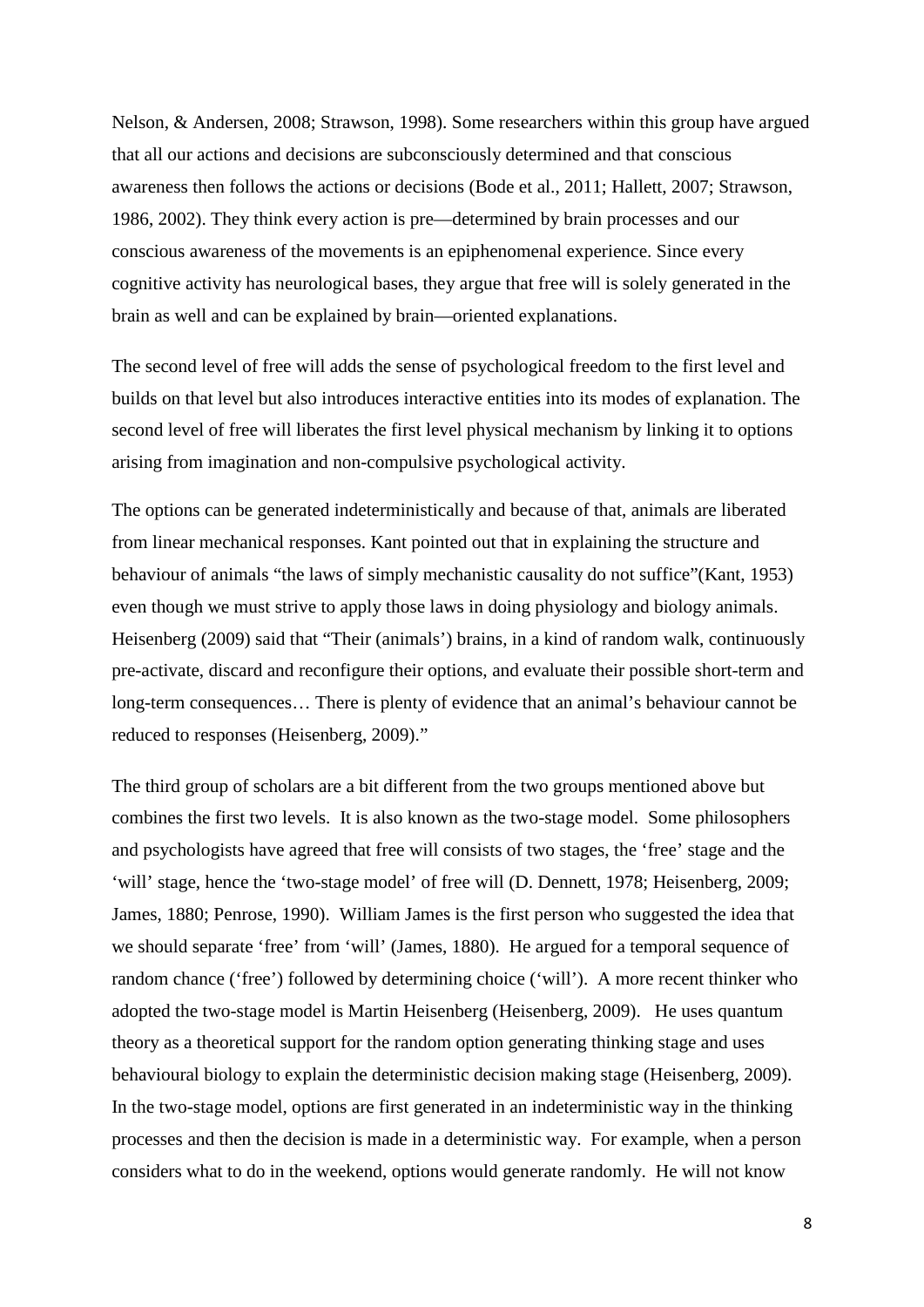what he will think at the next moment. Options pop into his mind randomly in a random order. And then he will make up his mind and decide to go with the option that he likes most. Because his preferences are based on his past experiences and memories, his decision is also predetermined. While the two stage model has explained some important features of free will and human behaviours, it still seems to miss some important points and subjects human action, to some extent, to uncontrollable factors [\(Kane, 1985\)](#page-70-9) by accounting for human thinking processes as merely resulting from chance and randomness with decisions the results of past experiences. I argue the meaning of free will in this context has not explained the core issue of free will, which is that whether a person controls and needs to be responsible for his behaviours.

The fourth group focuses on the coherence or the smoothness of the thoughts and actions. This group says that free will is a process and the only thing that matters is whether the thoughts can be executed. If a person can act according to his rational thoughts, he is free. On the other hand, he is not free when he cannot. Walter Glannon points out that people don't always act as their thoughts. He used the examples of Obsessive-Compulsive Disorder (OCD) and patients with neurologic and psychiatric disorders to argue that they are unfree because they cannot properly control their behaviours and execute their thoughts [\(Glannon,](#page-69-1)  [2005,](#page-69-1) [2011\)](#page-69-3). He said: "Free will consist in the ability to initiate and execute plans of action. It involves the ability to control how our motivational and other mental states issue in our actions [\(Glannon, 2011\)](#page-69-3)." The degrees of free will diminish when one lost the ability to act as he plans or when he acts in the ways that he does not really want [\(Glannon, 2011\)](#page-69-3). I will come back to this definition again in Chapter 5.

Recently, there is a fifth group that emphasises the fundamental role of the agent. This is called the agent-causation theory. In order for an action to be free, it must not only be such that it is caused by the agent who performs it, but also such that no antecedent conditions were sufficient for his performing just that action. In the case of an action that is both free and rational, it must be such that the agent who performed it did so for some reason, but this reason will not be the sufficient cause of it. "When I believe that I have done something, I do believe that it was I who caused it to be done, I who made something happen, and not merely something within me, such as one of my own subjective states, which is not identical with myself. If I believe that something not identical with myself was the case of my behaviour - some event wholly external to myself, for instance, or even one internal to myself, such as a nerve impulse, volition, or whatnot - then I cannot regard that behavior as being an act of mine, unless I further believe that I was the cause of that external or internal event." He indicates that the free action must be caused by the agent. Otherwise it is not the agent who has done

9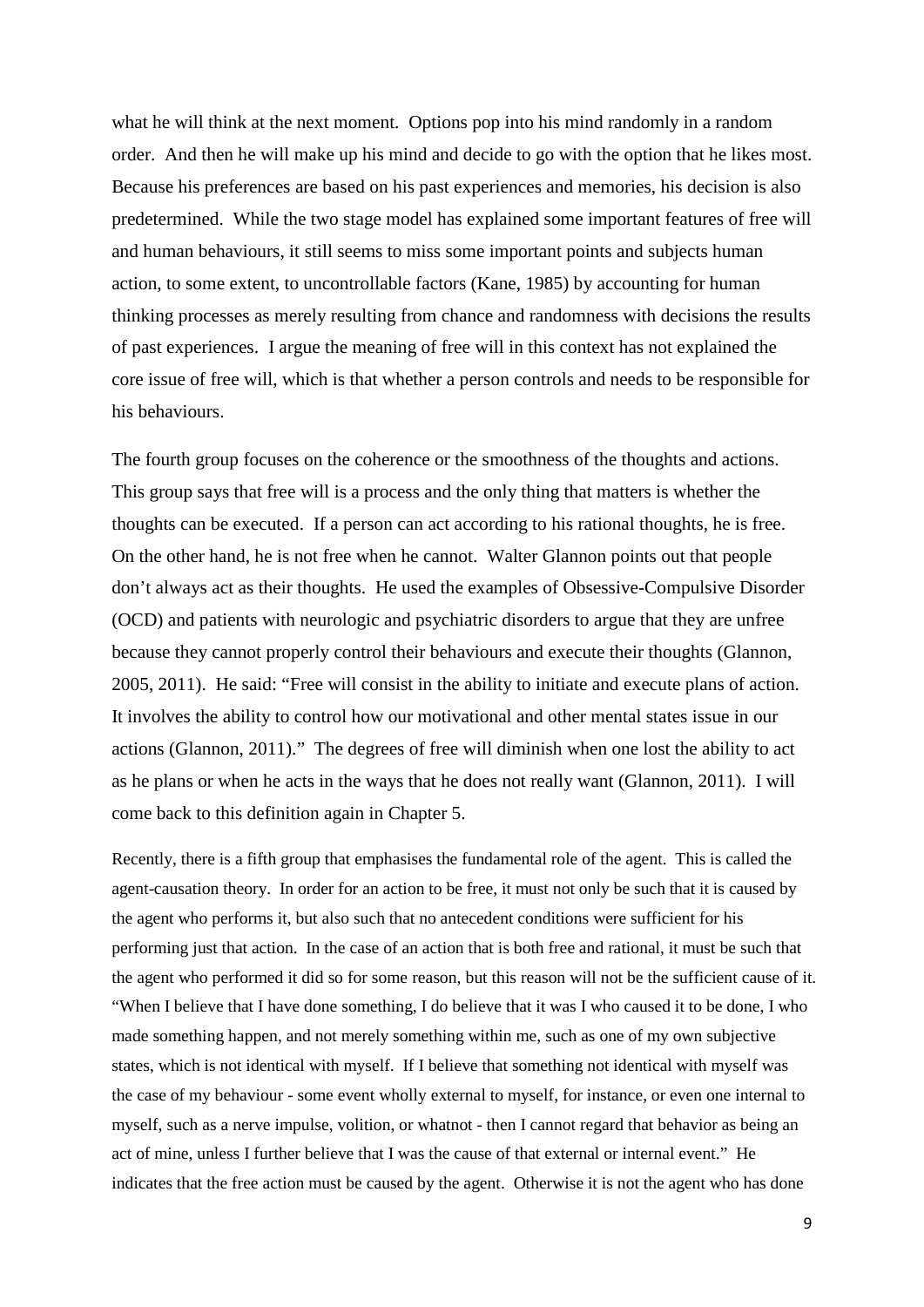it, but some other factors. In other words, although mechanical principles are involved in the actionexecution, it is not the cause of the action. It is the result of the agent's initiation. I think the agentcausation theory is the most plausible theory when it explains the essence of free will because it addresses the important role of the agent as well as the importance of physical mechanisms. This model of free will is based on the agent-causation theory but with more details. I will explain more about the free will model in the next chapter.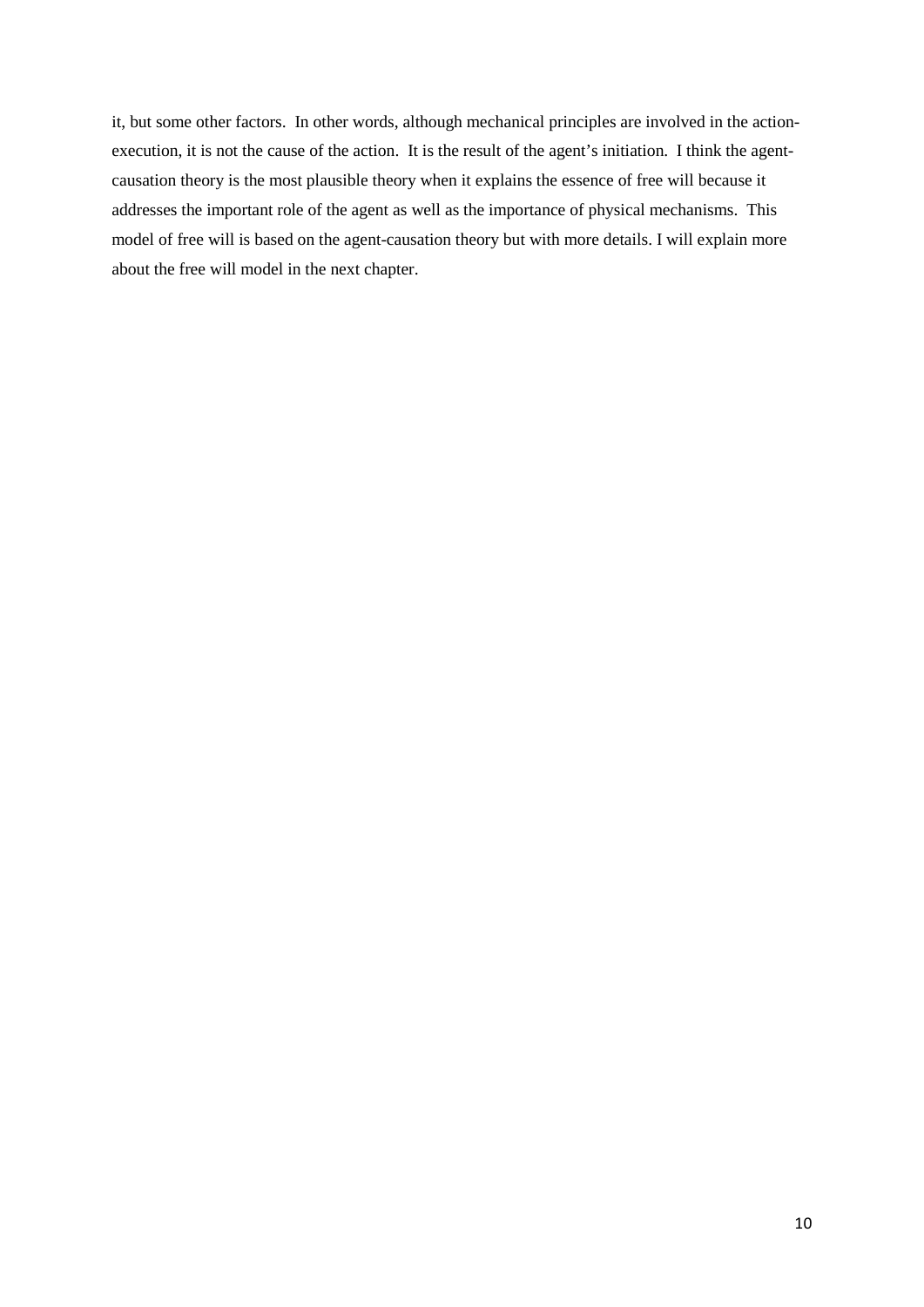#### **Chapter 2: Freedom and Free Will**

I have briefly introduced the main viewpoints about free will in the literatures. Is there any way to reconcile them together? In this thesis, I will propose a model that allows all the viewpoints to fit together. While the discussion is going on, all the five groups mentioned in the last chapter will gradually fit together. I will start the discussion with the first group, the level of physical mechanism. I argue that causal mechanism alone is not enough to explain the free will debates and the experiences of practicing free will.

#### **Hume's Fork**

Simon Walker remarks that we can only attend one thing at a time<sup>[1](#page-11-0)</sup>. Although the brain can process a large amount of information, we can consciously focus on only one thing at a time at any moment no matter what that thing is (it could be a sound, a colour, an image or a task). When people focus on one thing, they would ignore other events in the environment. An experiment done by Simons and Chabris illustrated that some participants would miss a walking Gorilla in the video when they were counting the passes of the ball [\(D. J. Simons &](#page-71-3)  [Chabris, 1999\)](#page-71-3). Other studies also show that when people try to focus on multiple things at the same time, interferences would often occur [\(Komada, Shinohara, & Miura, 2007;](#page-70-10) [Lavie,](#page-70-11)  [2005;](#page-70-11) [Pashler, 1994;](#page-71-4) [Strayer & Johnston, 2001\)](#page-72-3).

If a person can only attend to the thing that is happening at the present moment, he is then locked in the present moment. He would have no control over the thing that is going to happen in the next second, nor can he plans ahead or reflects on why he is doing something. Things that happened in the past cannot affect the event at the current moment either. Since the person cannot attend or control things (including his mind) that are going to happen in the succeeding second, he would have no control over his mind in the next moment. Thus there are two ways that can explain things that will happen in the future (both ways suit the physical worldview). One is by the causal relationship. The other one is by completely randomness or no causal relationship. The deterministic view states that the thing that is being attended to at any moment will unavoidably cause specific brain activations in the next

<span id="page-11-0"></span><sup>&</sup>lt;sup>1</sup> Personal communication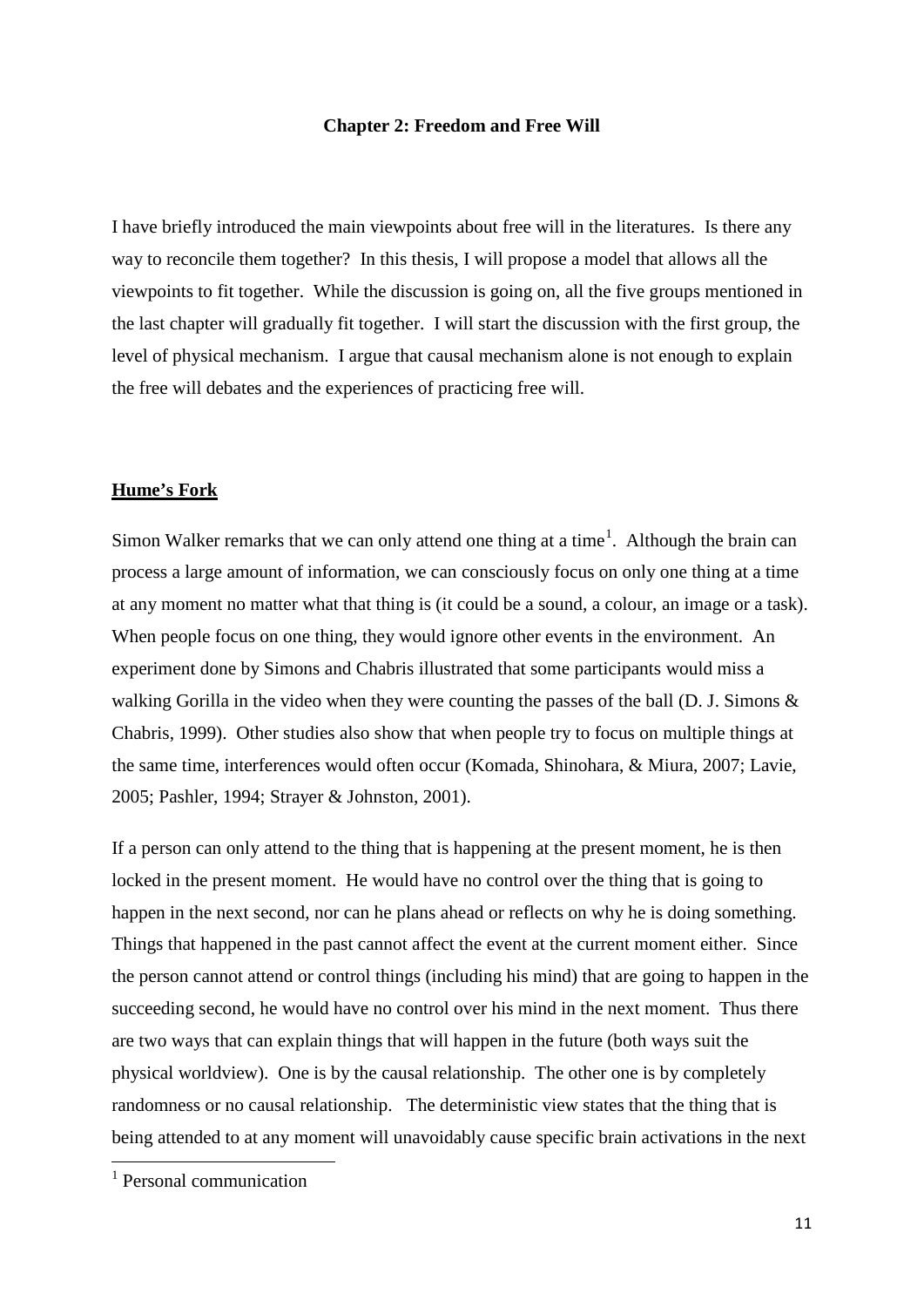moment so that brain activities at the next moment are completely caused by the experiences in the past. Hence the human cognitive processes are all determined and the person has no control in making decisions or changes in his life. All the behaviours are simply causally determined transitions of electricity in the brain. On the contrary, if someone argues that the future is not determined, the other mechanism that can explain human cognitive processes in the physical world is the indeterministic view, which states that there is no causal relationship at all between moments. Every moment is completely independent from all other moments. Every idea is independent from other ideas and human cognition processes are made up of random combination of ideas. Again, that means a person has no control in his cognitive processes either. This dilemma between the deterministic and indeterministic view in the physical world is also called Hume's dilemma of determinism or Hume's fork. Hume remarked; 'The problem that our actions are either causally determined or random is, in either case, we are not responsible for them [\(Blackburn, 2005\)](#page-68-2)'.

If the mechanical monism is right, it will leave people to be either a totally determined organism or totally random organism. Hume's fork showed that in a world that is completely governed by physical mechanisms, people would have no control over their cognitive activities. Hence free will is impossible. Are there other options? One of the possible ways to solve this dilemma is by attributing to the agent causation model. O'Connor put free will in neither the simple deterministic nor the indeterministic worldview. He said: 'Between simple indeterminism (hard indeterminism) and causal indeterminism (two stage model) lies **agent causation** or agent-causally generated activity (something is caused by the agent itself, not other factors)… It remains up to the agent, nonetheless, to determine which … tendency will be acted on [\(O'Connor, 2002\)](#page-71-5).' As mentioned before, I think the agent causation theory is one of the most plausible theories because it pointed out something more than the deterministic and the indeterministic model. However, I think his model requires further clarifications. I argue that both the agent-causation theory and the free will model that I will describe later require a dualism model as the background setting. Therefore I will first explain the dualism as the background setting (worldview).

#### **Dualism**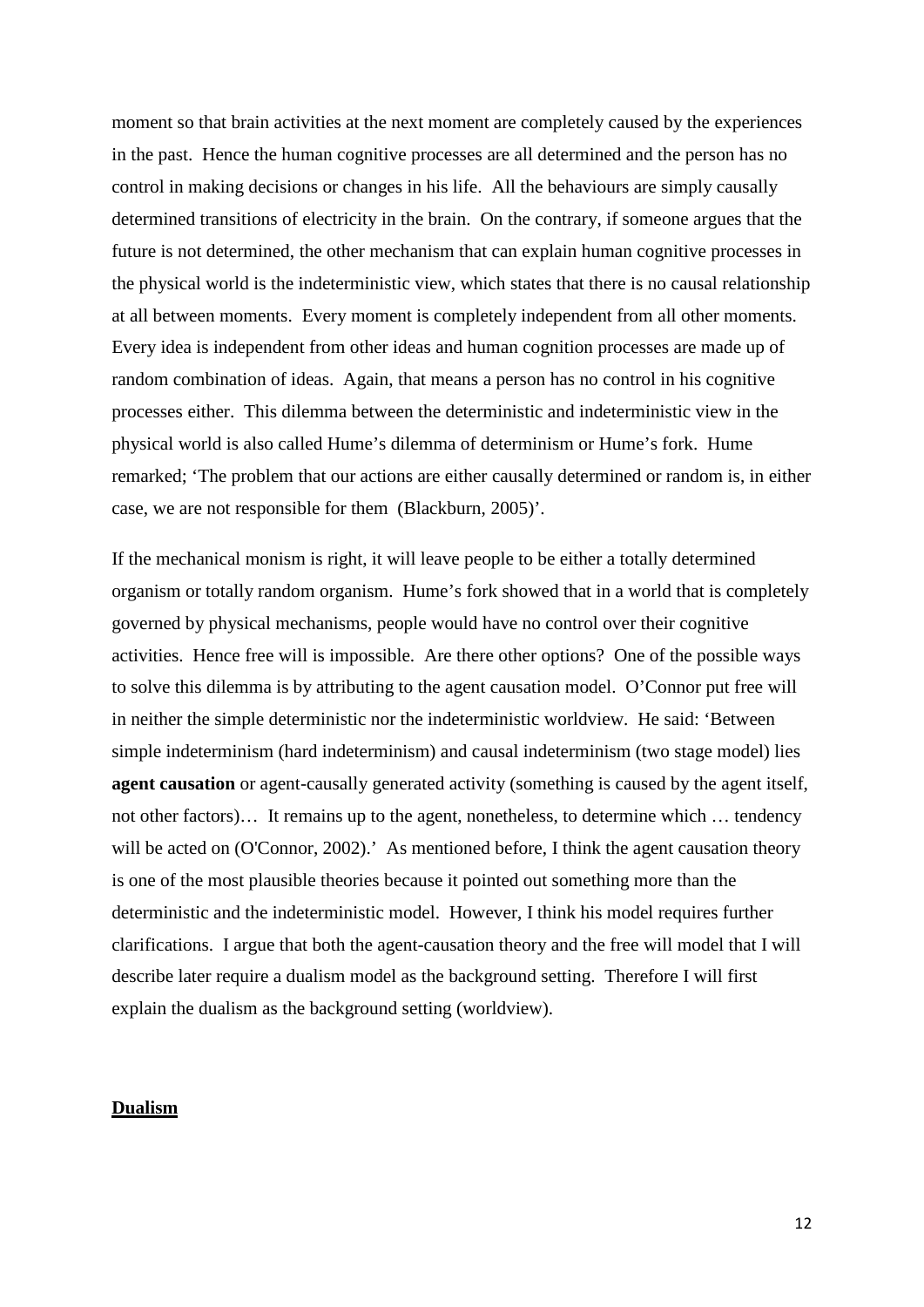Descartes' most famous quote; 'I think therefore I am' indicates that the thinking self is the most fundamental and essential knowledge before knowing any other things. This claim indicates a metaphysical necessity before starting to think. Kant, likewise, described some knowledge, such as morality, freedom, and knowledge of God, as *a priori*, which means that the knowledge is independent to experiences. Descartes and Kant both agree that rationality has its limitation.

In Descartes' view, the physical bodies of animals and humans are like automatons or machines, which are governed entirely by the laws of physics and lack of awareness or consciousness. But humans have a non-physical soul, which is vital in awareness and driving physical actions. This view has been called "Cartesian dualism", or substance dualism. It suggests two different substances; the soul and the physical body [\(Foster, 1991\)](#page-69-4). The soul and the body are two different substances. People who accept substance dualism will accept that soul is a non-physical substance. The other major kind of dualism is called the property dualism or aspect dualism. Whereas substance dualism says that there are two different kinds of substances, property dualism says that there are two different kinds of properties (or aspects) in human. Kant would describe the two properties as the two modes of representations, namely, the sensible and the intelligible representation. More recent philosophers would think that mind is the result of complex interactions of neural pathways and electrical interactions. They accept there are two different kinds of properties; the abilities like consciousness, language and thoughts, can emerge from the brain. Since these human specific abilities are very different from the reflex responses that most of the body does, the brain seems to perform two different functions. Although the recent neuroscience findings suggest that memories and most cognitive activities are the results of brain activities, Kant is still right in saying that some knowledge is *a priori* which is independent to the experiences (for example morality as we will discuss it in Chapter 6). Therefore there are three kinds of knowledge, the sensible representation, the intelligible representation, and the *a priori* representation (Figure 2).

Dualism has drawn lots of attacks. Some people attack substance dualism for the vague point of interaction. Property dualism still renders the human cognitive activities to causal mechanisms. Although property dualism seems to explain where thoughts come from, it neither address the role of the agent, nor the *a priori* knowledge. Here I will first propose a way to reconcile the two kinds of dualism. Therefore I have re-categorised the substance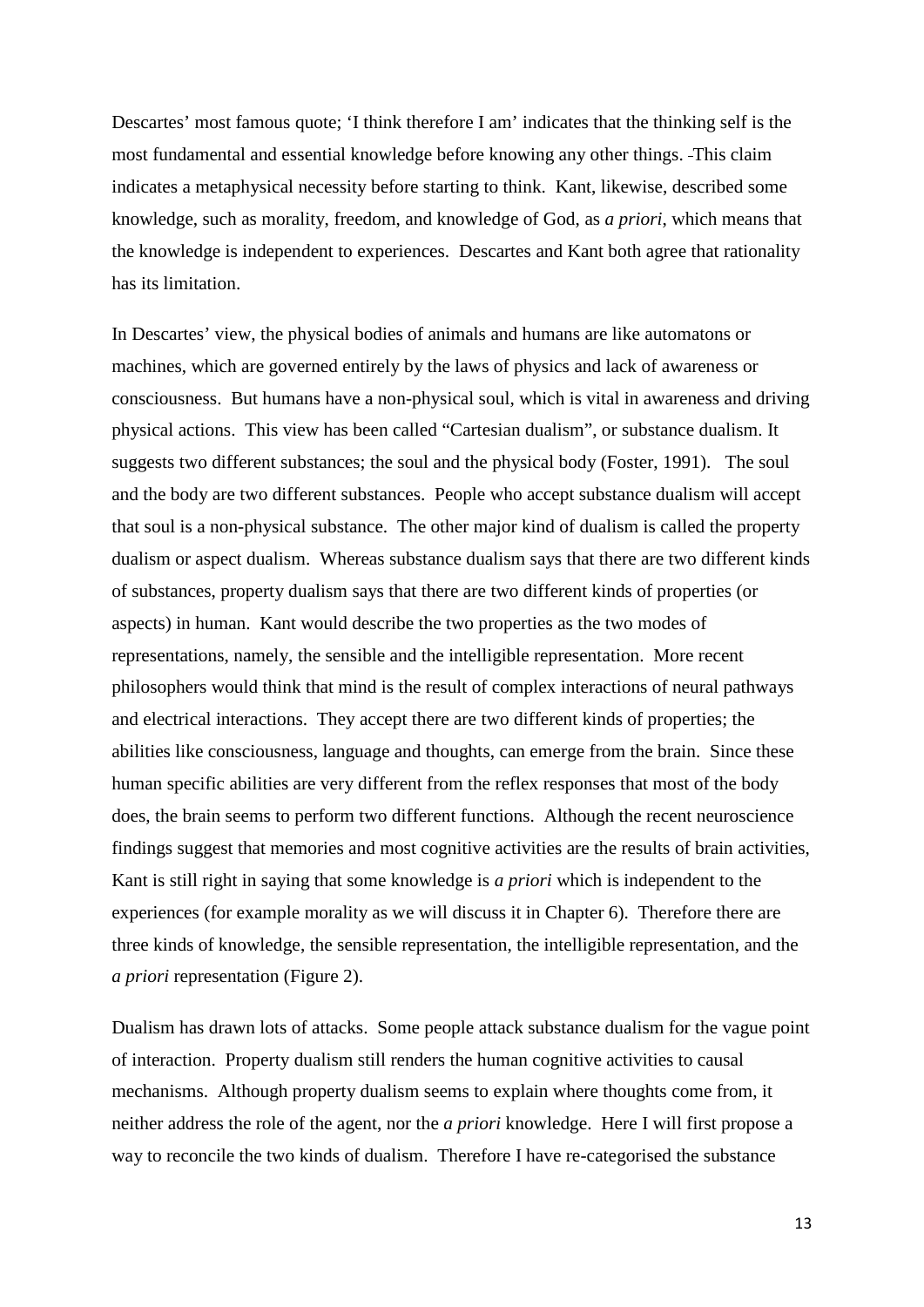dualism and the property dualism and separate them into three different levels (Figure 2). If we use substance dualism as the framework and property dualism as the two aspects of physical substance, we will have a model that has two substances with three functions. This will be the background setting (worldview) for the free will model.



Figure 2: Property dualism within substance dualism

Neuroscience has shown that the information is stored in the neural connections. When people consciously retrieve the information that has been stored previously, they activate the specific neural network, which represents thoughts and ideas. The soul is the driving force of the thoughts. It is a bit like a computer, which is a platform for different kinds of programs and software. As a computer ensures that all the programs and software can work properly, the soul is an entity that ensures all the life experiences can work properly. The soul is the real inner entity that consciously activates thoughts and ideas, but I think it does not store the thoughts and ideas (although it might possess some *a priori* knowledge), the brain does. When the soul and the thoughts work together, people can consciously activate and drive ideas. Together they can be called 'mind' because the mind not only contains ideas, the ideas also need to be consciously activated.

As previously mentioned, although dualism has been fiercely criticised by some philosophers and psychologists because of the undefined nature of non-physical entity, the problem of interaction [\(Cottingham, 1992\)](#page-69-5), and the advances in behavioural psychology, I think the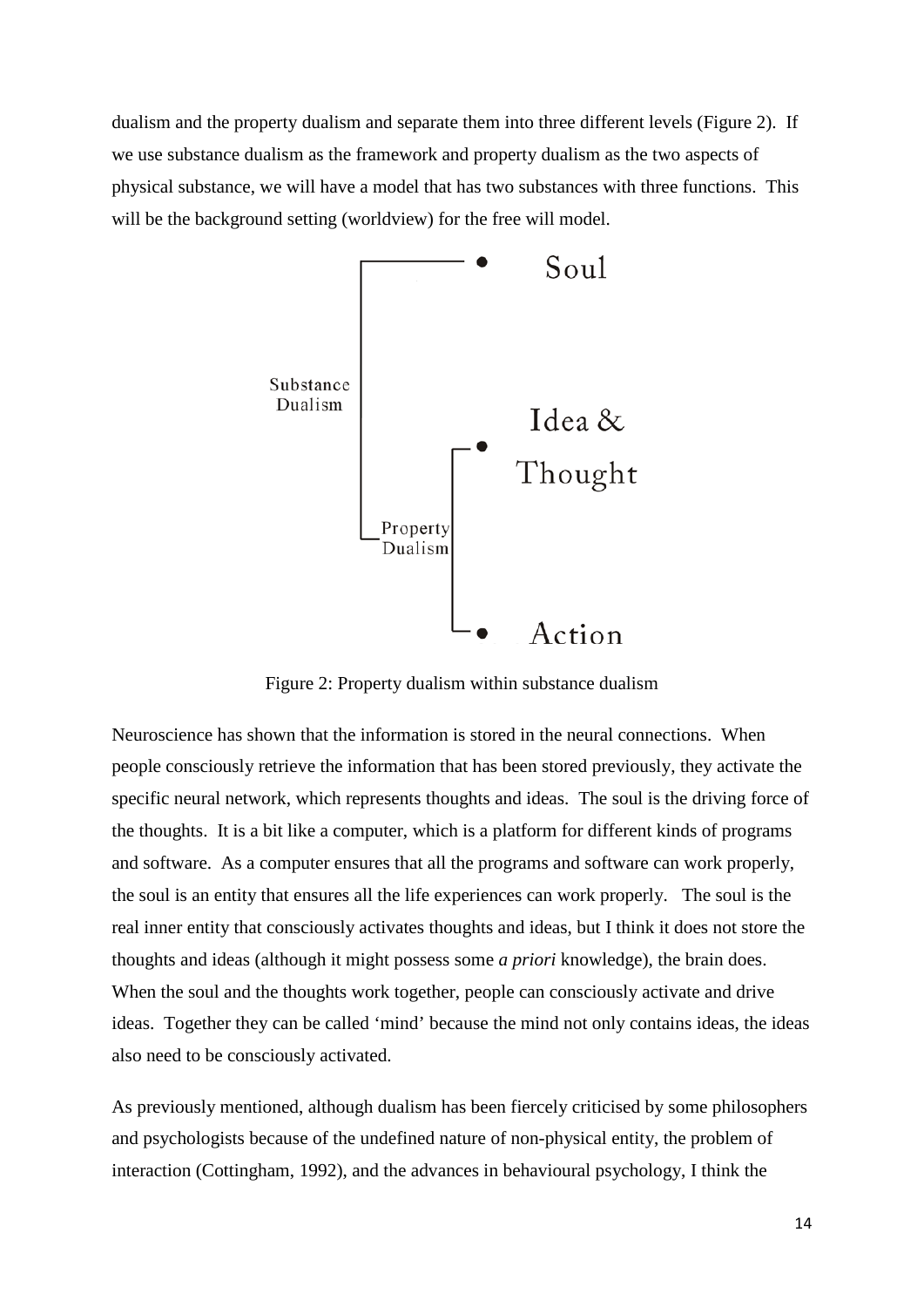dualism with three function can be an appropriate theoretical framework to solve the Hume's fork and explain the agent causation theory. Now I will emphasise the distinctions between thought and physical response (or physical action).

#### **Thoughts free us from physical responses**

Hughlings Jackson, the father of English neurology, remarked on the brain, 'if the highest centres were perfectly automatic, there would be no such thing as a 'voluntary' operation, all being organised' [\(Jackson, 1884, p. 705\)](#page-70-12). He realised that human activity had the form it did because the arrangement of the brain was designed to over-ride automatic and mechanistic responses such that 'the progress of evolution is from the most to the least automatic... those which are concerned during one's present thinking and doings' [\(Jackson, 1884, pp. 704-705\)](#page-70-12). Hughlings Jackson was aware that mechanistic stereotypy or machine like explanation was only found in the lower reaches of the nervous system and that speech had a crucial role in the adaptation of human beings to their complex and cooperatively constructed world of meanings [\(Gillett & Liu, 2012\)](#page-69-0). He argued that the human brain has evolved to over-ride automatic or mechanistic responses. He pointed out two important points about human mind, namely the role of language and the cooperatively constructed world of meanings (I will discuss about language in Chapter 7). We shall focus on the cooperatively constructed world of meanings first [\(Harrre & Gillett, 1994\)](#page-70-13).

If a person does not eat any food for one day, he will feel hungry. If a person faces dangers, he will try to escape. They are due to his physical responses or reactions. But the mind is different from natural reactions. Human beings can keep activating specific ideas from their memories in their mind without the presence of any prominent external stimulus that associate with the ideas. For example, a person can remember the idea 'do not hit people,' which he was taught in primary, when he is not in the primary school. A person may think of his experiences of playing in the playground when he was little when he sees a group of children playing. He might not be in that particular playground at the moment. Although the person is not in his primary school or in the playground, the he can still activate the memories of specific ideas that happened long time ago. I argue the ideas or concepts (or thoughts in a more general term) are part of the constructed world meanings, which forms the contents of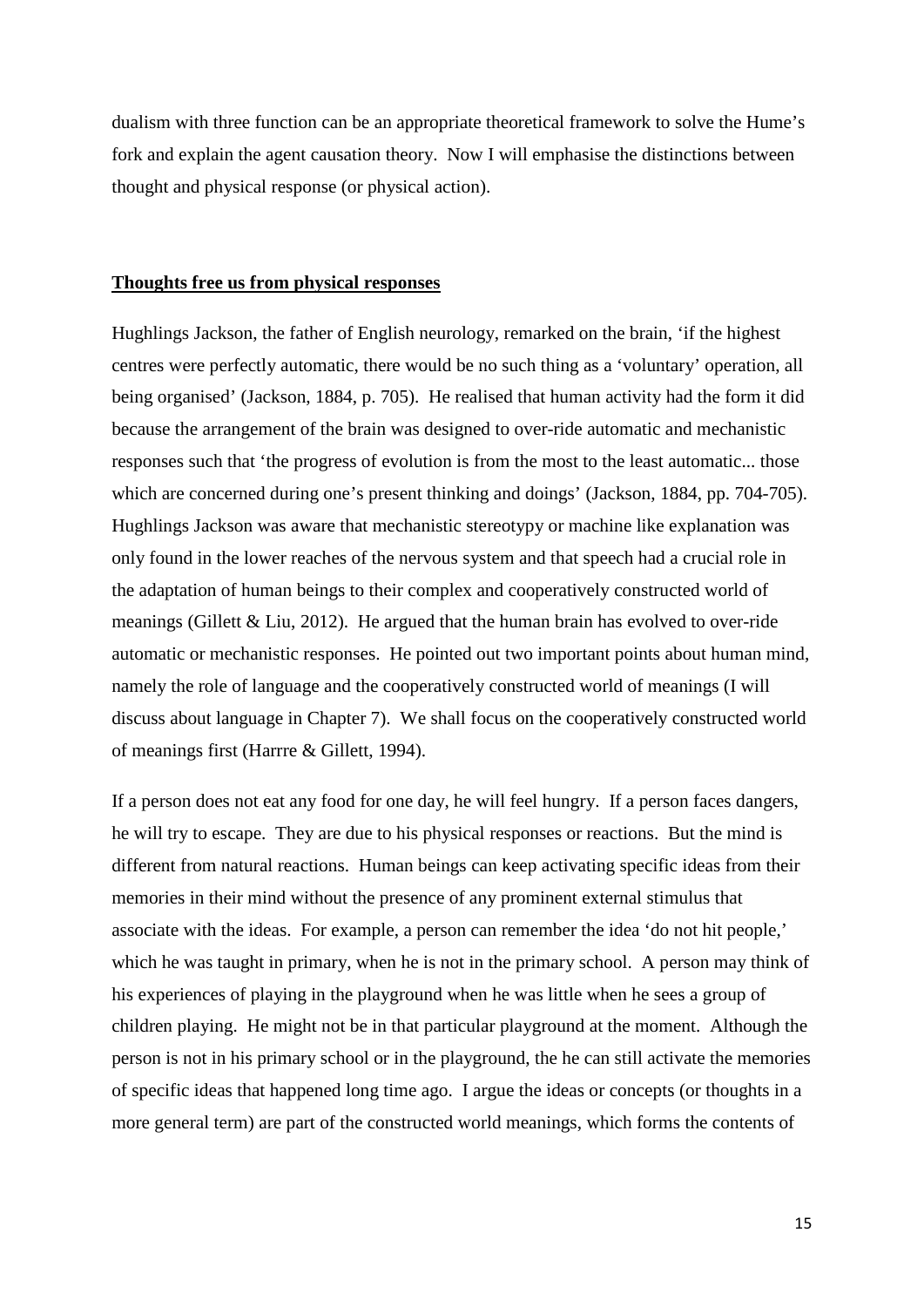mind. The world of meaning has different properties than the physical responses. People can use concepts and ideas to regulate physical responses and behaviours.

If people do not have concepts and ideas, they will be driven by physical reactions and limited linear thinking processes in a dimension directly related to survival needs. They would do what they felt like doing without the possibility of second thoughts, and would have only means-ends or goal-directed control over their actions. Harry Frankfurt's theory of free will also talks about the possibility of second thoughts. He says that a person is free when he follows his second-order desires [\(Frankfurt, 1971\)](#page-69-6). I think the second-order desires indicate the way that ideas govern human physical responses. I argue that to follow an idea (when we act) free us from being driven by unreflective human physical responses or impulses. A person is free when he learns to control his impulsive reactions and can do something that is more considered. He is then free from his physical reactions and engaged with a world of meanings [\(Harrre & Gillett, 1994\)](#page-70-13). One form of freedom exists when someone has the options to follow or not to follow what the physical impulses (obsessions) drive him to do. He can still choose to follow his physical impulses because he has freedom to choose. Here I distinguish thoughts and actions. When people act after reasoning, the action is free from his physical responses. If a person acts without giving any second thought, e.g. a reflex response, this action is not free because there is no option when he acts. Kant remarks on the power of thoughts that the efficacy of reason is evident from the imperatives which in matters of conduct we 'impose as rules on our active powers' [\(Kant, 1929, p. 575\)](#page-70-2). He says 'This active being would to this extent be independent and free of all the natural necessity present in the world of sense.' Of it one would say quite correctly that it begins its effects in the world from itself without its action being in itself' [\(Gillett & Liu, 2012;](#page-69-0) [Kant, 1929, p. 569\)](#page-70-2).

I do not mean that physical reactions are ineffective. I think the thoughts and reactions are two different properties and our reactions ought to be regulated by our thoughts. Jonah Lehrer concluded that a rational person can monitor his intuitions and emotions, and then decide either to follow reason or intuition so that he can make better decisions [\(Lehrer, 2009\)](#page-70-14). He said that sometimes we need to learn to follow our intuitions but sometimes we need to think about our intuitions again before we make decisions [\(Lehrer, 2009\)](#page-70-14). I argue that this is because people can use thoughts and ideas to regulate their physical reactions or intuitions (the physical reactions and the functions of brain will be discussed in more detail in Chapter 8). In many cases, the physical reactions do follow the thoughts. For example in a basketball game, physical reactions are used within the rules. If a person can think about what he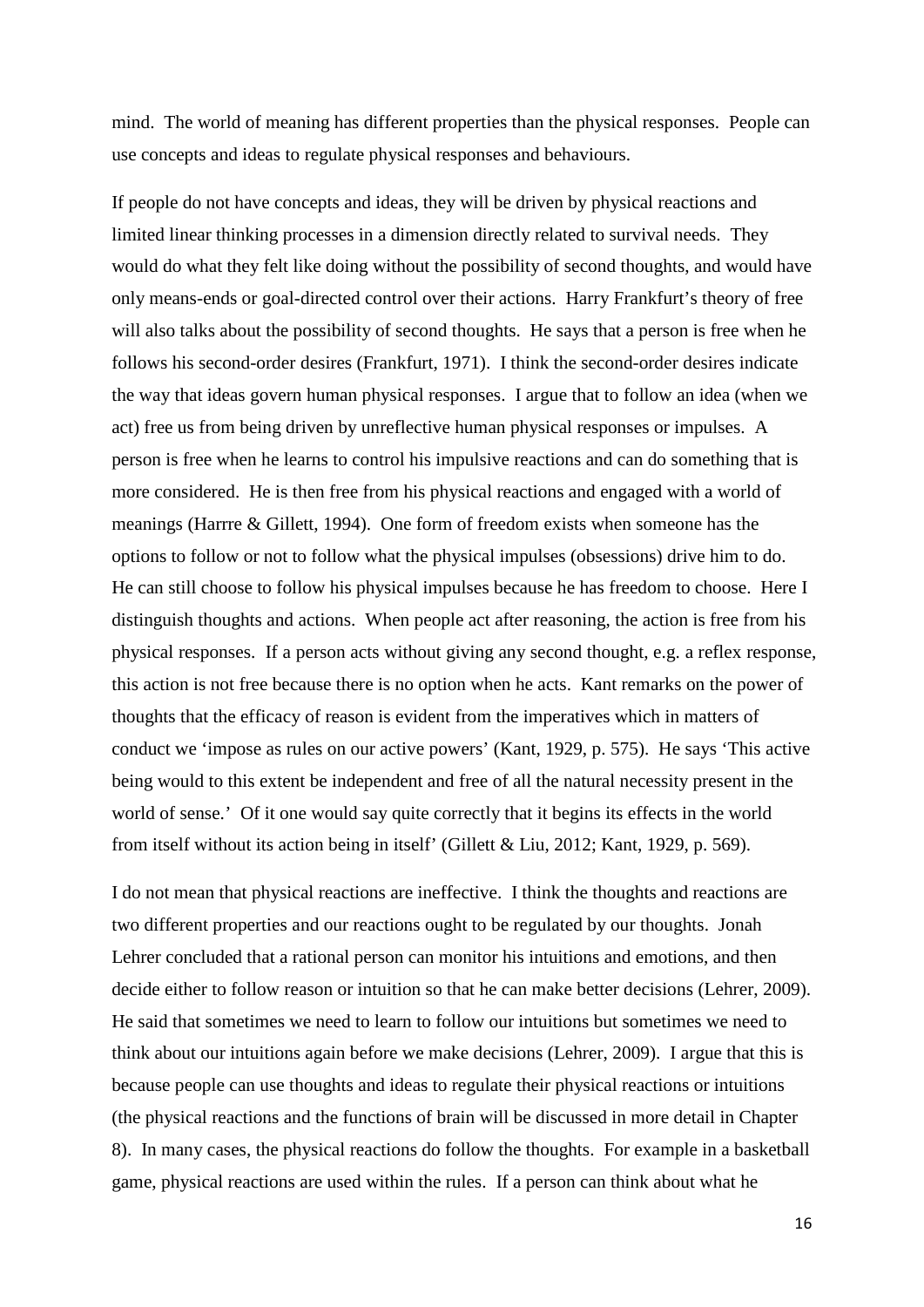should do instead of merely carry out his physical reactions, he is free from unthinking physical responses. For example, if someone wants to hit another person but an idea tells him not to because this is not right, the idea allows him to choose not to hit another person. Hence he is free from an impulse<sup>[2](#page-17-0)</sup> that he does not endorse (at second order level).

#### **Holding an idea**

I have suggested a theoretical framework of the property dualism within the substance dualism (see Figure 2) and how the thoughts are different from physical actions. If ideas and physical responses are completely independent, our thoughts cannot affect our behaviours. Therefore it is not enough to distinguish ideas and physical responses, human beings also need to be able to consciously hold on to or keep an idea in the mind across time and enforce ideas into actions.

Animals use all their experiences at once. They cannot distinguish the individual memory. They cannot travel back through time and revisit or re-think their decisions. I argue that those smart animals, like chimpanzee and monkey, are smart because they have the brain structure that can store multiple and more complex options. When a human being holds ideas other than goal and purposes, he is experiencing the same event again and re-awakening the tendencies that the memory is associated with. Episodic memory therefore involves mental "time travel" and this can only be found in human beings [\(Tulving & Markowitsch, 1998\)](#page-72-4).

An idea can be a sentence, a task, a memory, an image, a problem, an aim, a purpose, a moment, a feeling, a dream, a rule or anything that can exist in the human mind. I will start from the simplest ideas in this chapter, such as a random number, an image, or an object, and will discuss some complex ideas in the subsequent chapters. Ideas cannot affect humans if they come and go randomly. If the three ideas of 'I want to be a geologist', 'I want to be a scientist', and 'I want to be a lover' come into a person's mind randomly, these ideas cannot help him at all. He needs determine his life goal and hold onto that idea when he makes decisions in his life. The ability to hold or not to hold an idea can allow people to bring an idea in their mind from the present moment to the next moment.

<span id="page-17-0"></span> $2$  The impulse can be a compulsive feeling, emotional impulse or physical impulse. I argue that they are resulted from the hormonal imbalances in the brain. I will discuss this in Chapter 5 in detail.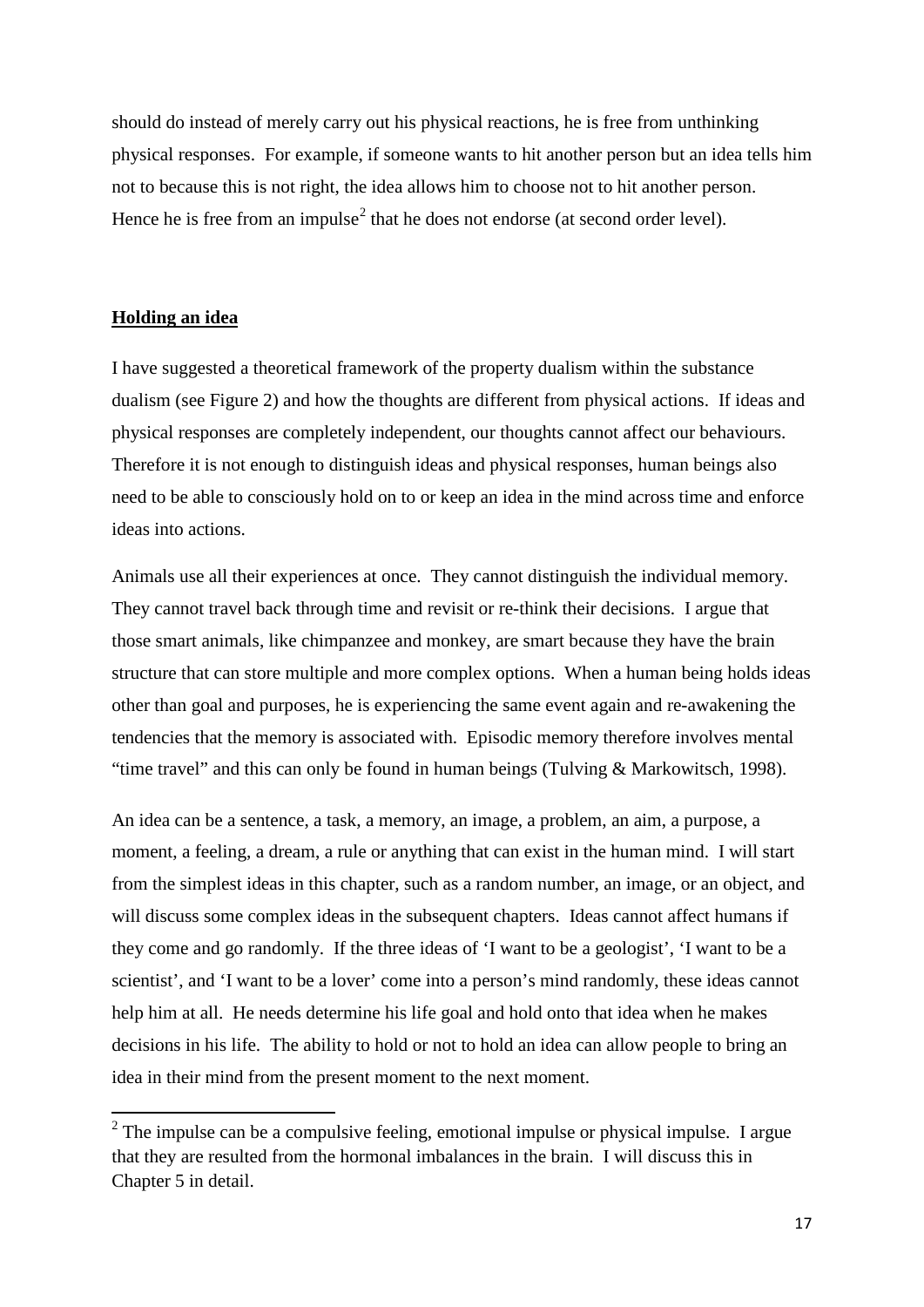The decision about whether to hold or not to hold on to an idea is not determined by experiences. Every moment is new to a person. He can hold the idea for no reason. He can also give up holding an idea and shift to other things at any time. For example, a person can hold and repeat a random number '77398' in his mind for any length of time. Is there any reason for keeping holding this number for a longer or shorter period? There may be no such reason and therefore past experiences cannot determine whether a person wants to hold or not to hold an idea in mind. I argue that it is purely from the person and what s/he decides to do. A further argument is found in the indeterministic view, which argues that it is randomness that dictates whether a person wants to keep or not to keep holding an idea in mind. But that is not the case when we see somebody pursuing their dreams throughout their whole life (like, for instance, Martin Luther King). Randomness cannot be the sufficient reason for keep activating the same idea over the whole life time. Some people still argue that unconsciousness or unknown brain events determine the decisions to hold or not to hold an idea at the present moment. I argue that if it is so, people would not have second thoughts regarding their actions in which they reflect and reason about why they are doing what they are doing. People should not feel unsure about anything or sense any contradiction in thoughts if unconscious events will automatically generate the only and most suitable option for them. If both thoughts and physical responses are from the same mechanism, no contradiction should occur between them. However, we often feel that we want to do something that we know we should do and vice versa. Hence we can often feel the contradiction. Therefore the initiation and the ability of holding an idea cannot be from the same system that generates physical (automatic reflective) responses. Therefore the substance dualism works here (Figure 2). I argue that it is the non-physical soul that holds an idea among other possible options and prolongs the staying of that idea in the mind/brain (see Figure 3). That willed holding is initiated from the highest place of a thinking being.

The soul holds or discards ideas in the mind. No other factor can affect the ability to hold or not to hold an idea. No one else can force a person to think or not to think something. Although sometimes people might have addictions or compulsions, e.g. the desire to wash hands in the patients of Obsessive-Compulsive Disorder (OCD), I argue that they can still hold ideas in mind in a different way and that this "an compulsive idea staying in the brain" is different. Their brain seems to produce a different set of information while they try to preserve others (I will discuss these cases in Chapter 5). The decision about whether to keep holding an idea and bring it to the next moment is completely initiated from the soul as an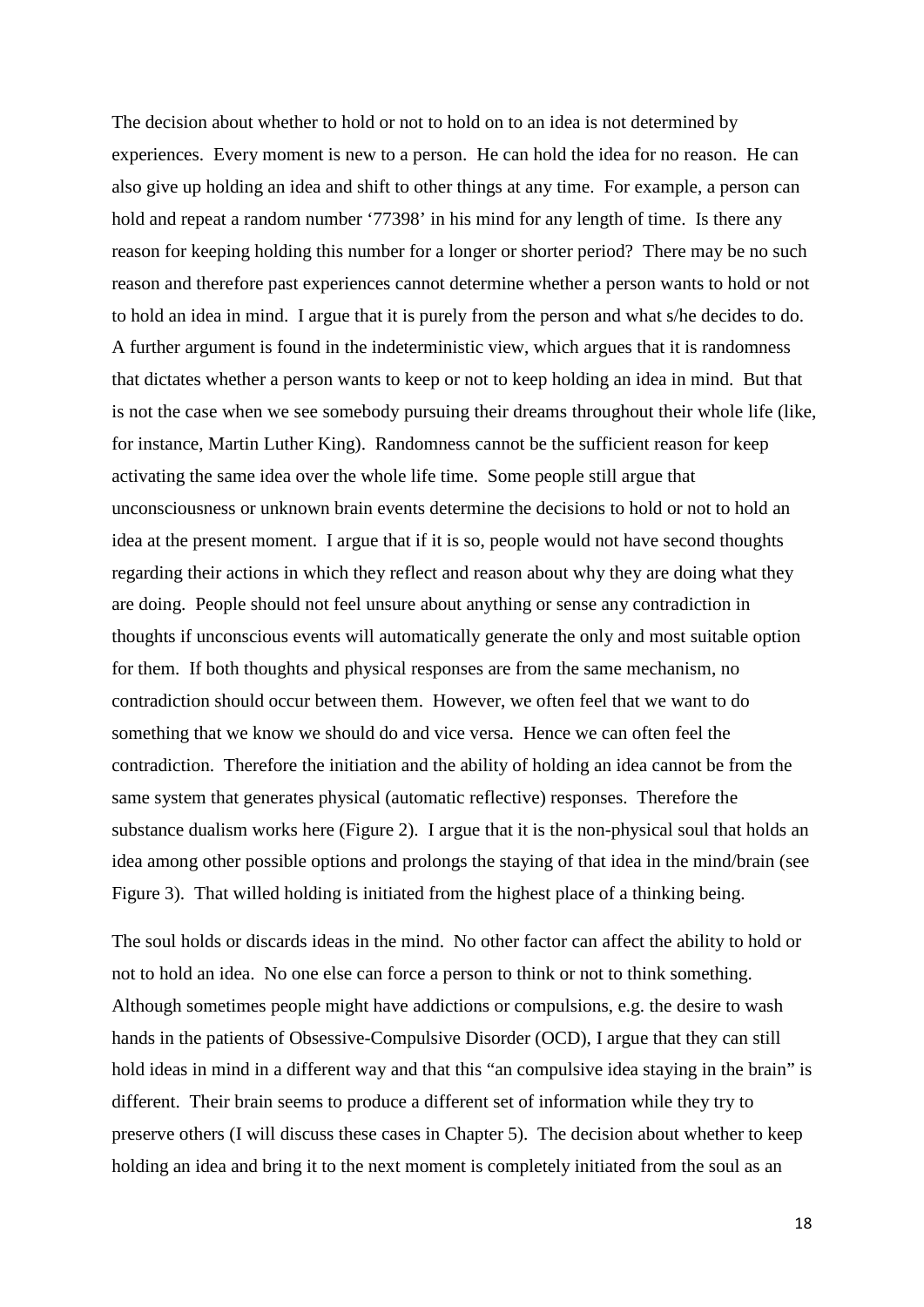active source of direction of the mind. If people can carry an idea at this moment into the next moment, they can carry an idea at the next moment into further moments as they follow the same train of thought over a succession of brain states.

Although the ideas and memories are stored in neuronal connections, the ability to keep activating a specific idea without any reason has not been found in any specific part of the brain. Human beings had not learned to hold an idea in their mind or carry an idea when they were young (although they can train themselves to do it better). The ability holds information from life experiences but it is not obtained from life experiences. People can do this naturally and we cannot observe it. When they are born they don't have the brain structure to store ideas so they cannot hold any idea. The ability is innate and the idea can only come into realisation when the brain has accumulated a certain amount of information. People learn new things through experiences, but the ability to keep holding a specific idea in the memories is not obtained from learning. I argue that only a human being has this ability, but animals do not<sup>[3](#page-19-0)</sup>. The ability to hold an idea in mind also allows people to accomplish things far greater than what can be done by any other animal. Because people can hold an idea, they can hold the idea long enough until it turns into long-term memory (LTM). That ability also allows people to reactivate and hold the neural patterns that correlate with specific events in the past so that people can re-experience or recall at will events in the past. This can be the basis for episodic memory [\(Tulving, 2002\)](#page-72-5). The ability to reactivate and hold an idea could also be the basis of working memory<sup>[4](#page-19-1)</sup> because the specific idea in the memories is to be reactivated, new thoughts, concepts and ideas can be added to the old idea. Therefore new associations and linkages between the neurons can form. Nicholas Shea and his colleagues distinguished conceptual representations from the non-conceptual representations and argued that animals do not have conceptual representations [\(Shea, Krug, & Tobler, 2008\)](#page-71-6). Animals only have non-conceptual representations: "in order to possess concepts, a thinker must have internal representation with a semantically constituent structure [\(Shea, et al., 2008\)](#page-71-6)." I argue that the internal representation is the idea that people hold in mind. This ability requires a specific kind of attention that allows humans to attend to ideas (internal representations) created in the mind/brain<sup>[5](#page-19-2)</sup>. The organisms which do not have this ability can only attend to

<span id="page-19-0"></span> $3$  I will talk about this again in Chapter 8.

<span id="page-19-1"></span><sup>&</sup>lt;sup>4</sup> I will discuss working memory again in the next chapter

<span id="page-19-2"></span><sup>5</sup> Animals can focus on external stimuli and respond to them but they cannot attend specific ideas in their mind.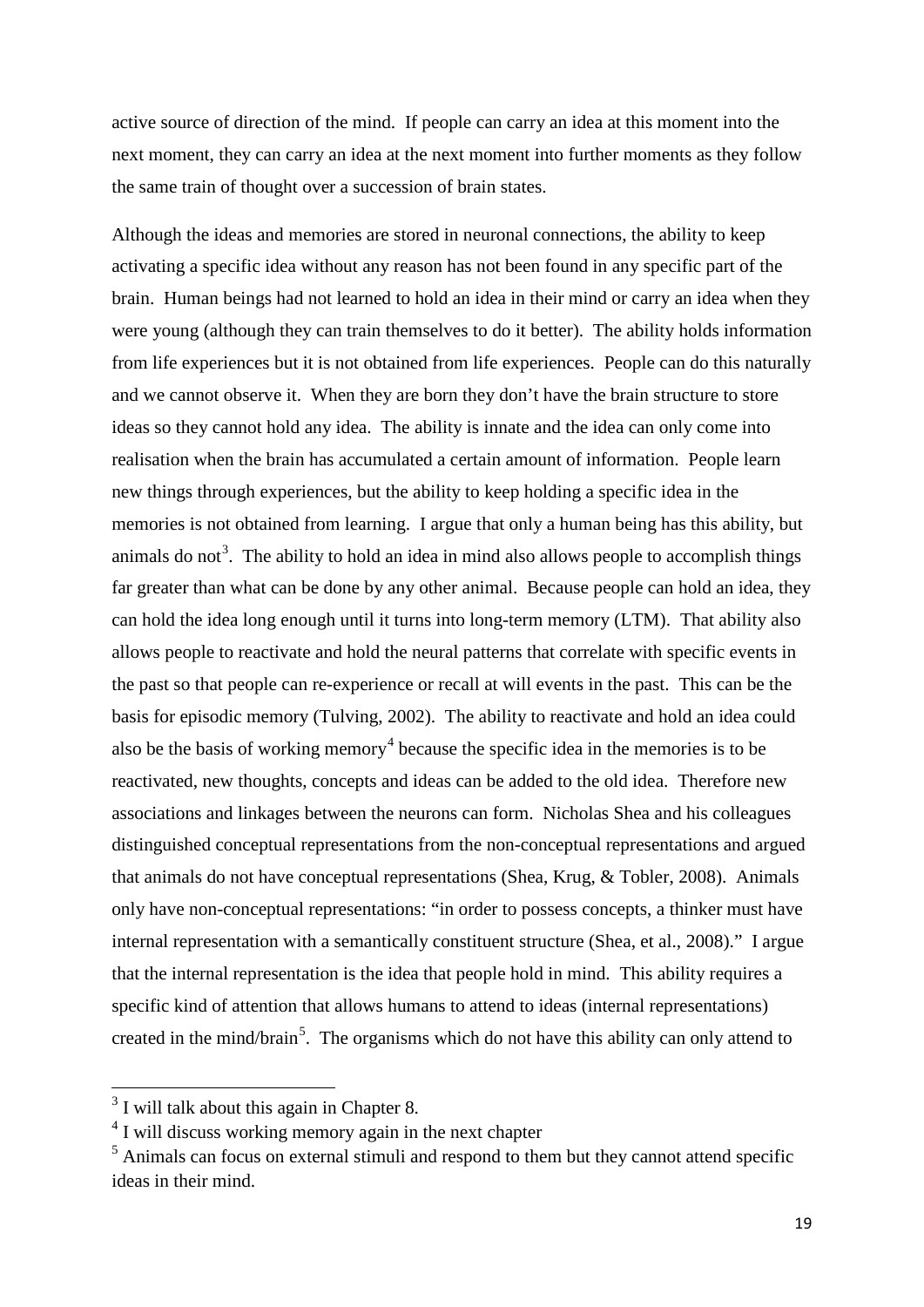things in the external environment. When William James talked about attention, he said: 'It is the taking possession by the mind, in clear and vivid form, of one out of what seem several simultaneously possible objects or trains of thought. Focalization, concentration, of consciousness are of its essence. It implies withdrawal from some things in order to deal effectively with others, and is a condition which has a real opposite in the confused, dazed, scatterbrained state which in French is called distraction [\(James, 1890a, pp. 403-404\)](#page-70-15).' I argue this kind of attention is a feature of human beings. James also remarked that 'effort of attention is the essential phenomenon of will [\(James, 1890b, p. 602\)](#page-70-16).' I argue that the 'effort of attention' is to keep attending to or holding an idea in mind; in other words, to keep activating a specific neuron pattern in the brain. Animals do not have the ability to hold on to a specific idea in mind. They only have linear thinking processes and cannot have second thoughts when they are about to act. When they perceive an external stimulus, all the neural pathways that are associated with that stimulus will be activated and then produce a response to it. Only humans can reactivate and keep a specific idea in mind without the presence of the external stimulus. Only humans can keep holding on to an idea across time in mind even though physical reactions and distracting stimuli might push people to do other things (the contradiction between physical reactions and thoughts will be discussed in Chapter 5). I will discuss the differences between humans and animals in more detail in Chapter 8 when I discuss the functions of brain.

I argue that the ability to keep or give up holding an idea is a critical point in the discussions of free will. A person is free to keep holding on to an idea in his mind. But he can give up holding that idea at any time as well. If a person consciously chooses to keep holding an idea in his mind, he is consciously, at the same time, choosing not to give up holding the idea. The options between keeping and giving up holding an idea are always present and depending on the will. The human 'Will' is 'free' in part because people can always choose whether to keep willing something so that free will should be understood as the ability to freely decide whether to keep holding or attending certain ideas in mind at any moment<sup>[6](#page-20-0)</sup>. If people give up holding an idea, their mind can shift to other thoughts or ideas. But that decision from moment to moment is from the thinking self and not determined by past experiences, randomness, or unconscious brain events. We shall dig further in the next chapter.

<span id="page-20-0"></span><sup>6</sup> The efforts of holding an idea will be discussed in chapter 5.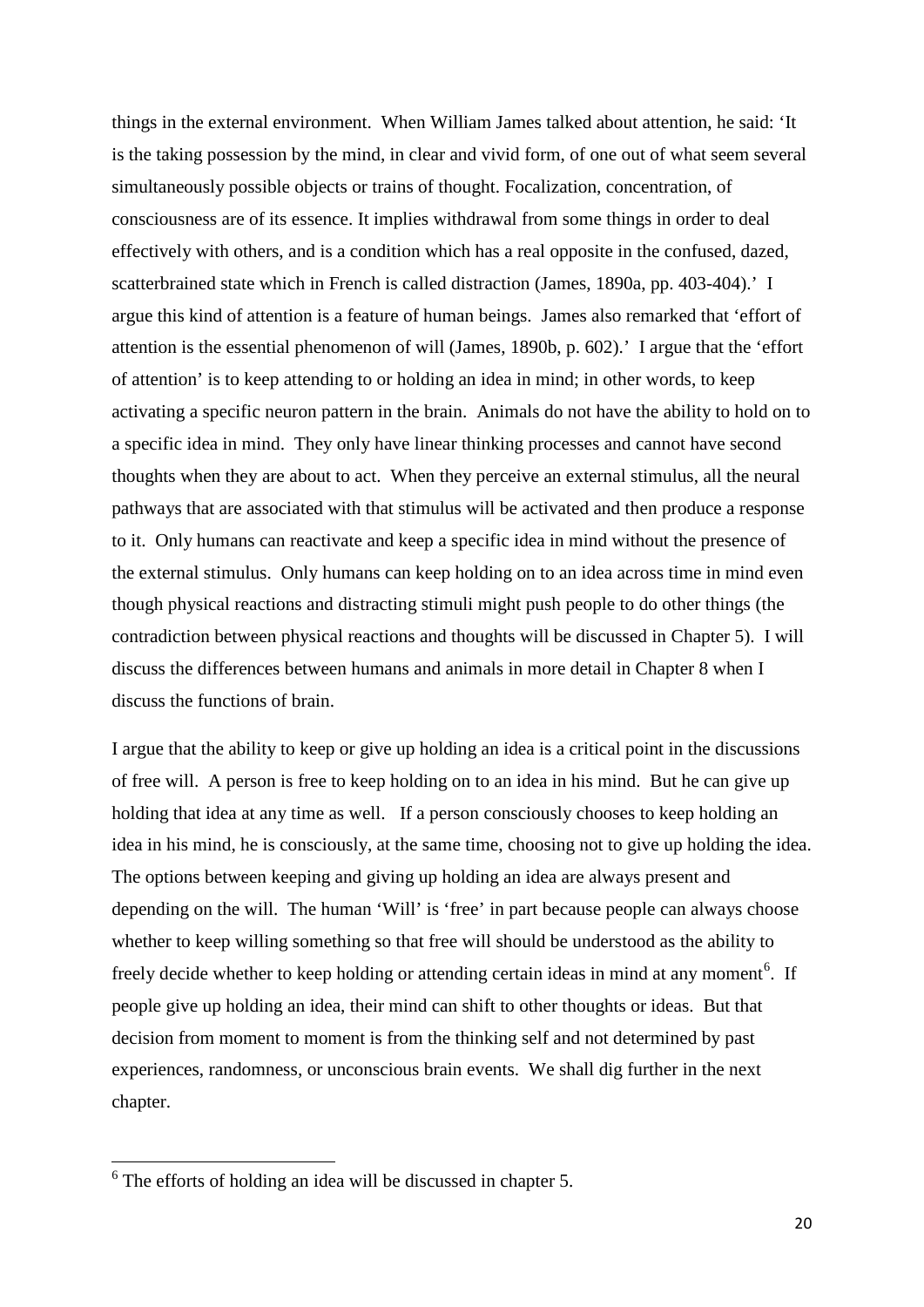#### **Chapter 3: Holding an Idea Can Generate Options**

The ability to hold or not to hold an idea is used in many cognitive processes. Sometimes people can hold a complex idea like 'what I am having for dinner tonight' or 'I want to be a millionaire when I am 40 years old.' These ideas imply a sustained thinking process and a future perspective. I argue that to hold on to a more complex idea can explain the free will experiences that I mentioned in the first chapter. Humans need to hold a specific idea in the mind to be able to form meaningful associations between ideas. This is the basis of creativity. People need to hold the idea of the object first before they can find the appropriate categories to categorise the object. People also need to hold the image of an ambiguous figure or the metaphors in their mind before they can find the appropriate ways to understand it. When people are trying to find the best choice in a task, they need to focus on the task and hold on to the task while they are searching for the best choice. I argue that these processes all use the same mechanism that people use to make decisions.

To hold an idea does not equal making decisions in daily life. Many people argue that free will is used at the moment when someone is making a decision. I argue that people need to hold on to their main ideas while they are considering before making decisions. Although there are various kinds of ideas, the ideas which require decisions (or judgements) may be tasks, problems, goals, purposes, questions or plans. These ideas all involve some unknown or future perspectives. These ideas are more complex than simple ideas such as images, random numbers, or objects. Depending on the duration which they consider and hold the problem, the decisions may be different. For example, in a chess game, a move after a long consideration is often different to the move under time pressure. Therefore the decisions that people make are associated with the ability to hold or not to hold an idea. A person must have options before he can make a decision. In this chapter, let us just focus on the options. Decision making will be discussed in the next chapter.

#### **Memory and neural structures**

Before a person makes a decision he needs to search for the available options from his memories. There are two kinds of sub-system involved in memory, namely, long-term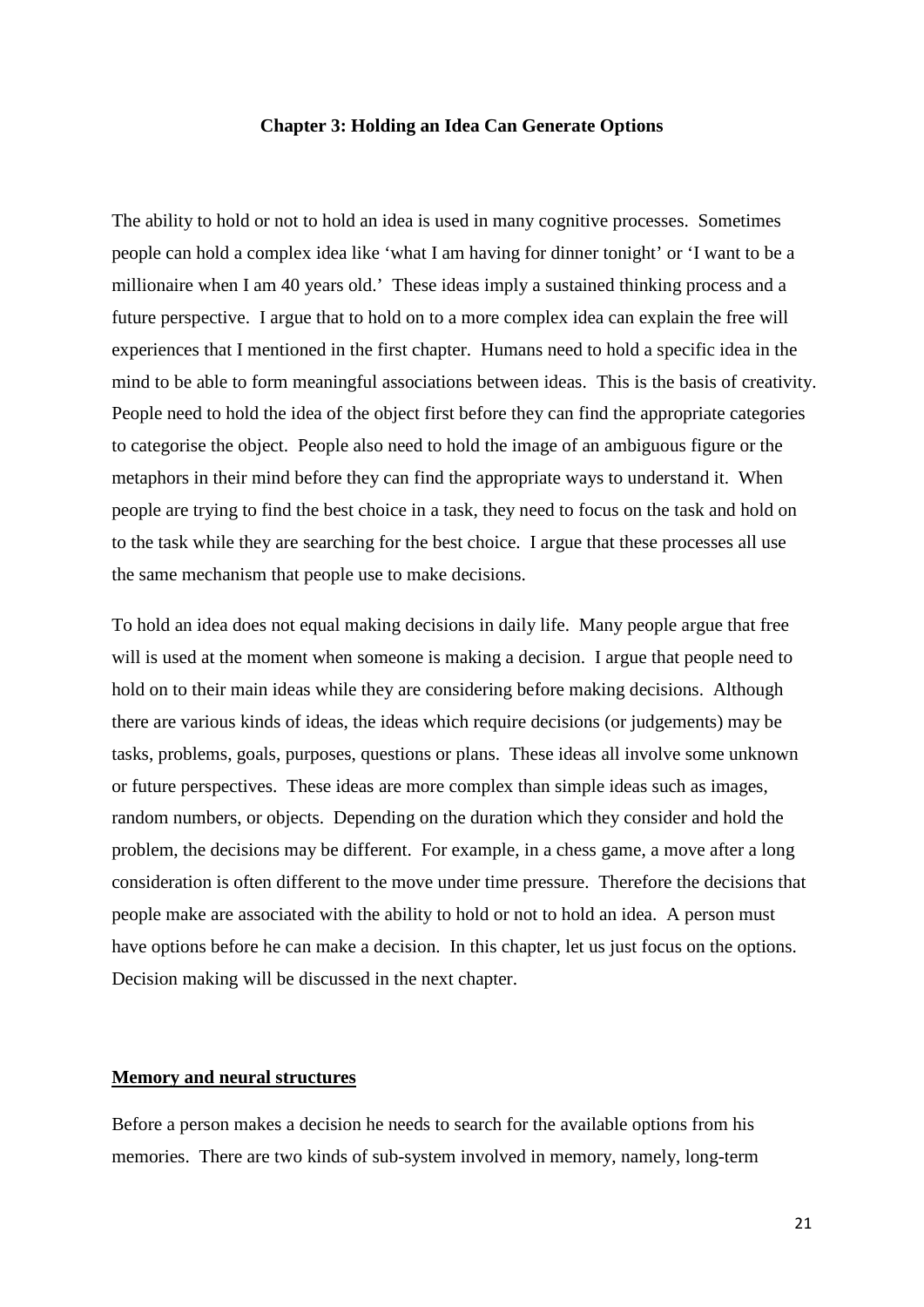memory (LTM) and short-term memory (STM). Although Engel et al (1999) defined STM in a more extensive way, I will use one of the criteria that he used; 'STM consist of those neural traces active above threshold with loss of activation as a result of decay or interference [\(Engle, Tuholski, Laughlin, & Conway, 1999\)](#page-69-7).' Within STM, working memory (WM) is defined as 'a dedicated system that maintains and stores information in the short term, and that this system underlies human thought processes [\(A. Baddeley, 2003\)](#page-68-3).' LTM can be further divided into declarative (explicit) memory and non-declarative (implicit) memory [\(A.](#page-68-4)  [D. Baddeley & Mehrabian, 1976;](#page-68-4) [Miyashita, 2004;](#page-71-7) [Squire, 2004\)](#page-72-6). Non-declarative memories are those that a person cannot recollect in mind or describe in language. It includes procedural memory and perceptual representation like skills, habits, familiarity to objects and priming (A. D. [Baddeley & Mehrabian, 1976;](#page-68-4) [Miyashita, 2004\)](#page-71-7). Roediger called it "retention without remembering" [\(Roediger, 1990\)](#page-71-8). Declarative memory means the memories that can be verbally described or articulated [\(Light & Singh, 1987\)](#page-70-17). It includes both episodic memory and semantic memory, which is the memories of specific incidences from the past, knowledge and meanings [\(A. D. Baddeley & Mehrabian, 1976;](#page-68-4) [Miyashita, 2004\)](#page-71-7).

I argue that WM and declarative memory both require the ability to hold an idea<sup>[7](#page-22-0)</sup>. People can hold an idea from the STM and LTM. A critical definition for WM is the ability to hold information. Randall W. Engle and his colleagues said: 'it reflects the ability to maintain the activation of knowledge units in the focus of attention [\(Engle, et al., 1999\)](#page-69-7).' Cowan said that one relied on WM to retain partial results while solving an arithmetic problem without paper, to combine the premises in a lengthy rhetorical argument, or to bake a cake without making the unfortunate mistake of adding the same ingredient twice [\(Cowan, 2008\)](#page-69-8). As noted, Baddeley also remarked that WM was a dedicated system that maintained and stored information in the short term [\(A. Baddeley, 2003\)](#page-68-3). Baddeley (1993), 'the central-executive component of working memory does not itself involve storage, which produces the apparently paradoxical conclusion that not all working memory studies need involve memory' [\(Engle, et al., 1999\)](#page-69-7). I argue that declarative memory also retains specific information so that people can describe it in language. Ericsson and Kintsch (1995) and Fuster (2008) both described a kind of WM obtained from the LTM [\(Ericsson & Kintsch,](#page-69-9)  [1995;](#page-69-9) [Fuster, 2008\)](#page-69-10). I argue that the ability to hold an idea plays an important role in retaining WM and declarative memory. Although tons of information has been stored in

<span id="page-22-0"></span> $<sup>7</sup>$  I argue that 'the ability to hold' is from a parallel system or the dualistic mind and 'the</sup> ideas' are from brain structures and neural connections.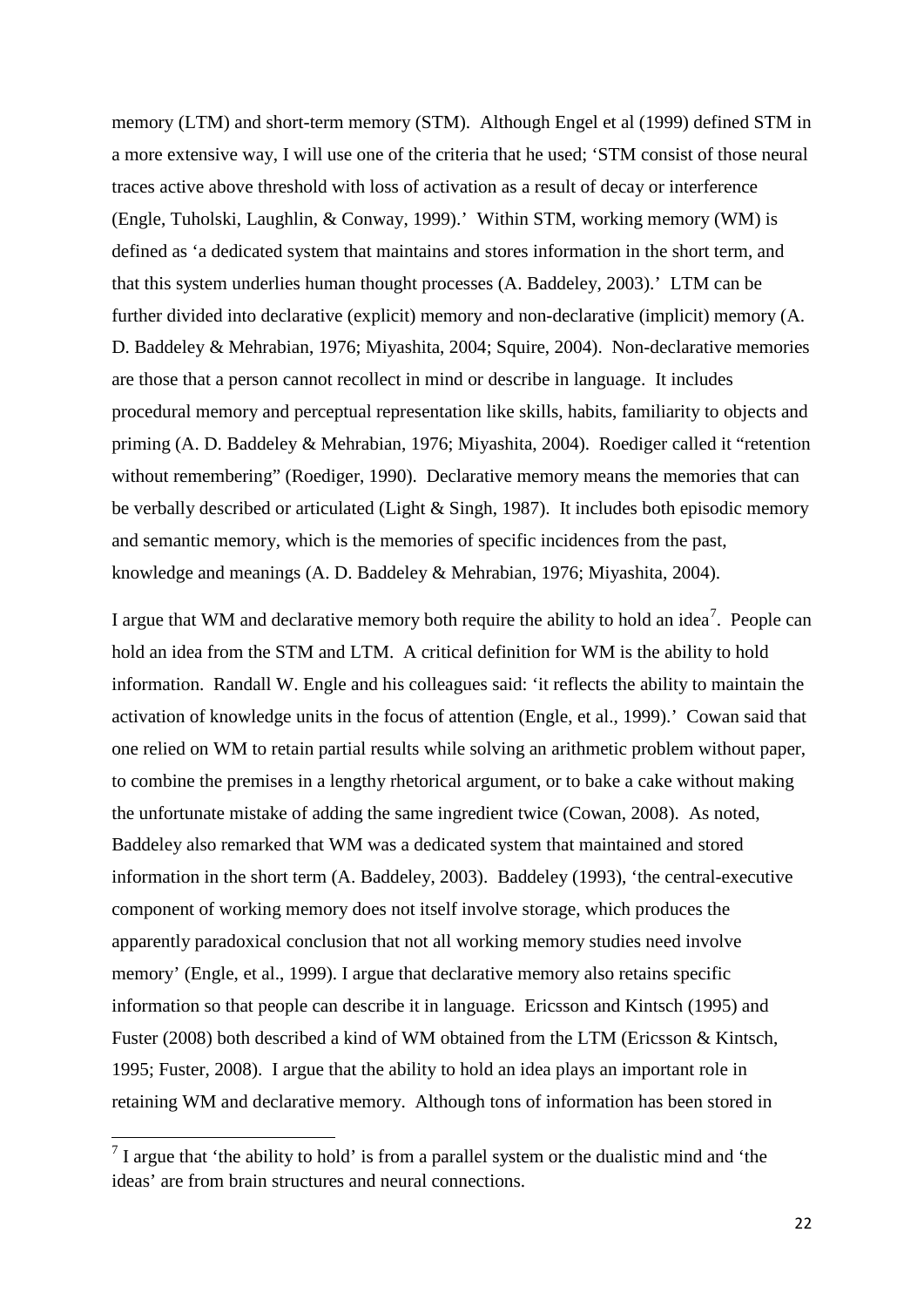neuron connections, we need to hold specific information among them so that we can make use the information. If information activates randomly, we cannot use the information in useful ways.

External stimuli activate neurons and when two neurons are activated together, the connectivity between them increases. Hebb's law states that 'neurons that fire together will be wired together.' The changing in neural connectivity in response to external stimuli is called neuroplasticity, a property of almost all neurons [\(Dityatev & Bolshakov, 2005;](#page-69-11) [Quinlan, Philpot, Huganir, & Bear, 1999;](#page-71-9) [Whitlock, Heynen, Shuler, & Bear, 2006\)](#page-72-7). There are three types of neuroplasticity: post-tetanic potentiation (PTP), short-term potentiation (STP), and long-term potentiation (LTP) [\(Bliss & Collingridge, 1993\)](#page-68-5). The three types are distinguished by the duration of the increased excitatory postsynaptic potential (EPP). PTP can last for seconds to minutes, STP can last for minutes to hours, and LTP can last for hours to weeks, months, or even years. Among the three types of the neuroplasticity, LTP has been hypothesized to be the neural basis for memory [\(Bliss & Collingridge, 1993\)](#page-68-5) not only because it lasts longer, but also because LTP is experience dependent [\(Abraham, Logan,](#page-68-6)  [Greenwood, & Dragunow, 2002;](#page-68-6) [Whitlock, et al., 2006\)](#page-72-7) and has properties of rapid induction (can be induced in milliseconds), input specificity (only the activated synapse will increase the connectivity), and cooperativity (if a weak impulse arrives at the post synaptic neuron at the same time as a strong impulse, LTP can still result) [\(Bliss & Collingridge, 1993\)](#page-68-5). Animal experiments also showed that if the LTP in hippocampus was blocked, memory formation is impaired [\(Bailey, Kandel, & Si, 2004;](#page-68-7) [Martin, Grimwood, & Morris, 2000\)](#page-71-10).

The properties of LTP form the neural basis of classical conditioning [\(Maren, 2001\)](#page-71-11). When a conditional stimulus (CS) is presented with an unconditional stimulus (US), animals develop an association between the CS and the US. A similar mechanism can be seen in other places; animals that receive more external stimuli have more synapses on their neurons. When comparing the number of synapses between two mouse's brains, one of which lives in a deprived environment and the other in an enriched environment, the number of dendrites in those that lived in the enriched environment is significantly more than the number of dendrites in the other [\(Meshi et al., 2006\)](#page-71-12). People are the same; more neurons (and therefore ideas) will be connected together if people receive various stimuli.

Every piece of information has a corresponding set of neural activation. I argue that a word or an idea is meaningful because there are many neurons or other ideas interacting with it.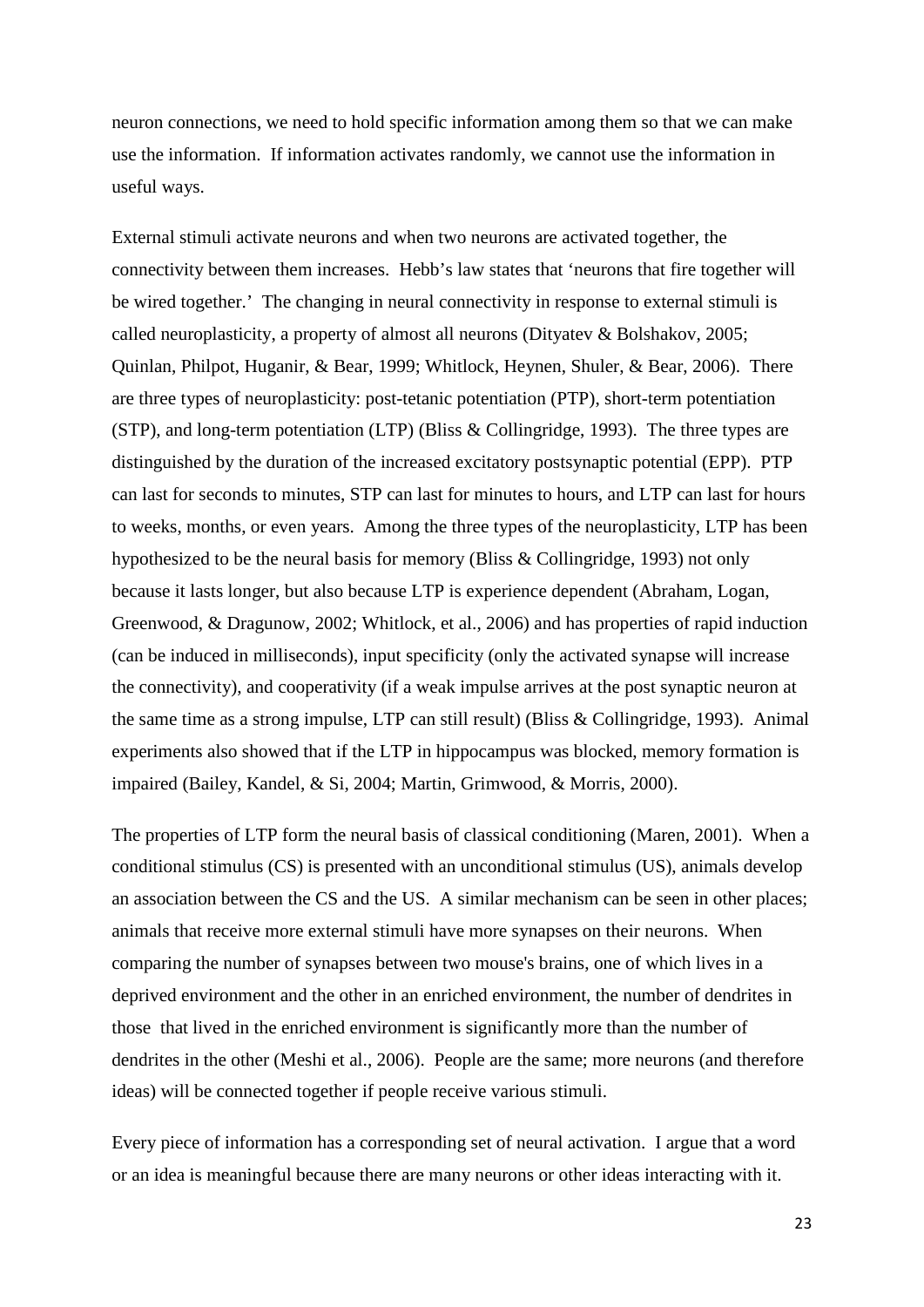When an idea is activated, the neurons that are linked with the activated neurons will be depolarised (partially or fully) because of the neuron electric-physiology. For example, when the idea 'apple' has been presented with the word 'fruit', these two ideas can be linked together. The idea of apple is activated when the word 'fruit' is presented. If more ideas are linked with the word 'fruit', more neurons and ideas will be linked together with this word, and more ideas will be easily activated if 'fruit' is activated next time.

## **Options are generated passively and randomly.**

Neurons that have the strongest connectivity with the activated neurons will be activated first and even if the two neurons are not connected together, they can be if they are activated together on a sufficient number of occasions. Therefore I argue that options can come from two main sources: already associated ideas and un-associated or novel ideas (supported by novelty effects).

Because of the neuron linkage, the ideas or the options associated with the main idea and their neural linkages are one of the internal sources for generating options. When people hold an idea, things that relate to that idea will automatically pop into their mind. More ideas will be activated if we hold an idea for longer. I argue that this is because the neurons which bear similar functions will be wired together. If people keep activating the same neurons (a specific pattern of activation), the neurons that have stronger connectivity with the activated neuron will be activated first. Neurons with weaker connectivity will be activated later. Other neurons or ideas that are not linked with the activated neurons should not be activated.

The other source of options is from the novel ideas. When people pick up things in a dialogue or from the random external or internal stimuli, neuron linkage and option will increase [\(Gillett, 1988;](#page-69-12) [Guic, Carrasco, Rodríguez, Robles, & Merzenich, 2008;](#page-69-13) [Meshi, et al.,](#page-71-12)  [2006;](#page-71-12) Rema, Armstrong-James, Jenkinson,  $\&$  Ebner, 2006)<sup>[8](#page-24-0)</sup>. Let us look at the random received options at the moment. People receive random stimuli and ideas all the time. Most of them are meaningless unless people use a main idea to access the randomly perceived event in a meaningful way. Most people have the experiences that the same old thing can have a new meaning if people put it in a new context. Therefore when people hold a main

<span id="page-24-0"></span><sup>8</sup> I will discuss the role of language in Chapter 7.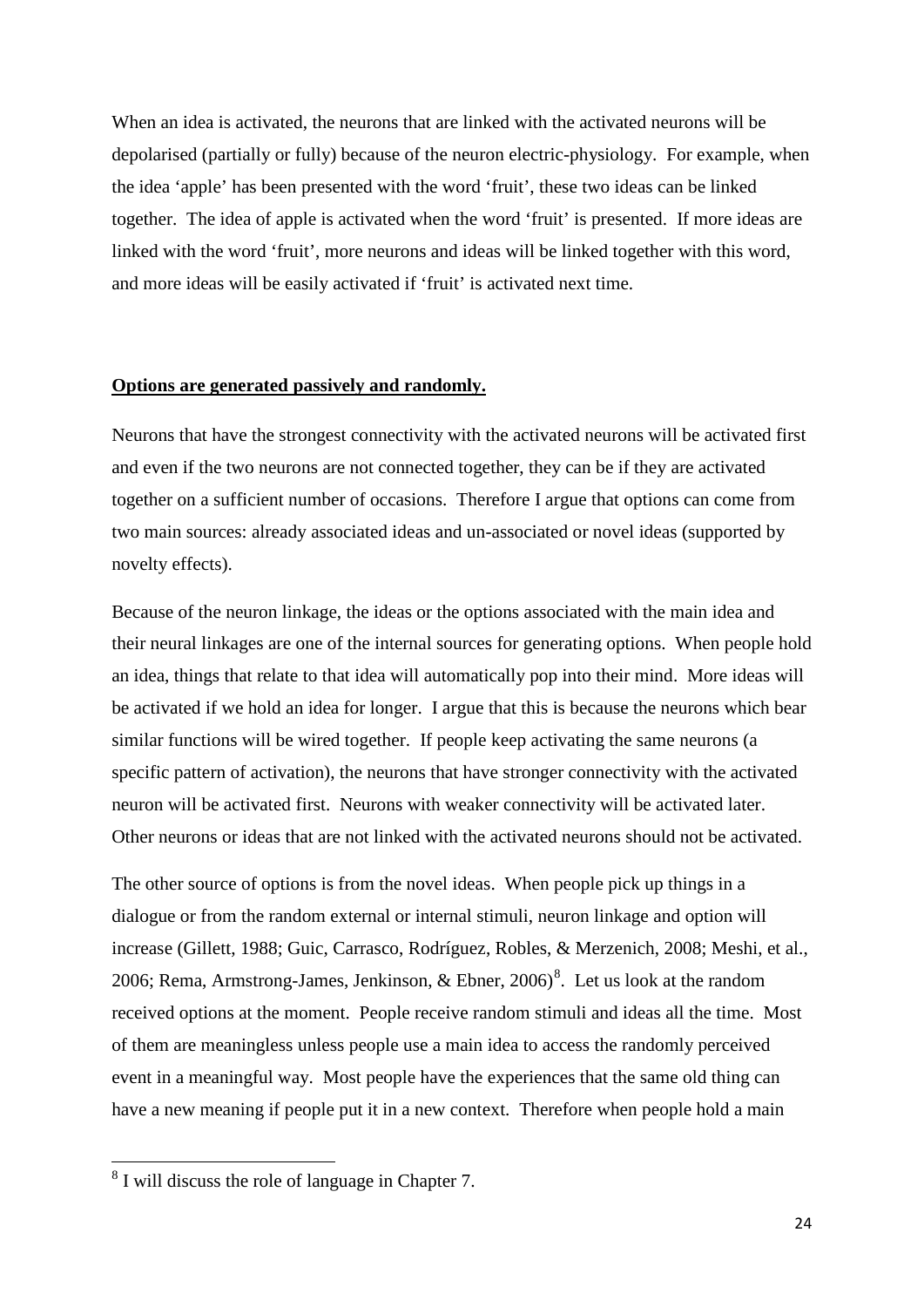idea and use it to access the randomly perceived stimuli, these stimuli can have new meanings and become alternatives to the main idea. For example, a bunch of books on the bookshelf may mean nothing until someone is trying to 'search for a blue book with hardcover' on the bookshelf. All of the randomly received book images then become targets for the idea 'to search for a blue book with hard cover' and each book could possibly be the blue book with the hardcover.

I argue that by using the same mechanism, sometimes a creative idea can emerge. When a person is focusing on an idea, sometimes a novel idea or new option that he has never thought before comes into his mind. For example, when someone is trying to use his creativity to create an imaginary creature in the sea, he can hold the image of fish while he is searching through hundreds of different combinations that generate randomly in his mind. He may combine the idea of elephant with that of fish and create elephant-salmon (Figure 3).



Figure 3: Elephant-salmon from One Piece

No matter which source the options come from, I argue that options are generated randomly and passively. The options can be the associated ideas or novel ideas. A person can actively hold a main idea, but he cannot know what option he will consider next. Because electricity spreads passively, a person does not know exactly what related idea will be activated at next moment. If electricity in the brain spread passively, how anyone can construct any meaningful thinking process? If a person has no control over the spreading of the electrical current, how we can consciously analyse any situation? Therefore, a person much be able to influence the electrical current to some extends. As shown in Figure 4, the soul should be able to interact with the mind. I argue that a person can actively hold an idea, but the options are generated passively and randomly (see Figure 4). The voluntary process of holding an idea in mind allows associations to be triggered and thought to be directed. If a person is randomly searching for options, they cannot know what option they will attend to at the next moment. This is also consistent with first stage of the two-stage model, according to which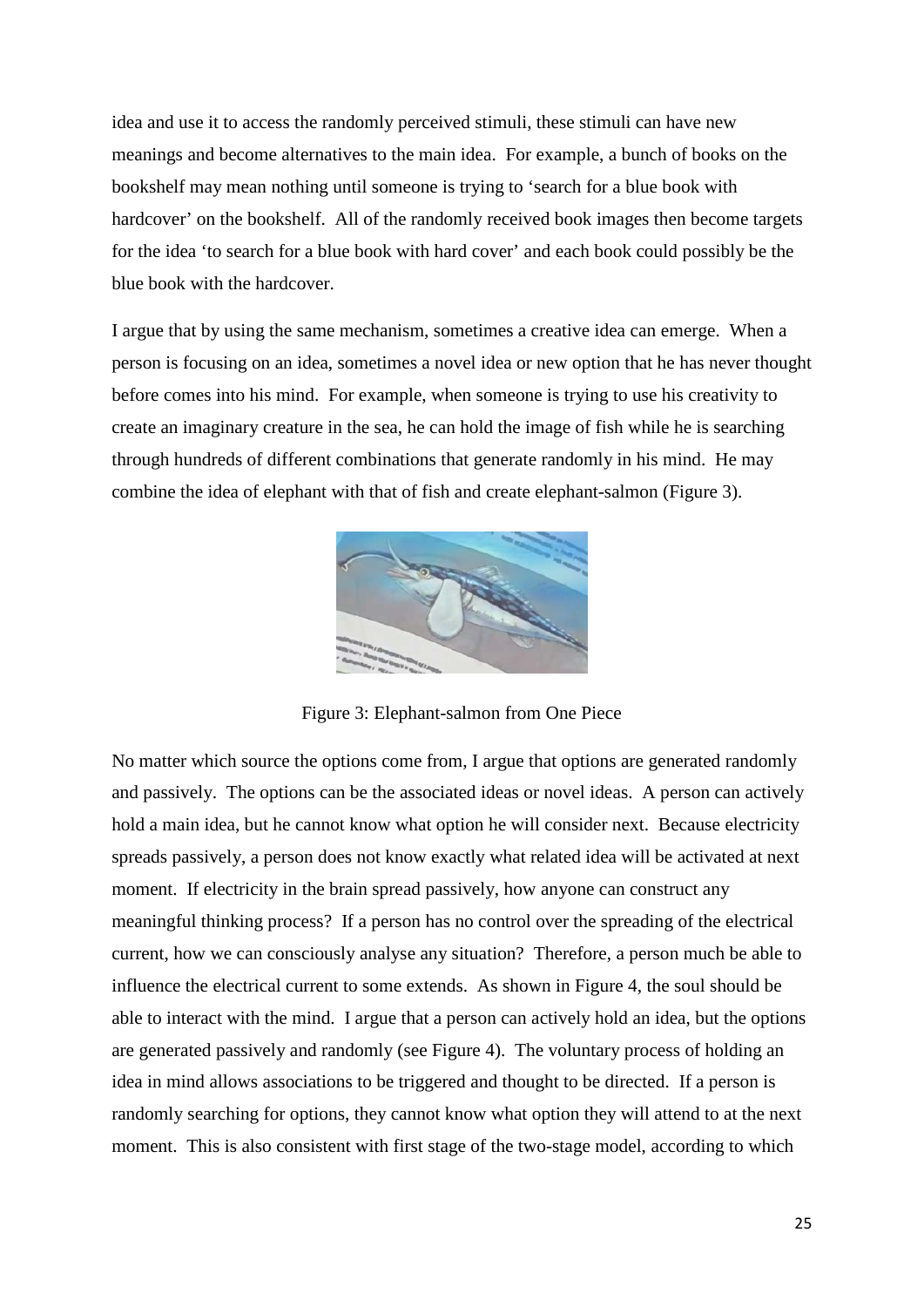Heisenberg suggests that the options arise passively through chaotic theory or quantum physics [\(Heisenberg, 2009\)](#page-70-4).



Figure 4: Options generate passively and randomly

## **An idea can give meaning and be a standard for each option**

I argue that options can be from experiences, dialogues, and chance. A main idea not only generates options, but also gives meaning to each option. Each option means something in relation to the main idea. Although beef, chicken, or fish each has its meaning, they cannot be meaningfully compared just between themselves. They can be compared under the idea of 'dinner for tonight.' The main idea sets the standard for the options to be judged between. In a similar way, when a person tries to understand a metaphor, he would try to put the metaphor under different interpretations and see which one best explain the metaphor. But the option that can best explain the metaphor will be chosen. The individual explanations cannot be compared directly without the metaphor. I argue that an idea gives meaning to each option by framing the options in a context of evaluation.

There is often only one best answer for most of the decisions (except the dilemmas), as there is one best move at a particular stage in a chess game or only one correct answer to a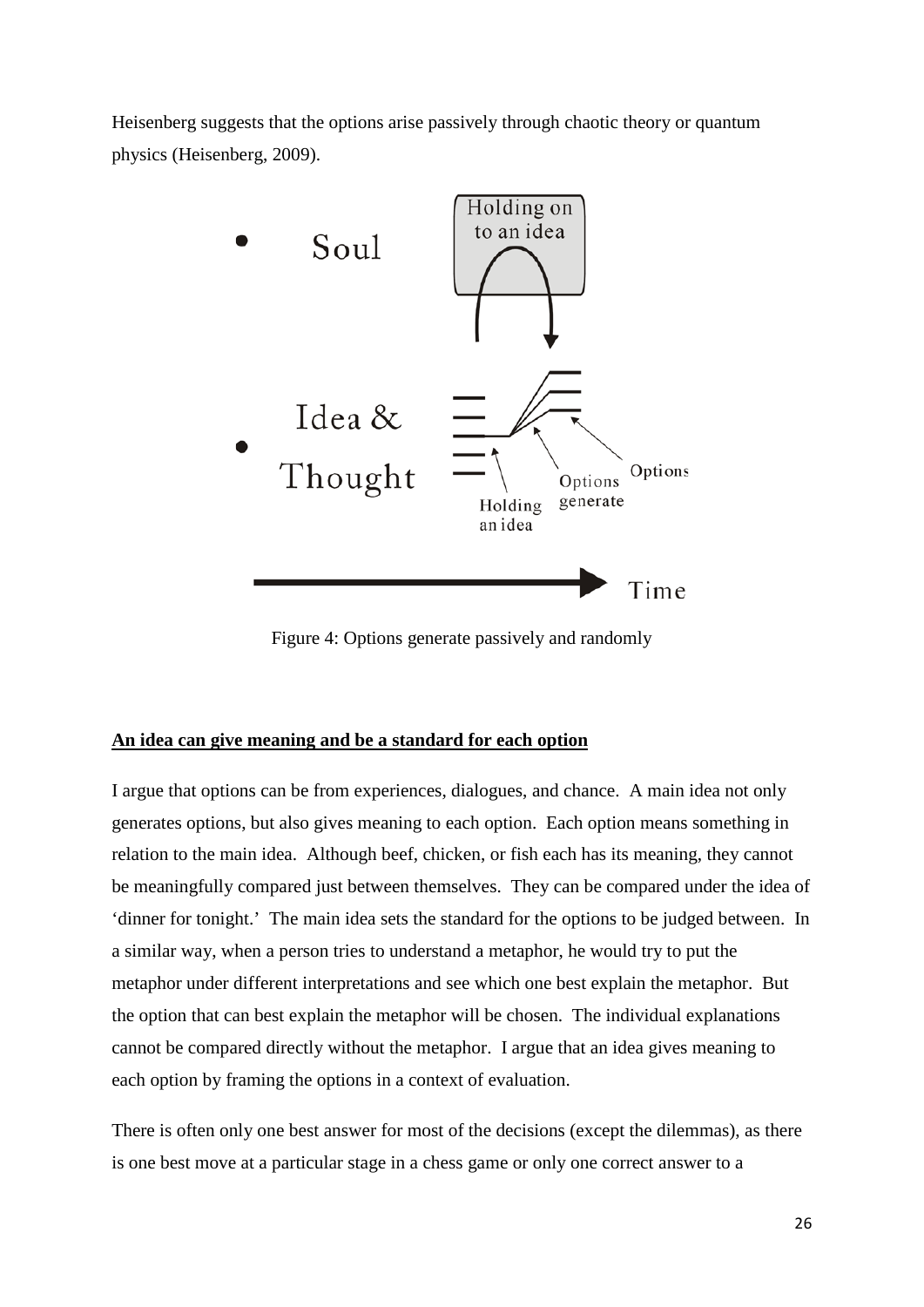mathematical problem. There may be only one best investment strategy to minimise an economic risk. If there are two or more equally best options to a particular question, e.g. should I step with my right foot or left foot first, the best way may be to leave it to chance. If a person has enough knowledge and experiences plus sufficient effort and time, he will be able to find the best answer for the main idea if he can hold and work with that idea thoroughly. I will discuss the decision making process in the next chapter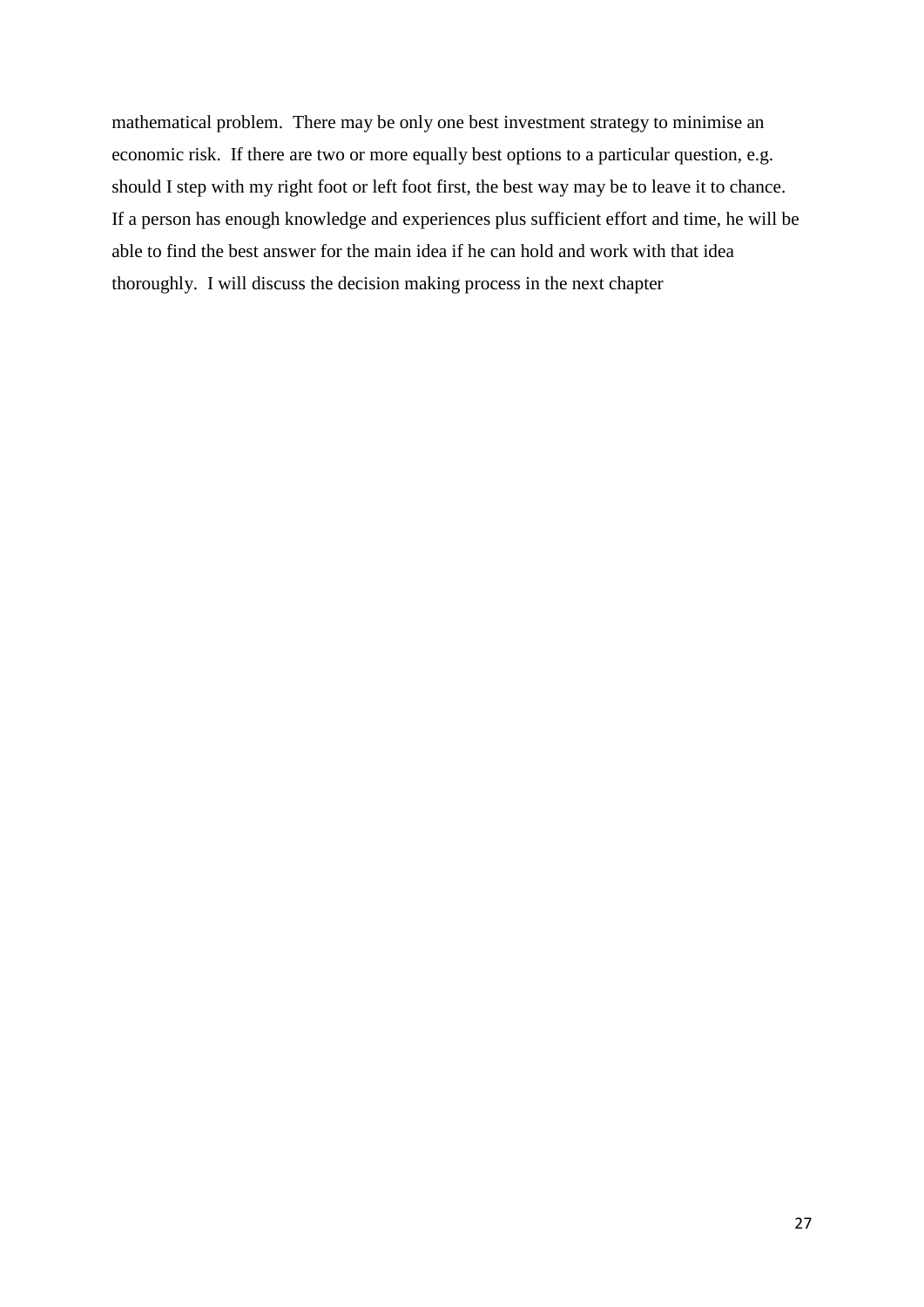#### **Chapter 4: Making Decisions: Finding the Best Option**

## **A complex idea**

I argue that making rational decisions is finding the best (or most reasonable) options in regard to a main idea rather than merely making random decisions. If a person follows the most rational development of the main idea in the thinking process, he will naturally come to the best answer among all the available options. I have discussed that people has the ability to hold (or not to hold) a simple idea and a complex idea. In the previous chapter, I argued that a person needs to hold a complex idea in order to have options and evaluate each option. In this chapter, I argue that holding a complex idea is also crucial in decision making process. But more needs to be said about the meaning of the complex idea.

In a complex idea, the main idea and its most logical development are not two separated things. The person holds the main idea and then follows the most logical development of it. For example, the idea of 'what is the safest investment strategy' involves both the main question and the potential best answer. Although the person does not know the best answer yet when he holds the problem in mind, one logical development comes together with that main idea. Therefore I argue that when a person holds a complex idea, it involves holding the main idea (the question or the problem) and following the most logical development of it. If the person is not following the most logical development of the main idea, he fails to hold the whole main idea. If the thinking process is consistent with the most logical development of the main idea, he is holding the main idea. The main idea provides a direction to the thinking process, and also the decision and the action. Everything that develops from it should refer back to it, and should compare with it. If things (thinking processes, decisions, or actions) that develop from the main idea do not follow the logical development of the main idea, the person does not act rationally.

#### **Making a decision is to find the best option**

I argue that making reasonable decisions is finding the best (or most reasonable) options in regarding to a main idea rather than merely making random decisions. Therefore making a reasonable decision is just the part of the development of the rational thinking process. It is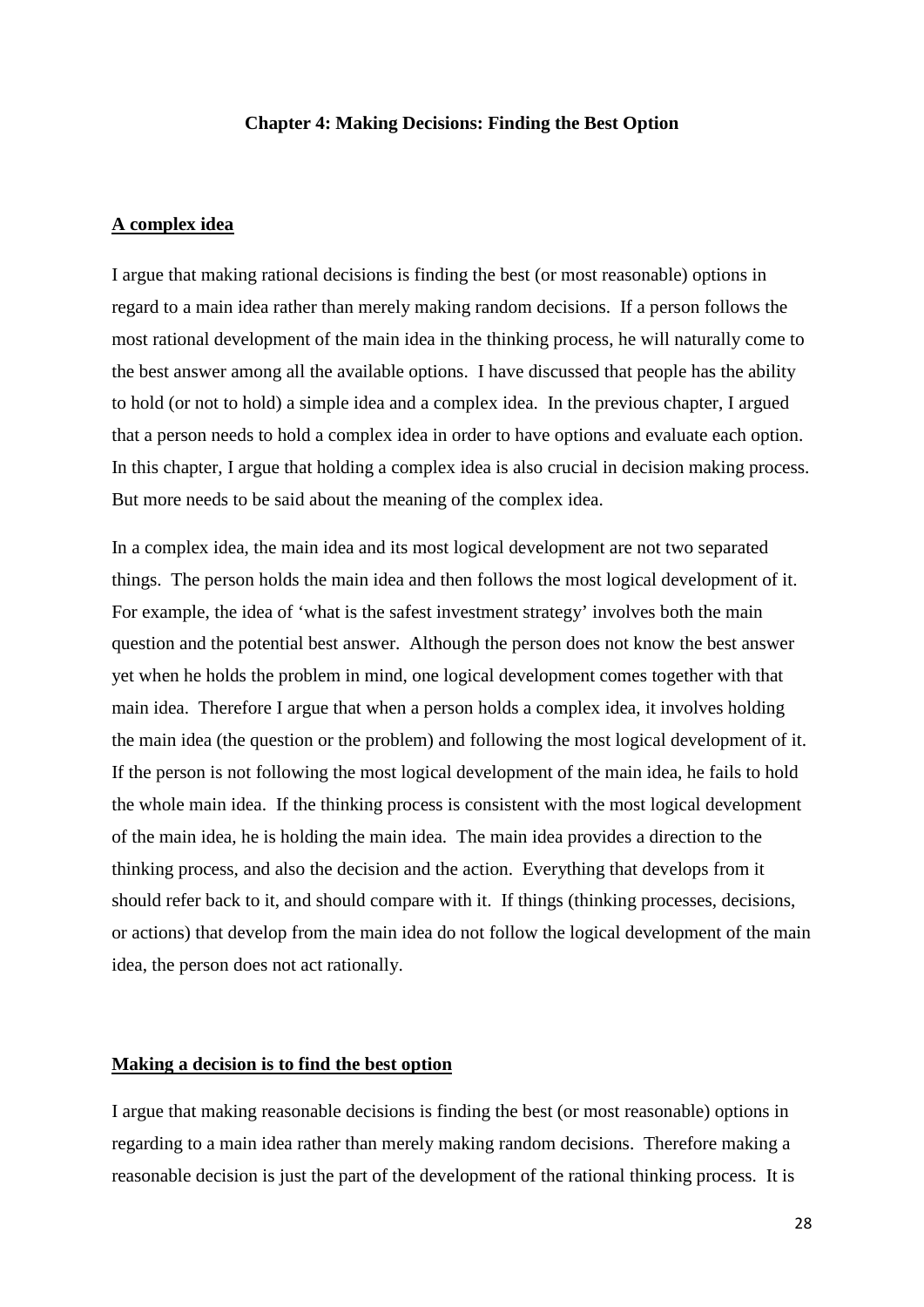simply the result of following the most logical development of a complex idea in a thinking process. If a person follows the most rational development of the main idea in the thinking process, he will certainly come to the best answer available to him. Galen Strawson attacked moral responsibility and argued that moral responsibility is impossible because a person is not free when he makes decision [\(Strawson, 2002\)](#page-72-2). I affirm that because if a person holds an idea and follow the most rational thinking process, he will find and choose the best option. But this is only when he is able to hold an idea until the last. I argue that free will does not occur when a person makes a decision because the decision has been determined by the rational development of the main idea<sup>[9](#page-29-0)</sup>. If the person can hold the main idea until he finds the best answer, he will choose the best answer. If he gives up thinking about it during the thinking process, he will choose other things rather than the best answer. Free will depends on whether the person keeps holding and following the main idea and therefore combines cognition and action. A computer cannot give up holding an idea, it can only run a set of programs until their ends are accomplished. When a person is solving a mathematic problem, he will get the same answer as a computer does. However, if he gives up solving this question at any time or uses a random formula instead of the correct one, he will get a different answer. The best available option is in one of the many potential options. Objectively, in most problems and situations, there is one best answer even though the person might have not thought about it. If people decide to find the true answer to a problem, provided that it has a plausible answer, they can usually find it if they spend enough time and effort on it. I argue that free will lies in whether the person keeps true to a logical development of an idea or, in a choice context, finds the "all things considered" best option in his or her guiding thoughts. Free will is used to remain committed to the most reasonable thinking process as part of the determination of which option to take or action to perform  $(Stump, 1997)^{10}$  $(Stump, 1997)^{10}$  $(Stump, 1997)^{10}$  $(Stump, 1997)^{10}$ .

I argue that to make a decision is to follow the most rational development of the main idea. The decision can then be translated into action. For example, if a person considered what to have for dinner and decides to have beef for dinner, he has chosen an option in responding to a main idea. I argue that both the searching process and the decision making process are

<span id="page-29-0"></span>The inevitability does not equal to the determinism that I discussed in Chapter 1, 2, and 3, The determinism in the previous Chapters means the physical determinism, but the inevitability here comes from rationality. 10 This is also Thomas Aquinas' theory of the will.

<span id="page-29-1"></span>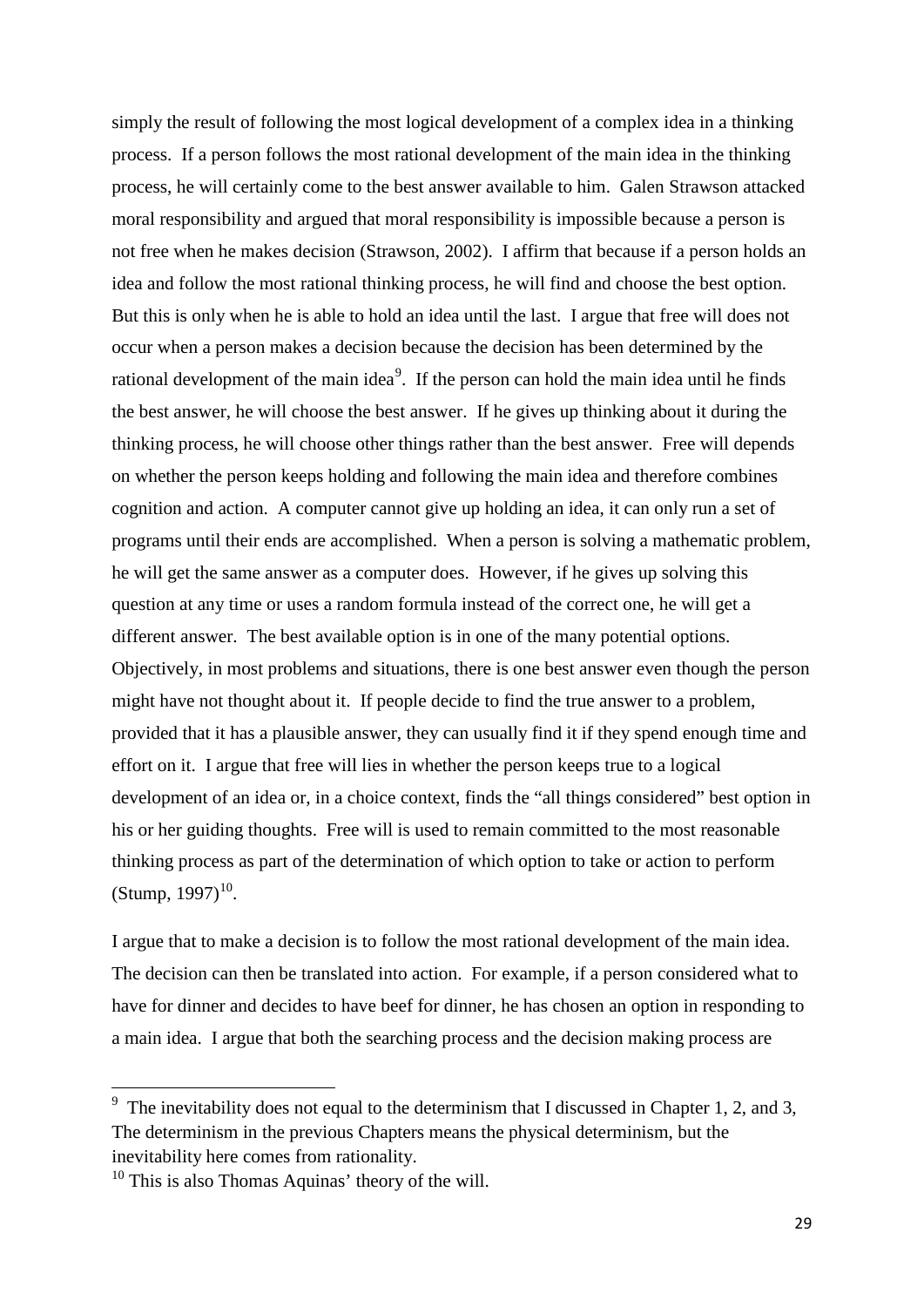based on the ability to hold an idea in mind and keep true to the most logical development. Free will is about keeping true to an idea and penetrating that idea. In a similar way, Radden argues that free will allows people to follow plans [\(Radden, 1994\)](#page-71-14). A person is free to decide whether he wants to accomplish the main idea by following the most reasonable development of it or to give up following it (see Figure 5). Hume is right in saying that people use instrumental reasoning to find the most appropriate way to achieve their goal, but he does not consider holding that idea in place as itself an expression or use of the will [\(Norton & Norton,](#page-71-15)  [2007\)](#page-71-15).

Fischer suggests a semi-compatibilist free will model that changes from **regulative** control (genuine assessing to the alternative possibilities) to one that only requires **guidance** control (which involves a distinctive kind of guidance but does not assess the alternative possibilities) [\(Fischer, 2007\)](#page-69-14). The regulative control is the freedom to choose and possibly to do otherwise [\(Fischer, 2007, p. 57\)](#page-69-14) . He remarks that "an agent exercises guidance control of his behaviour insofar as it issues from his own, appropriately reasons-responsive mechanism [\(Fischer, 2007, p. 78\)](#page-69-14)." 'Mechanism' means 'the way things go' and it does not involve human effort or commitment. I think that the guidance control that Fisher mentioned is the ability to hold a main idea that I mentioned before.



Figure 5: Making decision is to find the best option

#### **Rationality and intuition**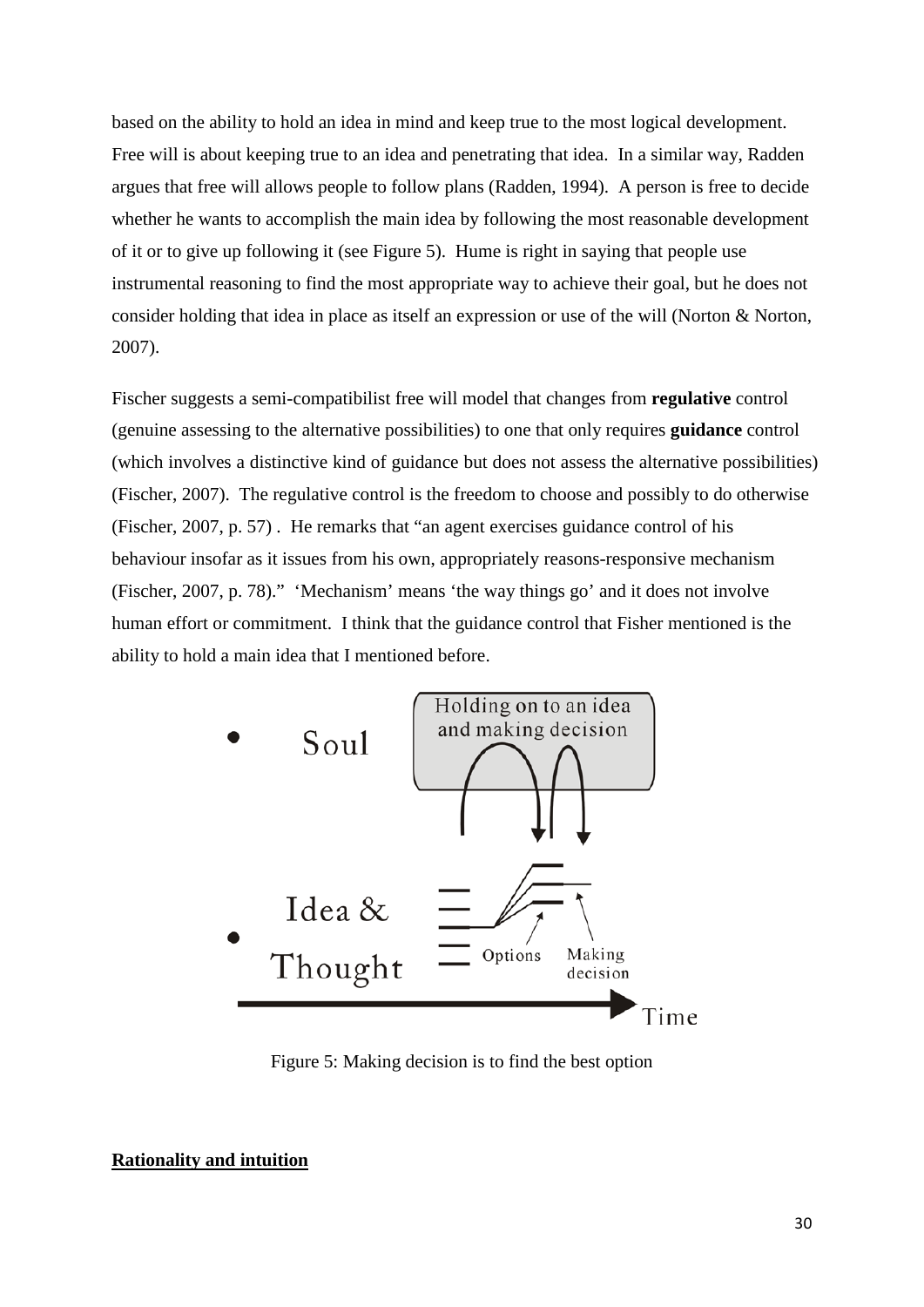As some philosophers have remarked, humans not only have rationality (instrumental reason), they also have intuitions [\(Lehrer, 2009;](#page-70-14) [Norton & Norton, 2007\)](#page-71-15). In chapter two, I argued that intuition should be regulated by rationality. I will now briefly discuss the role of intuition in the decision making process.

Lehrer points out that there are two main ways of making decisions; one is by rationality and another one is by emotional feeling, instinct, or intuition [\(Lehrer, 2009\)](#page-70-14). Lehrer argues that a person needs to consider reason and intuition in order to make a good decision [\(Damasio,](#page-69-15)  [1994;](#page-69-15) [Lehrer, 2009\)](#page-70-14). For example, we can use rationality to do maths, make sense of something, and form arguments. But a good basketball player can instantly know when to pass the ball and to whom it should be passed. A professor can easily see the main point in an argument or a theory. Experts can make their decision by intuitions perhaps related to emotional or somatic indicators because they have accumulated more experiences in their fields than normal people. In other words, they have voluntarily shaped their intuitions to fit their chosen and settled path of life (a great purpose in their life). When the experts look at the options, they can feel a strong negative feeling to the wrong options and a positive feeling to the right one. Sometime they can just tell which the right option is by simply scanning through the options. They don't even need to think about those options.

If a person can keep himself applied to the required thinking process (consider all the possible factors and use the right amount of reason and intuition<sup>11</sup>), he can make the best decision available at the end. The whole process requires free will to hold the idea in mind and maintain the effort and commitment to see it through.

## **A serial thinking process**

 $\overline{a}$ 

Making a decision is to take one step forward in the thinking process in mind while continuously referring back to the most logical development of the person's main idea. As I mentioned in Chapter 3, ideas that require decisions involve the main idea and the logical development of it. The main idea could be the problem that we want to solve or an action to

<span id="page-31-0"></span> $11$  Since intuition is the results of life experiences, it is the response that the brain gave automatically. Such response should be regulated by reason because mere intuitive responses can sometimes generate unwanted or inappropriate outcomes.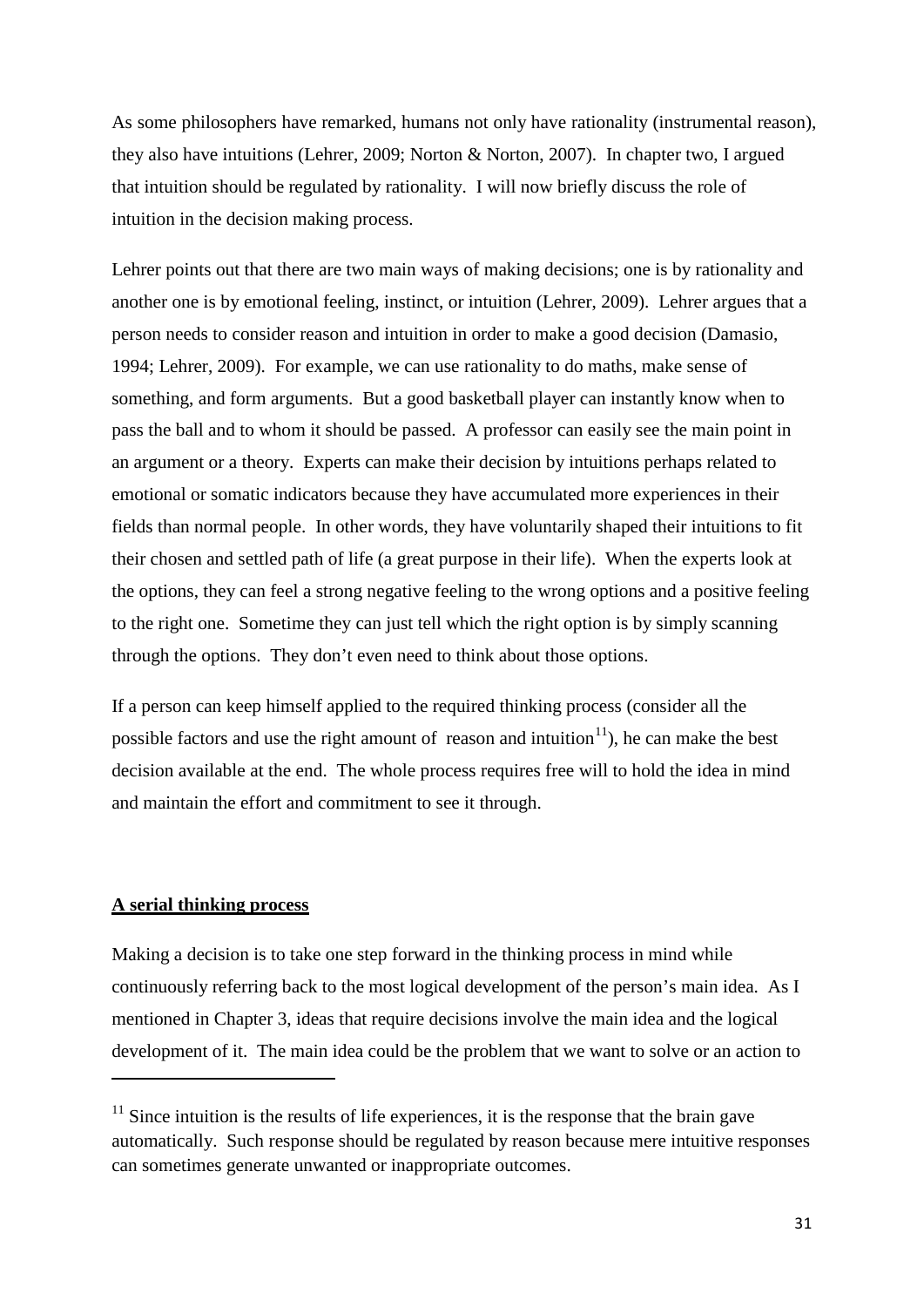be taken. I argue that the cycle of 'idea, options and decision' is the simplest cycle in a thinking process. However, sometimes a complex idea is too big to find the answer in a single cycle, and a person needs to repeat the cycle for two or three times in order to find an answer while holding in mind the cognitive project being pursued. I argue that this is where the serial thinking processes come from.

In a serial thinking process, the main idea in the first cycle can be called the first main idea and the main idea in the second cycle can be called the second main idea. As I argued before, there is one potential best available answer regarding to the main idea if the person can always follow the best option. The decision in the first cycle can be used as the main idea in the second cycle. By repeating the instrumental reason and continuously choosing the best option available, a rational serial thinking process can develop.

As the thinking process develops, a person always needs to refer back to the first main idea and use it to assess the development of the thinking process. If a person does not use the first main idea to assess the development of the thinking process, he is not on the track of most logical development. Therefore he fails to hold the main idea. I will then give two examples to show how a person uses the first main idea to evaluate a serial thinking process.

1. When a person is solving a math question like  $[(X+4Y) = 12, (X-Y) = 2]$ , the question is a complex idea. When he calculates that  $Y=2$ , he needs to put it back to the main question to calculate the value of X. When he gets the values of X and Y, he needs to put them back to the question again to see whether the answer is correct. If he gets that  $Y=3$  and  $X=5$  and uses it as the answer, he fails to hold the most logical development of the main idea because it is not consistent with the main question.

2. When a person invites some important guests to dinner to his house, he needs to think of how to please his guests. He will first think of what his guests would like to have. He can consider beef noodle soup, pasta, steak or pizza. When he is considering these options, he needs to refer back to the main idea, how to please his guests, continuously so that his mind won't go wandering. When he has decided the food for dinner, he can then start to think of how to prepare it. The thinking process of how to cook certain dishes is the second cycle, and it is not separated from the first cycle. When he is considering how to cook certain dishes, he always needs to refer back to the first main idea. He always needs to think of how to please his guests even when he is cooking the dishes.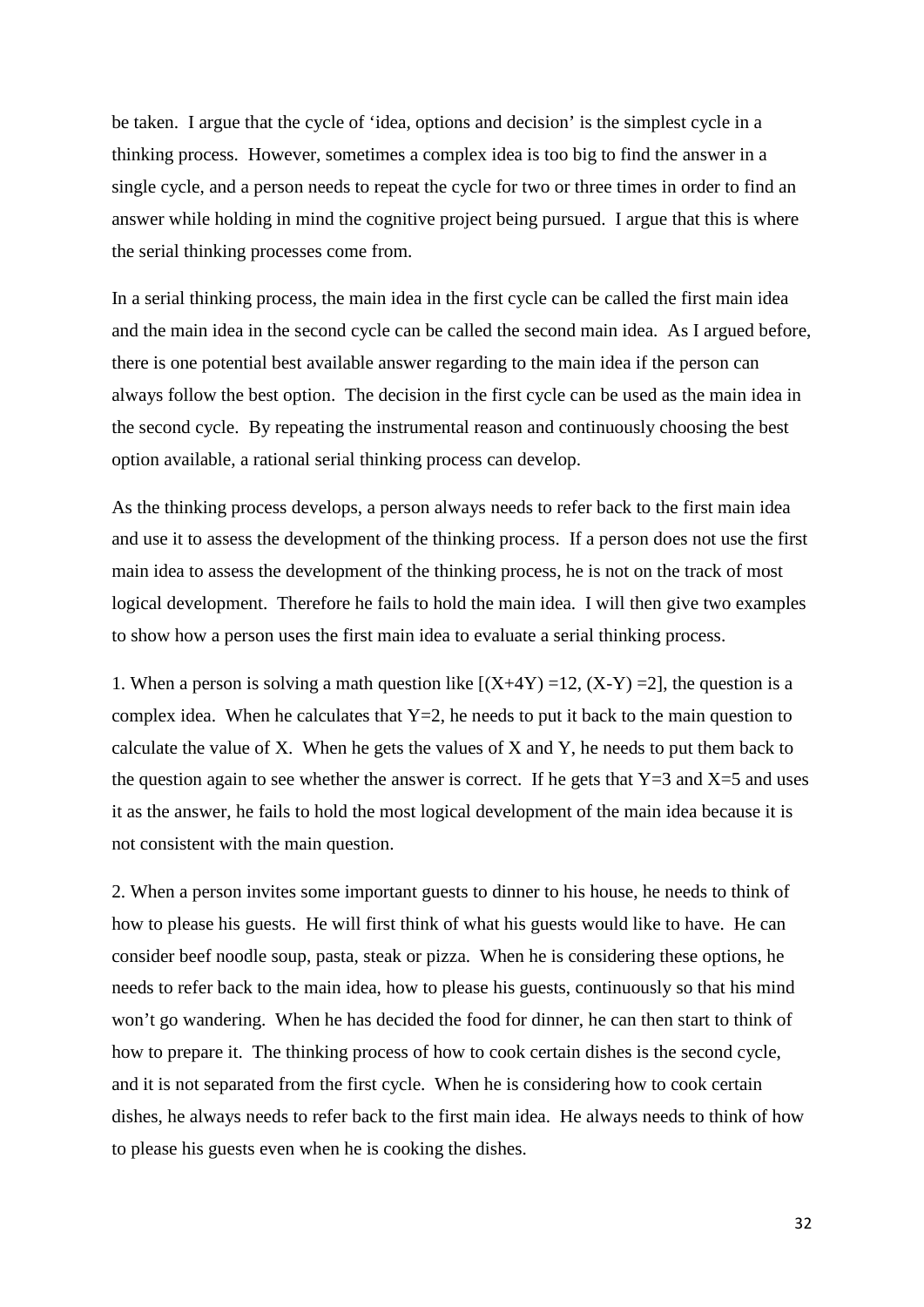The two examples above show that throughout the whole serial thinking process, the first main idea and its logical development is very important. The rational thinking process is based on the continual assessments and evaluations by the first main idea. Just as using the main idea to assess and evaluate each randomly generated option, a person needs to use the first idea to test the possible developments of the first idea. The development of the main idea cannot be separated from the main idea. In solving a math question, a person always needs to use the question to test the calculation. When inviting some guests to dinner, a person always needs to think of how to please his guests. Even when someone is constructing a philosophical argument, he always needs to know the main problem that he is targeting with. The model is illustrated in Figure 6 and shows that the combination of thinking and decision (and action) to carry through a main idea is an extended process requiring commitment.



Figure 6: Rational thinking process – The straight line is the most logical development of the main idea. Other routes are the less reasonable options. A person needs to continuously refer to the first or previous idea in order to find the most reasonable option. However, the person can give up following the rational thinking process and choose other options at any moment.

(Only the arrows that hold the idea forward are shown. The arrows the indicates the travelling back are not shown in the picture)

#### **Rationality and deviation of it**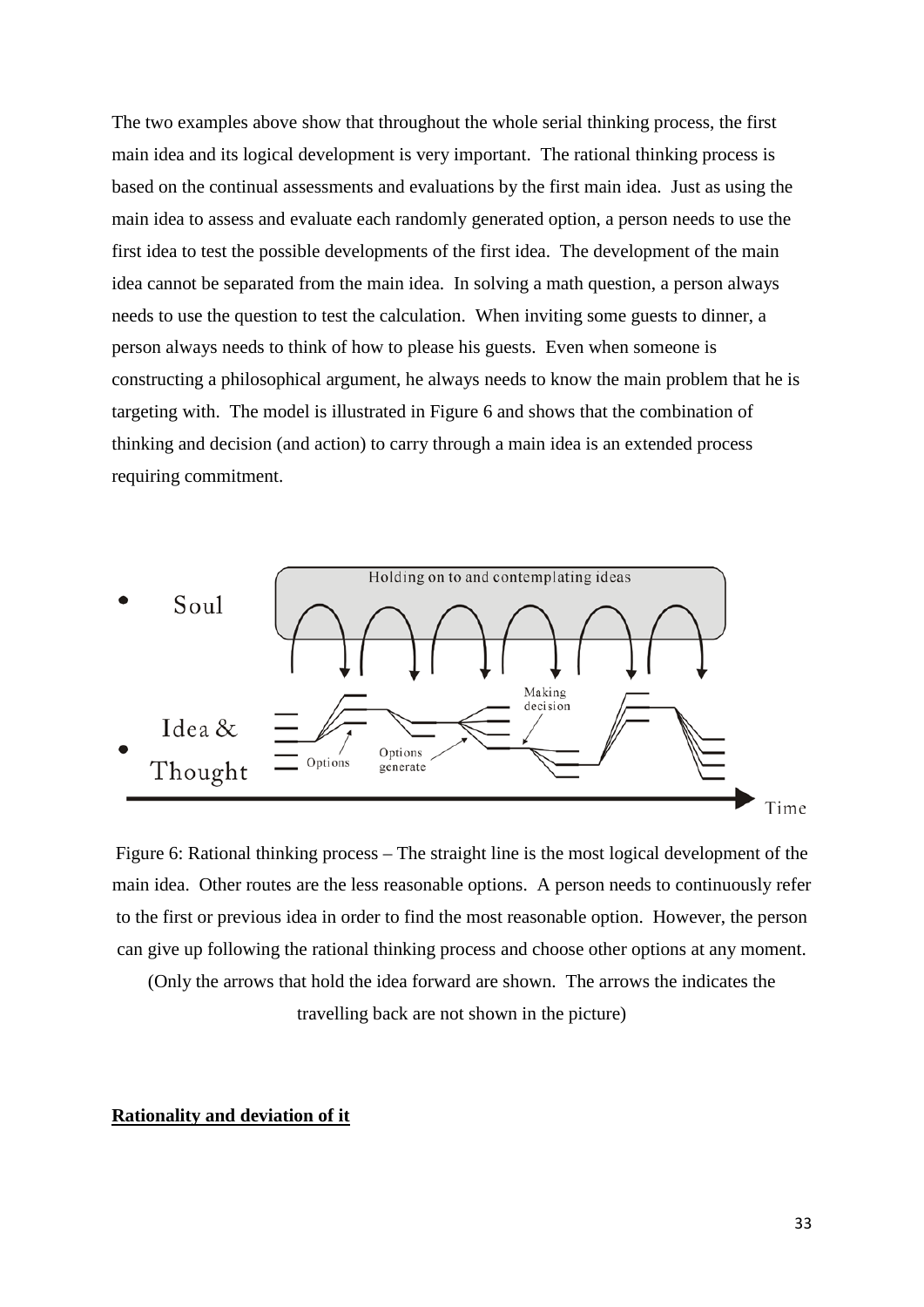To find the best decision, people need to hold on to and follow the main idea. After a few cycles of 'idea, options and decision' and continuously referring back to the first main idea, the first main idea can develop into a serial thinking process. A person can continuously choose the most reasonable option in a serial thinking process. Rationality thus arises here. But often we will not do the most rational thing. There are at least three examples.

Firstly, deciding without sufficient previous thinking process - Normally a person will consider the options and then makes the decision. But sometimes a person can act recklessly without considering enough details. If a person tries to hold and follow an idea but acts without finding a conclusive answer, his action is less reasonable. His decision is thus vulnerable to random chances and the chaos of undirected brain activity<sup>12</sup>. In this case, there is a disconnection between their mind and action because of the lack of rationality. Holding a reckless idea (decision) as answer might hinder people from knowing the true answer. Gillett invokes that reasonable thought and action, seen in this way, is linked to Aristotle's continence - the ability to do what you think, all things considered, is best and therefore properly engage your intellect – the mark of your moral and intellectual being as a creature that is distinct from mere brutes, with your activity<sup>13</sup>. Gillett also notes that this is Aquinas' position – the will is free when our faculty of intellect is rightly engaged in our decisionmaking so that we act for good reasons rather than just for whatever reason or impulse dominates at the moment<sup>14</sup>. Thus I want to argue that random decision without any previous thinking or personal decision process is a deviation of rationality. An action without thoughts is not from rational thinking process. It is just following a random idea<sup>[15](#page-34-3)</sup>.

Secondly, mind wandering - People can consider each option in relation to the main idea for as long as they want and then shift to and consider another option at any time when they hold an idea. If people consider only the option without the main idea, this can be called mind wandering. For example, when a person is thinking about what to have for dinner, he can start to consider the options that the main idea generates such as sushi, beef and pasta. If he does not hold the main idea, his mind will go like; 'pudding, I once had a great pudding when I was 13. When I was 13 I read a great novel about a dog. The dogs from my neighbour are really cute, I wonder if they are pure breed, and so on.' This is when a person goes mind

<span id="page-34-0"></span><sup>12</sup> Dennett calls this the Joycean Machine in his book *Consciousness explained*

<span id="page-34-1"></span> $13$  Personal communication

<span id="page-34-2"></span><sup>&</sup>lt;sup>14</sup> Personal communication

<span id="page-34-3"></span><sup>&</sup>lt;sup>15</sup> I will discuss this in the next chapter again when I discuss thoughts and actions.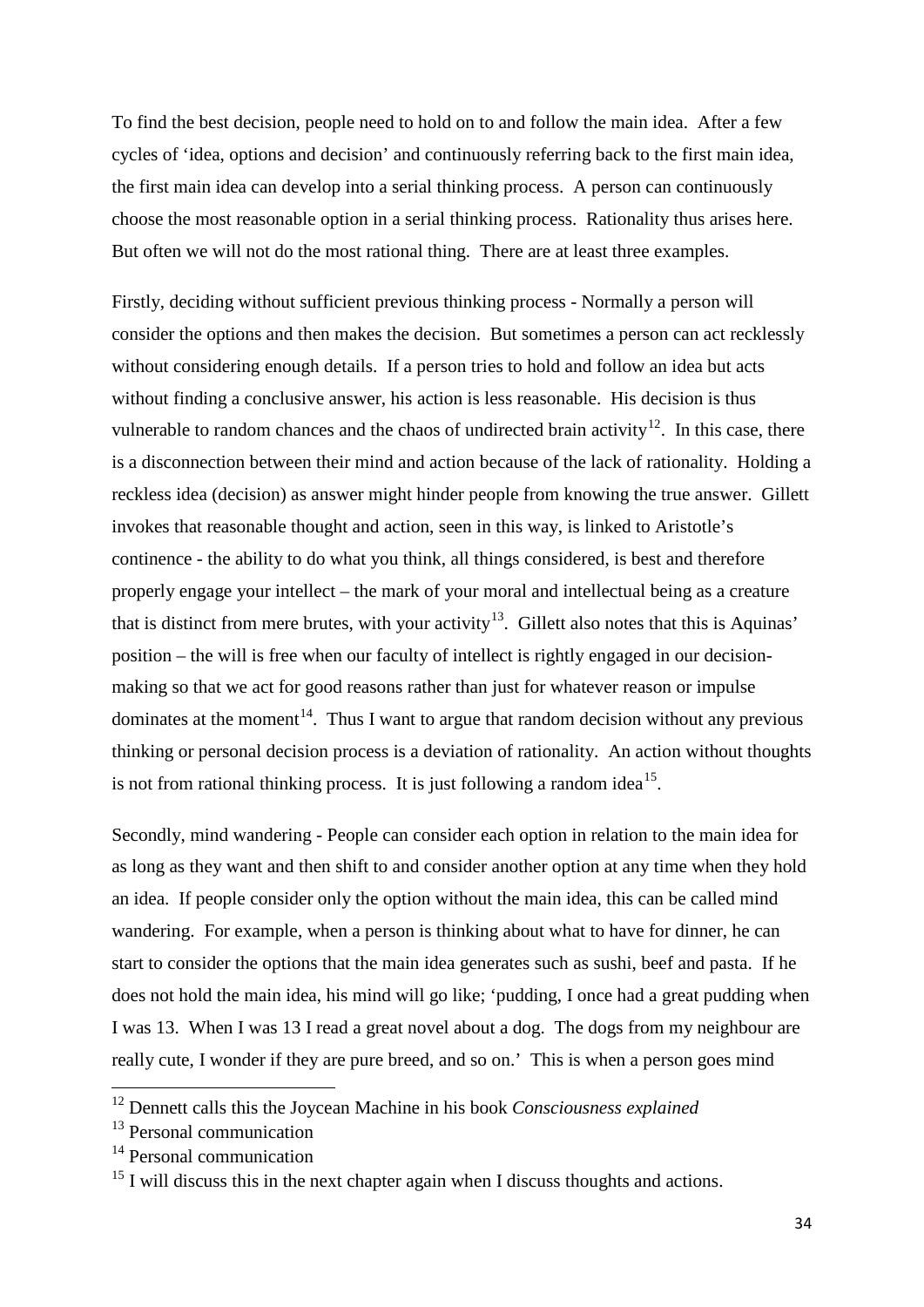wandering. Holding a main idea can prevent a person from thinking about the breed of a dog while the person is thinking about his dinner. This mind wandering is also, when we consider the role of the will in directing thought, a form of akrasia – or failure of the will according to Aristotle. The ability is used to hold intentional focus as an expression of one's whole self – a skilled moral agent who realises that certain things ought to be valued whatever the distractions and temptations are.

Thirdly, distraction - While the person is searching the most logical development of the main idea, he might get distracted by something else. The distraction can annoy a person's thinking process and sometimes drag away the person's attention. I will discuss this in more details in the net chapter.

Thus, to randomly set up an idea in the brain as an active pattern of excitation is not hard and requires no control or effort; the hard thing is to make a good decision following the previous thinking processes and not to give up thinking about it until you find the most reasonable path. This takes will-power and self-control in the light of reason or a commitment to certain values.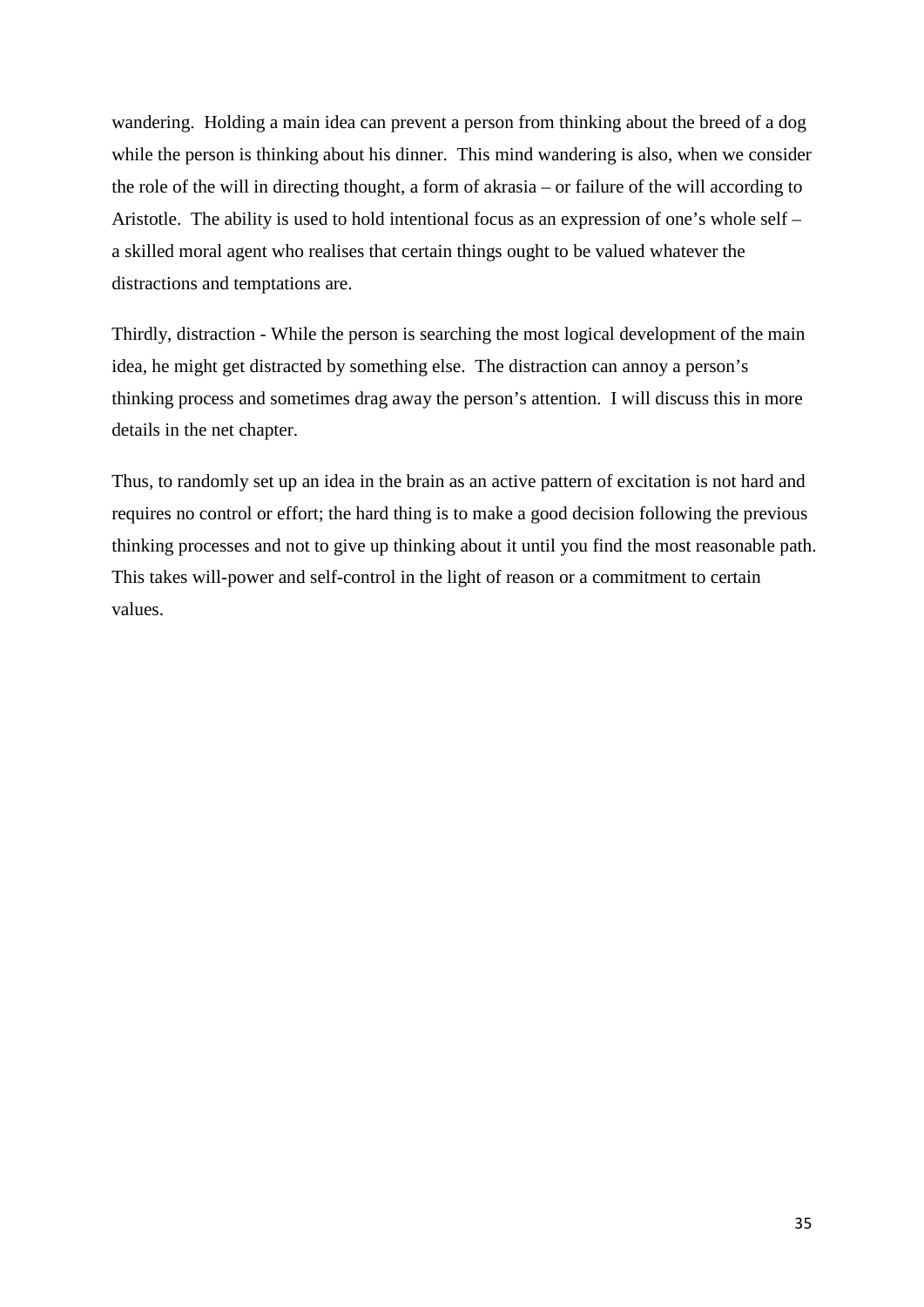### **Chapter 5: From Thought to Action**

I have talked about how the ability to hold an idea can affect thinking and decision making. I argue that the ability to keep us up to the rational thinking process and the ability to execute actions from thoughts are the same. They are both from the non-physical soul (Figure 7). However, the brain can sometimes produce impulses (which are different from the rational thoughts). Sometimes it is very difficult to overcome the bodily impulses and execute the thoughts. That's why some people feel that free will is a more-or-less effort, rather than an either-or ability. In this chapter, I will discuss how free will can affect actions and use a negative example to demonstrate my main points.



Figure 7: Execution of actions, implementing thoughts into acts.

# **From thought to action**

When a person has made a decision, s/he needs to put it into action. Normally, the physical body follows the ideas and thoughts. An idea can become an action plan and then be translated into action without any difficulty. It is so natural that we do not even notice it. However, sometimes things can go wrong. When a person tries to translate the thoughts into actions, sometimes he does not actually act according to his plans but acts otherwise. A person can have an idea of what he ought to do, but he does not always act in the ways that he knows he ought to. A person sometimes fails to follow the idea and do other things. This is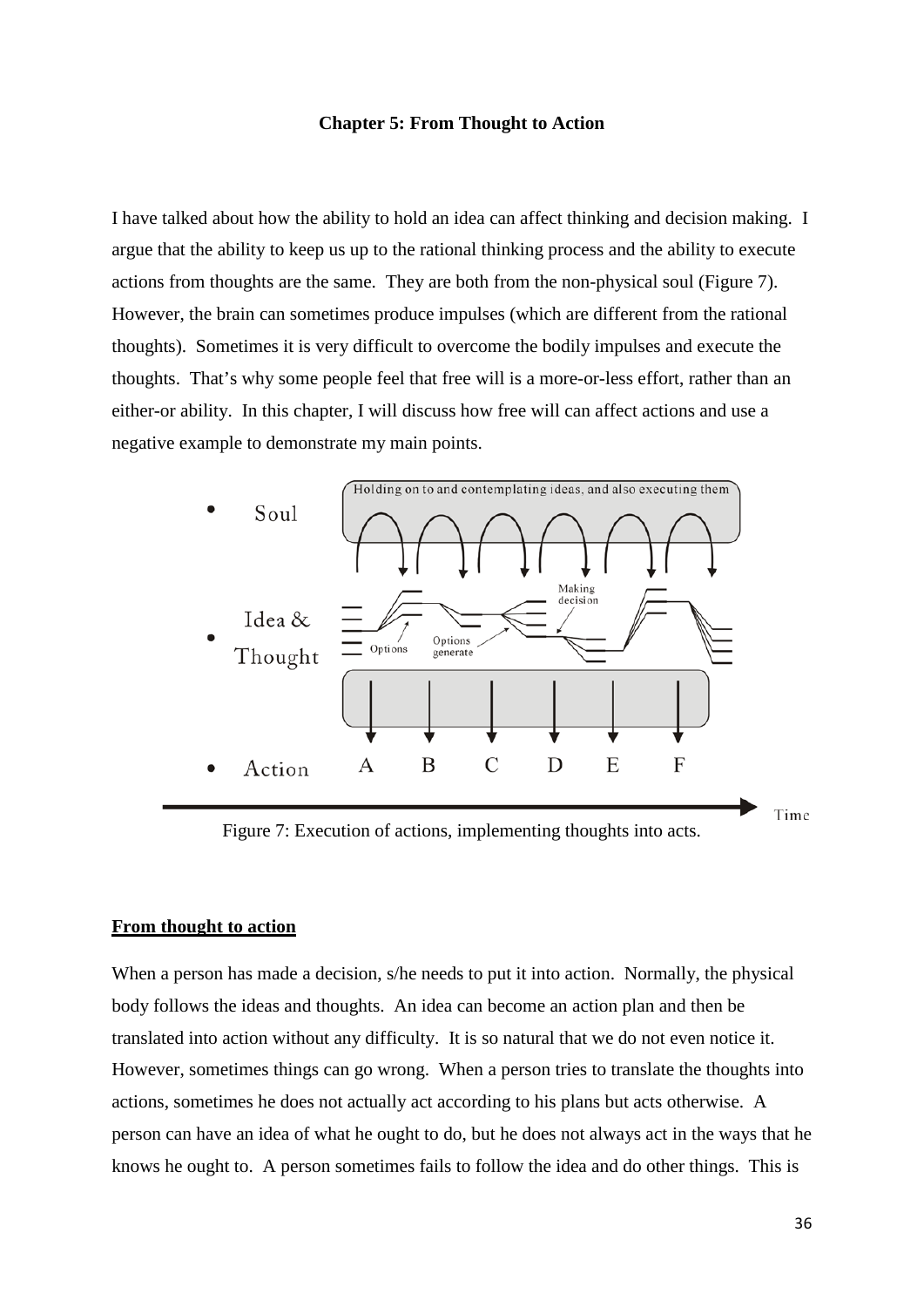an example of failing to follow the main idea when acting. If I am a student and I know that I should study, but instead of studying, I spend my time watching a drama or playing computer games. I am not doing things that I know I ought to do. In the same way, if a person who knows that he should not smoke but keeps smoking, fails to follow what he thinks is right.

Freedom of action depends on whether a person can penetrate the ideas so as to influence their direction or take some control over them. A person is free to decide whether to follow or not to follow an idea in his actions only if he knows what ideas are guiding that action<sup>[16](#page-37-0)</sup>. A person can act randomly, spontaneously or without sufficient previous thinking. A person can also behave in accordance to and follow the main idea. I argue that everyone is free to decide whether to keep or not to keep following the rational development of the main idea although different people might experience different levels of difficulties (Figure 7, Figure 8). For a non-smoker, it is easy to refuse smoking, but for a regular smoker, it requires more efforts for him to refusing smoking. Free will is used to follow and keep true to the main idea in the execution of an action. If a person chooses to keep true to the main idea, he will have one best option. If he gives up following the main idea, he will end up choosing one of the less good options.



Figure 8: Sometimes the brain can generate impulses (the dotted line) that drive the person to do otherwise.

<span id="page-37-0"></span><sup>&</sup>lt;sup>16</sup> This is especially important if a person is acting for reasons he does not understand as in a mental disorder.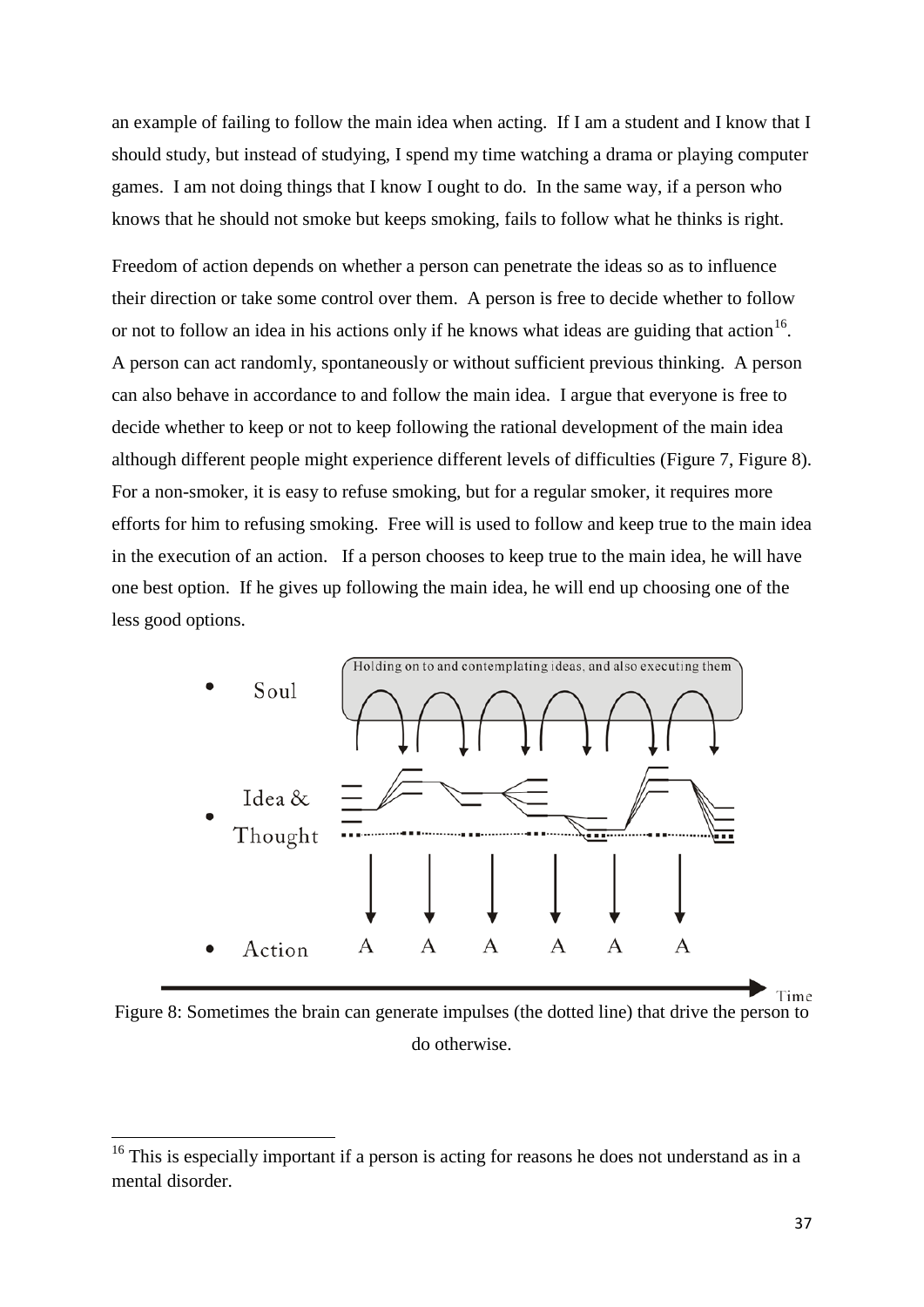### **Contradiction within the self**

When a person is trying to act in accordance with the main idea, sometimes he can experience contradictions within himself. In Chapter 2, I have introduced the two properties within human; one is thoughts and the other one is physical reactions. Sometimes the physical reactions do not follow the thoughts. The physical reactions and the thoughts can contradict with each other especially when the physical reactions are the result of strong emotions or compulsions.

Sometimes physical impulses push people to do things that they know they should not do (i.e. act violently or repeat certain habitual actions as in patients with OCD). When their physical reactions generate another opposite force to their thoughts, there is a contradiction within the self. The physical reactions can be distractions to the person (prompting the person to stop keeping focusing). For example, when a person is trying to concentrate on his assignment, a movie which is playing beside him or a random thought inside his head can distract him. If other random stimuli continuously distract a person's attention, it will make it harder for him to complete the requirement of his main idea because he needs to spend more efforts to overcome the distraction. The body sometimes can generate strong desires that prevent us from keep following the rational thoughts, for example in the case of OCD and addiction [\(Buchman, Illes, & Reiner, 2011;](#page-68-0) [Wallace, 1999\)](#page-72-0). Patients with these two disorders can experience a force that drives them to do things that they know they should not do. I argue that everyone has the need for self-accomplishment and when a person does something that he knows he should not do; there will be a contradiction within him that could lead to guilty feeling, anxiety, or depression. I will use OCD as a negative example to explain how the body impulses can affect 'the stages of action, decision and thinking', and drive people away from their goal $^{17}$ .

# **Obsessive-Compulsive Disorder (OCD)**

<span id="page-38-0"></span> $17$  The inability to act out the thoughts has been called a diminished free will in some writings (Glannon, 2009, 2011). Glannon defines 'free' or 'free will' as a feeling of unclogged, unimpeded, elegant, fluent, flowing, or smooth. This definition also implies a status of selfaccomplishment or self-fulfilment. I have briefly discussed this definition in chapter one. However, since this definition of 'free' and the definition that I use in this thesis are different, I will discuss this again in the final chapter.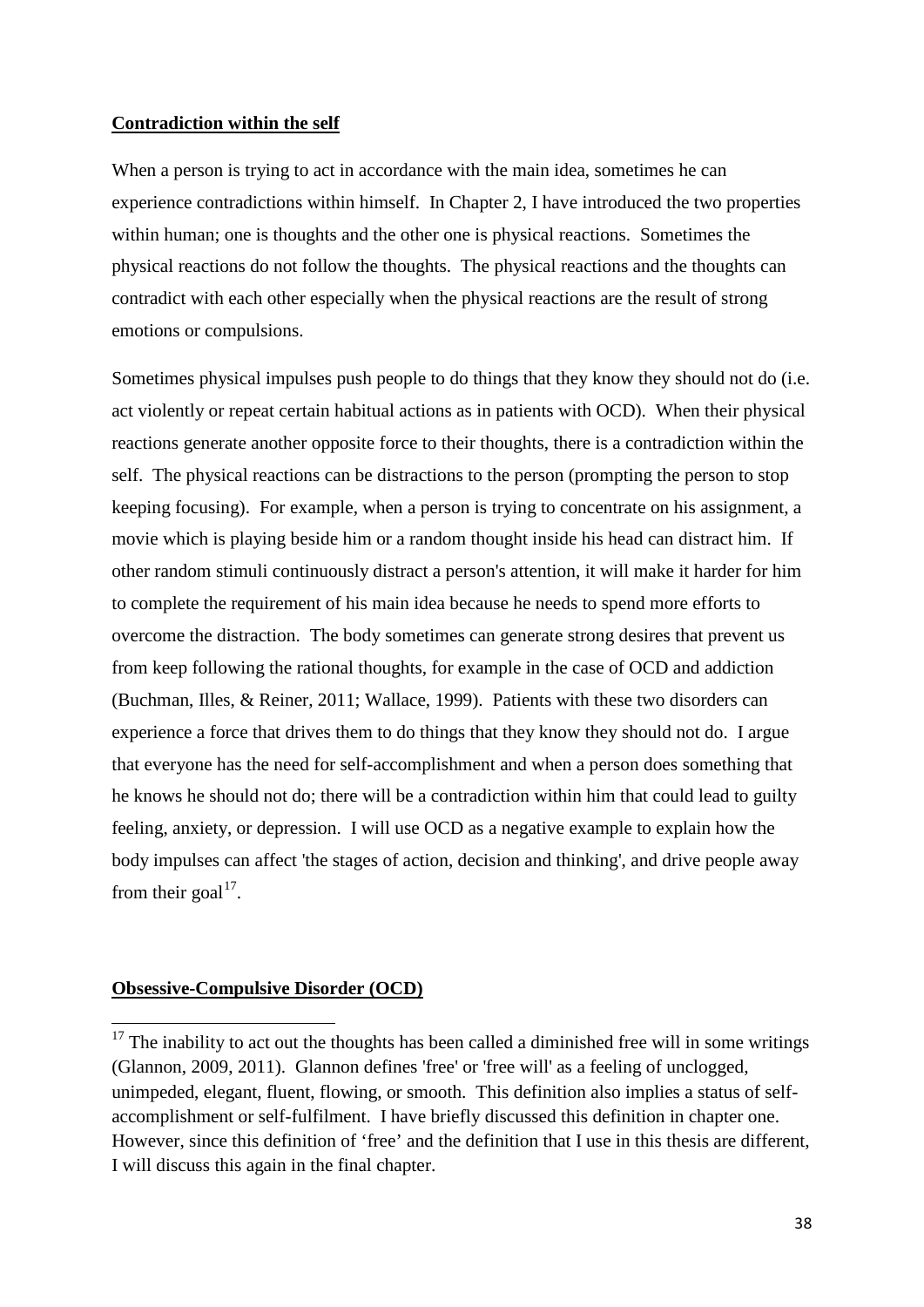The symptoms of OCD have been associated with chemical imbalance in the brain critically involving conditions signalling fear or anxiety. Obsessions usually centre on thoughts and images that continuously and persistently dominate the patient's mind and induce anxiety. The strategy that the patient uses to relieve the anxiety could result to obsessive behaviours. Patients feel compelled to take certain actions and behaviours as the only way to reduce their anxieties even though the ritual itself does not achieve any more than temporary relief [\(Stein,](#page-72-1)  [2002\)](#page-72-1). OCD patients are often aware of their obsessions and compulsions and of the ways they disrupt their lives but they cannot control them. The repetitive behaviours may be ordinary daily activities such as hand washing so any blanket ban on them is not possible because everyday life inevitably makes them appropriate and even necessary from time to time [\(Graybiel & Rauch, 2000\)](#page-69-0). OCD can express itself as primarily a cognitive-affective disorder or primarily an executive-behavioral disorder even though the underlying problem seems to be in emotive-motivational circuits reinforcing patterns of response so that in either case the obsessive-compulsive behaviours can go on for hours, as they carry within their very performance, the reward that maintains them and are therefore truly addictive [\(Gillett & Liu,](#page-69-1)  [2012\)](#page-69-1).

There is marked cross-cultural consistency in the forms of behaviour and the common mechanism underlying those means that there are possible applications of knowledge and intervention techniques beyond the context in which they are developed. Thus techniques developed for kleptomania, may also (when one thinks about what is involved) be applicable to other comfort seeking behaviours such as obesity related eating disorders or markedly maladaptive complexes of behaviour and thought such as Body Dysmorphic Disorder [\(Gillett](#page-69-1)  [& Liu, 2012\)](#page-69-1).

Functional imaging studies suggest that in OCD patients, there is abnormal metabolic activity in the orbitofrontal cortex (OFC, BA 11,12), the anterior cingulate/caudal medial prefrontal cortex (ACC, BA 12,25), caudate nucleus (the anterior part of the striatum), and the medial thalamus [\(Graybiel & Rauch, 2000;](#page-69-0) [Tye, Frye, & Lee, 2009\)](#page-72-2). Abnormal metabolic activities in these areas (frontal-basal ganglia-thalamic circuits) are associated with increased OCD symptoms [\(Aouizerate et al., 2004;](#page-68-1) [Graybiel & Rauch, 2000;](#page-69-0) [Greenberg, Rauch, & Haber,](#page-69-2)  [2010;](#page-69-2) [Tye, et al., 2009\)](#page-72-2). In addition, neurotransmitters such as serotonin and dopamine are also important in triggering OCD [\(Stein, 2002\)](#page-72-1). Serotonin reuptake inhibitors (SRIs) and neurosurgical treatments such as Deep Brain Stimulation (DBS) and limbic leucotomy have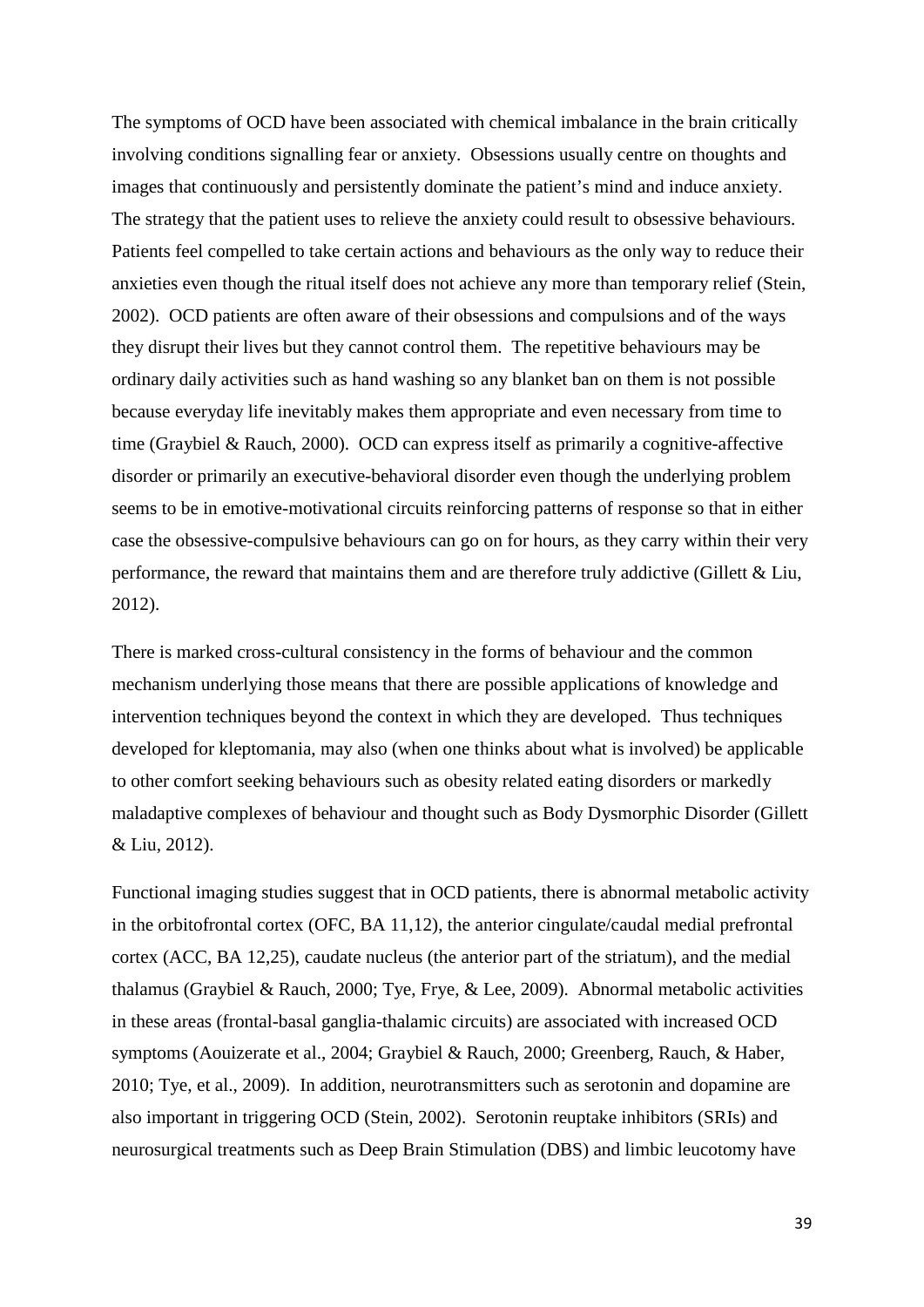been shown to have efficient therapeutic effects on OCD [\(Graybiel & Rauch, 2000;](#page-69-0) [Greenberg, et al., 2010\)](#page-69-2).

These brain areas are closely associated with emotion regulations and reward circuits [\(Bear,](#page-68-2)  [Fitzgerald, Rosenfeld, & Bittar, 2010;](#page-68-2) [Graybiel & Rauch, 2000;](#page-69-0) [Schultz, Tremblay, &](#page-71-0)  [Hollerman, 2000;](#page-71-0) [Shima & Tanji, 1998;](#page-71-1) [Tremblay & Schultz, 1999\)](#page-72-3). The functional anatomy of these areas implicates executive intelligence and emotive/anxiety modulating areas of the forebrain. It is consistent with the proposed cause of OCD that there is an anxiety based or aversive/avoidance driven response at the heart of the disorder [so marked that it interferes with normal daily activities to the point where the patient's general executive capacities fail or self-harms (e.g. skin abrasions) occur]. Existing patterns of brain events may be pushing a person in certain directions – towards an anxious ritual in OCD, psychomotor retardation in depression, or an explosive rage in impulse disorders to the extent that the normal operation of the will in directing and enacting thought has been distracted or over-ridden<sup>[18](#page-40-0)</sup>.

### **What can we do?**

A person, as a conscious agent has intact volition to the extent that his or her thoughts about what it is best to do can be translated into action. But the example of OCD shows that sometimes a person will have difficulty to do the things that he plans. Sometimes a person cannot choose to take the most reasonable action or do the thing that he knows is right. This can be due to a hormone or chemical imbalances which affect the reward system in a person and thus drive a person to do certain behaviours. I argue that the compulsive feeling represents a hormone or chemical imbalance and will give a feeling to a patient of being compelled. Hormonal levels might affect our emotions, expectations, reward signals, and feelings of satisfaction or anxiety. I have discussed that holding an idea can free a person from automatic and stereotyped activity in Chapter 2. The flexibility and the freedom from compulsion or stereotypy is, of course, markedly deficient in many patients with disorders of volition (such as OCD or the psychomotor retardation of depression) because they have a strong feeling within them generated by hormone imbalance and urge them to satisfy their compulsive feelings. The chemical imbalance inside the body is very hard to ignore. It is

<span id="page-40-0"></span><sup>&</sup>lt;sup>18</sup> It is an example of when the mind is over-ridden by physical reactions when a person acts.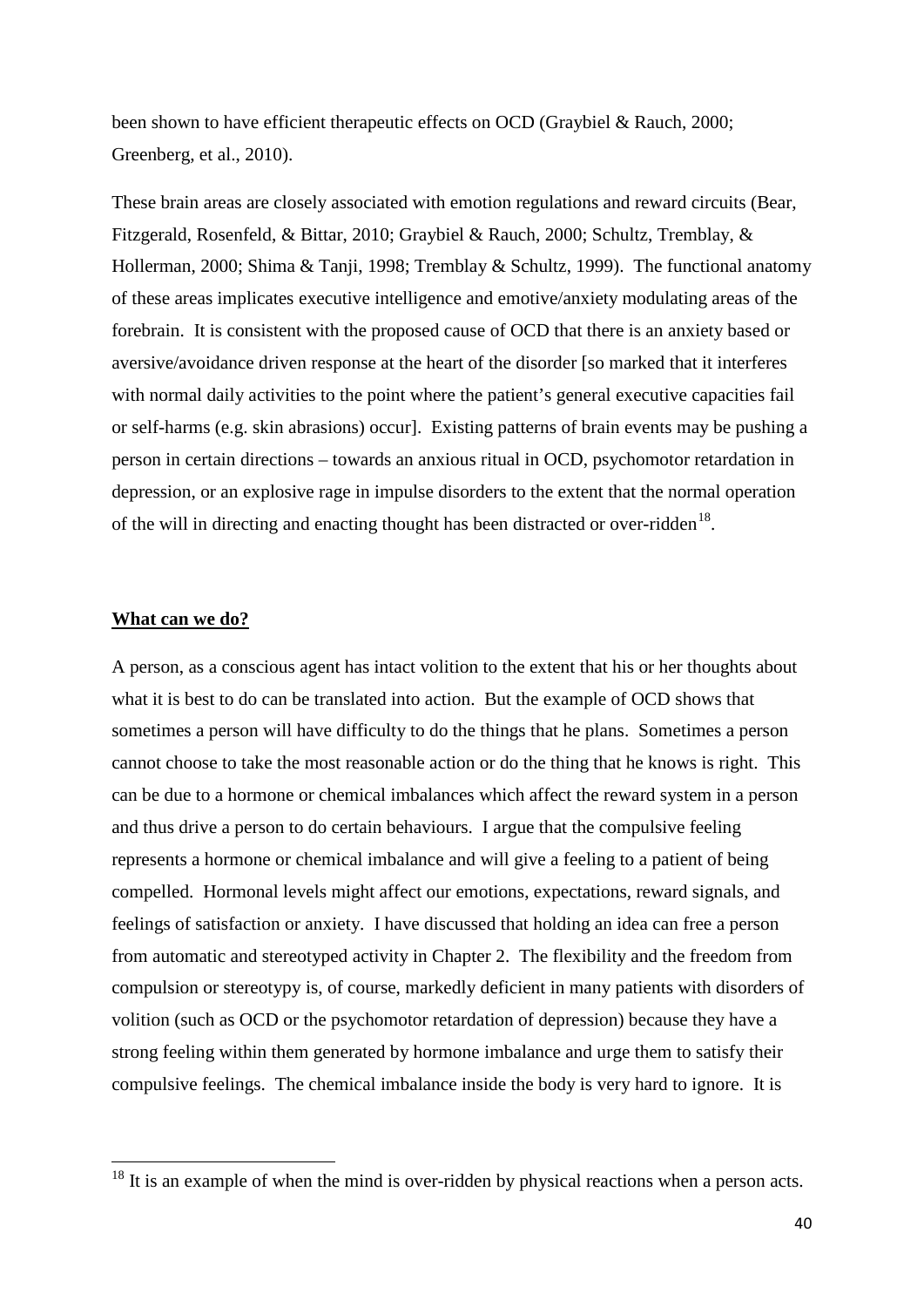like someone who is continuously poking at you and you can always feel it. It could even interrupt a person's normal thinking process.

Although they are still free to choose what to hold in mind, their freedom to act has been largely diminished. It would be really hard for the patient to think clearly and to hold on to the right idea. However, even though it is really hard, I argue that the person can still decide whether to hold and follow a main idea. If the person cannot act in a reasonable way, maybe the person can learn to endure and not act until the compulsive feeling fades (like getting used to the sensory input from unusual clothes). If a person often obeys their urges, the neural connection will become stronger. The person will then be more addicted in the future because he will get used to this way of resolving the tension. This means that the compulsive feeling will be even harder to resist in the future. The more the person runs himself to resist, ignore or displace the intrusive thoughts, the weaker the thoughts would become (due to the establishment of other connections in the brain) [\(Schwartz, 1999\)](#page-71-2). A person is not only responsible for his behaviours; he is also responsible for his past decisions and becoming the person who he has become now.

Some patients with OCD might have undergone surgical procedures to compensate the hormone imbalance [\(Abelson et](#page-68-3) al., 2005). But correcting that deficit is not just a matter of manipulating the signalling systems in ways that bypass the development of new learning [\(Gillett & Liu, 2012\)](#page-69-1)<sup>[19](#page-41-0)</sup>. Regulating the signals can remove the feeling that drives them to do certain behaviours. But it is still the patients' freedom to follow or not to follow the right idea. They can still choose to do the old things again even though they do not feel the compulsive feeling anymore. After the surgery, patients still need to use their free will to learn and follow the right ideas and contribute to the recovery process [\(Schwartz, 1999\)](#page-71-2). Each time they successfully use an alternative strategy it would become easier for them to do so in future.

# **Conclusion**

In conclusion, there are three main points in this chapter. Firstly, the brain is a complex organ and it can generate many complex behaviours and activities. Secondly, OCD, physical

<span id="page-41-0"></span><sup>&</sup>lt;sup>19</sup> The new learning can be form through dialogues. I will discuss the role of language in Chapter 7.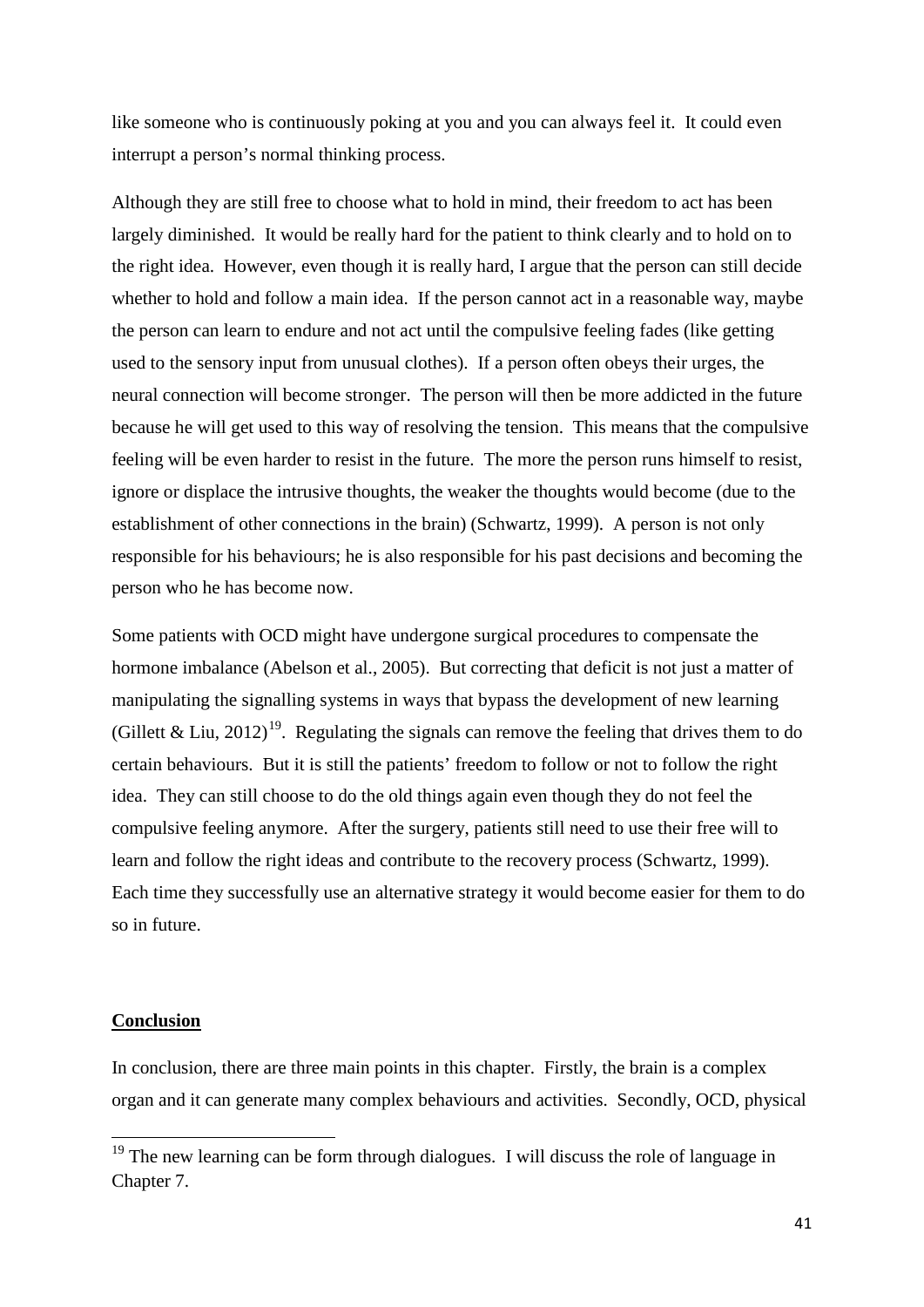reactions, and body impulses can distract the process of implementing the thoughts. However, the agent can still decide whether to obey the impulses. A person who experiences the contradictions in self will need to spend more effort to overcome the impulses or wait until the impulses disappear. If the person often obeys the compulsive feeling, the person will need to expend more effort to overcome the compulsion in the future because the neural linkages will have strengthened. Thirdly, after treatment or surgery for a condition such as OCD, although the compulsion might disappear, the patients still need to use their will power to fully recover and reconstruct their neural linkages [\(Schwartz, 1999\)](#page-71-2). If the patient purposely picks up the old habits again, the compulsive feeling can come back because the abnormal neural linkages can regenerate.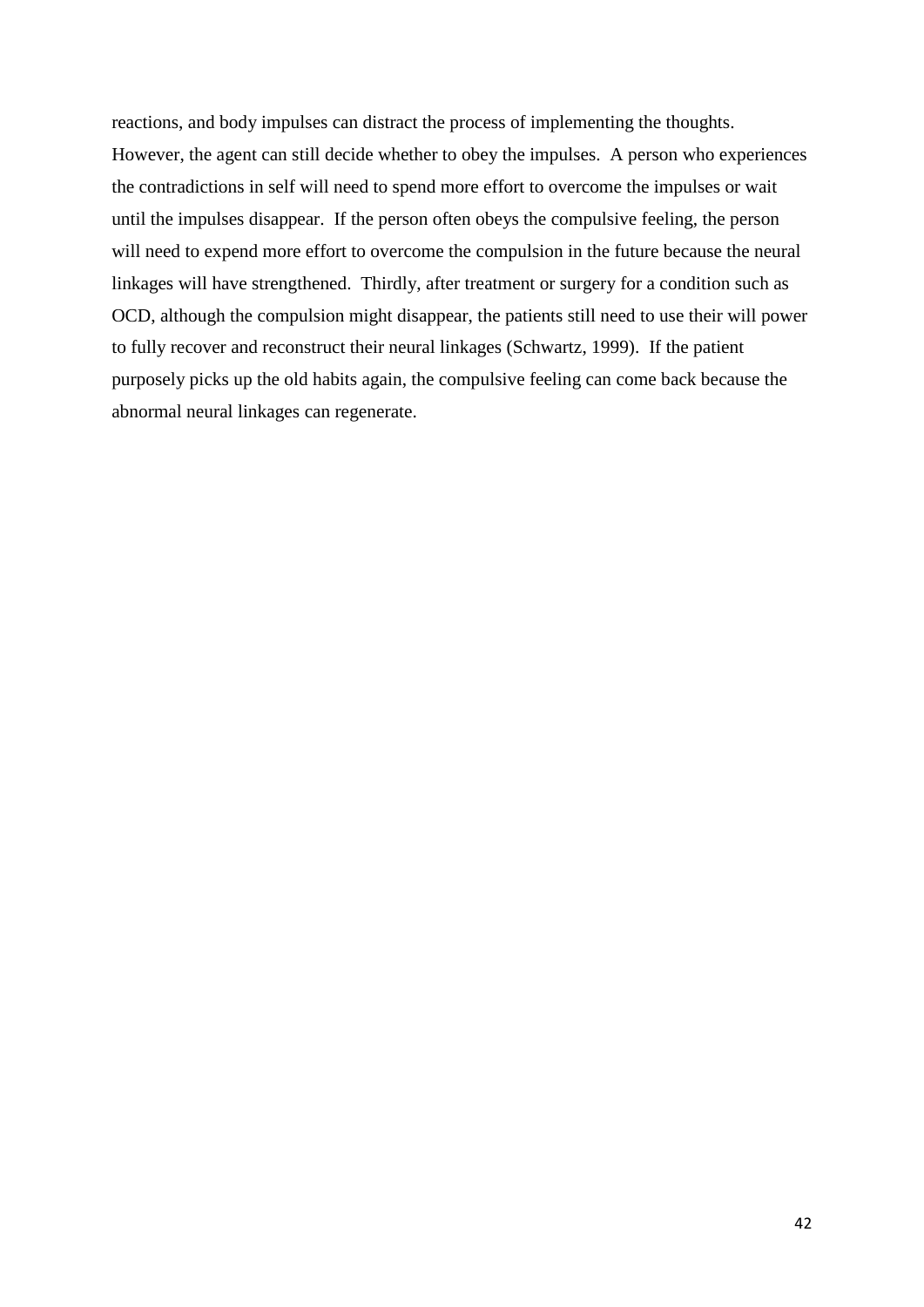## **Chapter 6: Morality as the Higher Reason**

I started discussing free will with the ability to hold or not to hold an idea. Most of the cognitive activities depend on a crucial factor that human has the ability to hold or not to hold onto an idea. When I talked about decision making in Chapter 4, I commented that to make a decision, a person needs to attribute to a main idea. If there is no a main idea or when the main idea is not sufficient to lead to a final decision, the decision will be left to randomness. But why do we hold the main idea in first place? Is there any fundamental idea that guides us to hold the main idea? If there is nothing before starting to hold a main idea, that means all of our thinking processes and cognitive activities are fundamentally based on emptiness. There is no fundamental meaning for everything because everything starts from randomness and chaos at the first place. This problem must be addressed if I want to propose an adequate model of free will.

As mentioned in Chapter 2 when I talked about Kant's idea about dualism, some knowledge exist as *a priori*, which mean independent to experiences. I argue that the *a priori* knowledge provide the ultimate meanings and foundations to our thinking and most of our decisions. They include the knowledge of knowing morality, rationality, justice, love, God, and exercising free will. John Calvin commented that one of the functions of human soul is to understand right and wrong [\(Calvin, 1559\(2008\)\)](#page-68-4). Kant talked about *a priori* entities as something that human reasoning power cannot fully grasp. He remarked that "I may not know my soul, as a thing by itself, by means of speculative reason (still less through empirical observation), and consequently may not know freedom either, as the quality of a being to which I attribute effects in the world of sense, because, in order to do this, I should have to know such a being as existing, and yet as not determined in time (which, as I cannot provide my concept with any intuition, is impossible)." In this chapter, I will focus one of the *a priori* entities, morality, and explain why this can provide the meanings to our thinking and cognitive activities<sup>[20](#page-43-0)</sup> (see figure 9).

<span id="page-43-0"></span><sup>20</sup> Hume denies the existence of *a priori* knowledge. However, I think there are things that people cannot experience through the sensible world or the intuition (like-dislike). People can only perceive the things like justice, morality, and free will, through self reflection. It is directly experienced by the person within himself, not from the external world.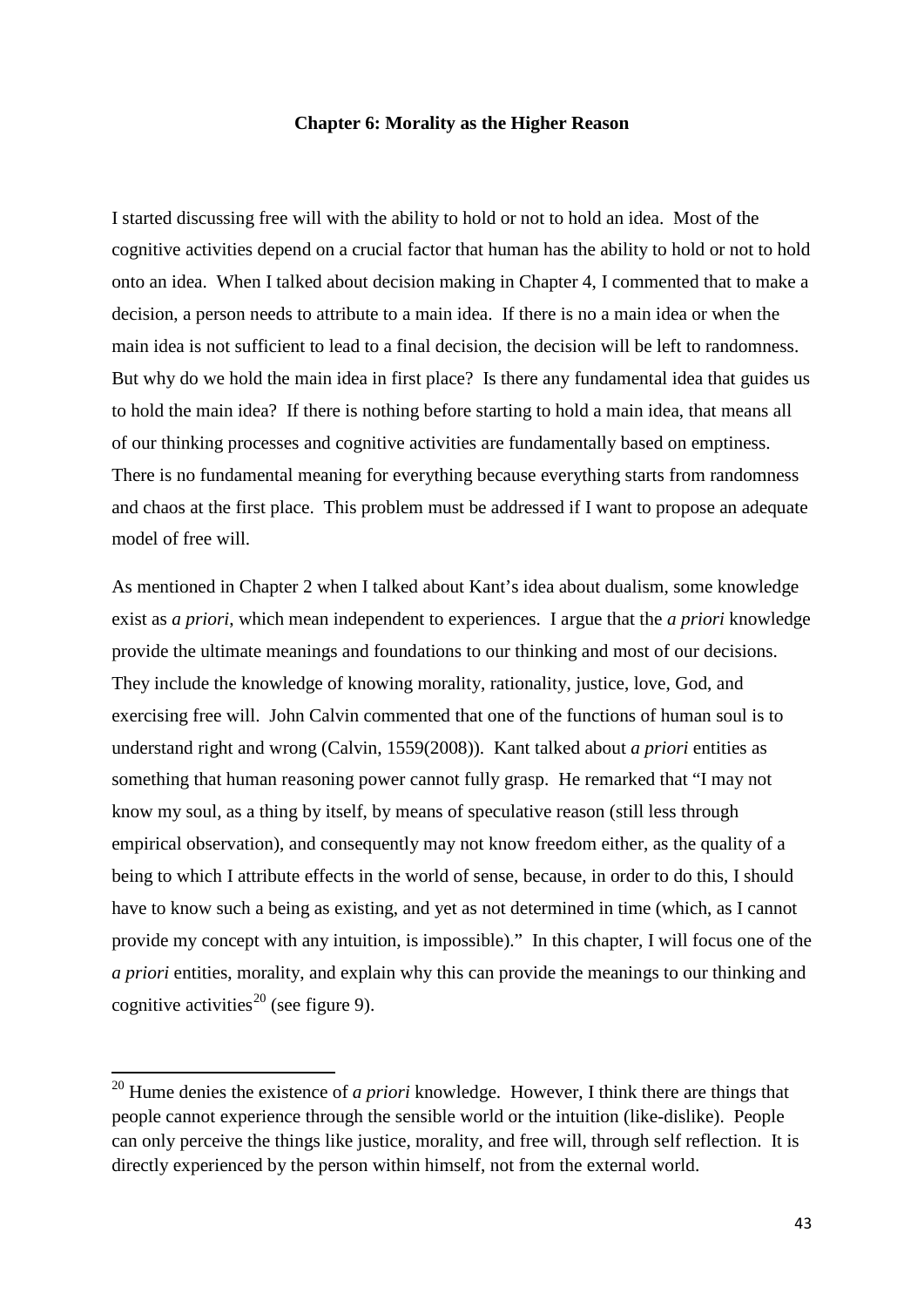

Figure 9: Morality is one of the *a priori* knowledge

## **Where does morality come from?**

Many scholars have talked about the origin of morality. Gazzaniga suggests that morality evolved from human societies. He argued that human are social animals and human brain evolves because of the increasing requirements of the complex social interactions [\(M. S.](#page-69-3)  [Gazzaniga, 1985\)](#page-69-3). Morality thus evolves as the by-product of social interactions. He gave five reasons explain how morality could evolve from the social interactions; they include reciprocal behaviours, classification, alliance, suffergin and alliance. Patricia Churchland also has a similar viewpoint that morality is originated from the deep desires that we are social beings and we would like to do things that can increase social connections (or social value, in her words) [\(Churchland, 2011\)](#page-68-5). Both of them seem to agree that morality is the byproducts of social interactions. In addition to the social requirements theory, Steven Pinker argued that morality is the results of rationality. When people wrote the laws, they use reason to decide the punishments. For example, if we punish stealing in the same way as punishing killing, then the burglar might as well kill the owner when he steals. He argued that the social contracts or morality develops from the reasoning power [\(Pinker, 2000\)](#page-71-3). Peter Singer suggestss that we need consciousness to have morality. Because without consciousness, we cannot fell others pain [\(Singer, 2011\)](#page-72-4).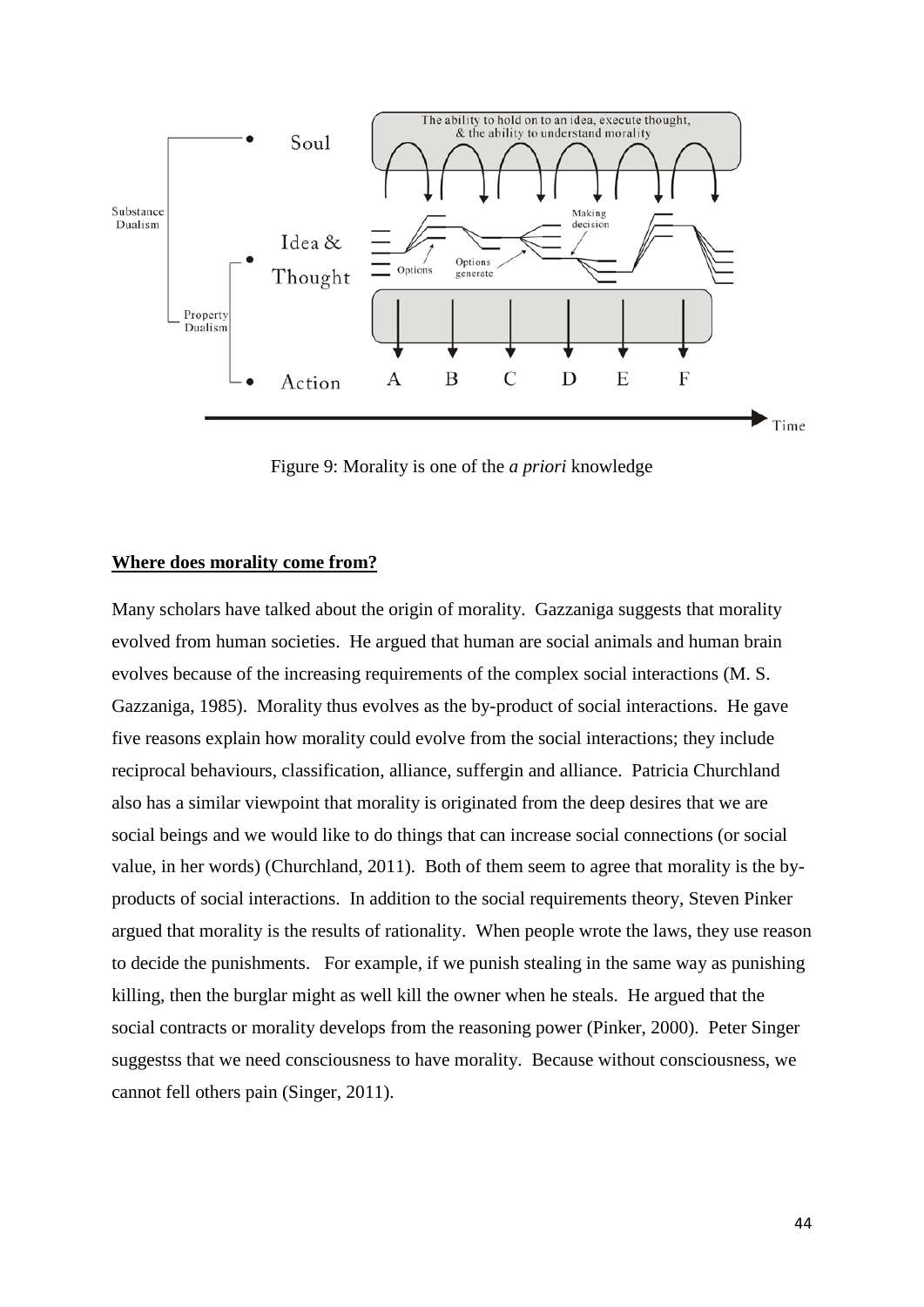### **What is morality?**

Scholars provided some explanations to the origin of morality, but what are the fundamental principles of morality? Are there any moral laws that can be applied globally? There are two important models in moral philosophy. One is the deontology view that Kant had suggested. The other is the utilitarianism which was first suggested by John Stuart Mill. The deontology view states the each of us bears certain responsibilities at all times, such as we shall not lie and we shall fulfil our duties. Utilitarianism states that we shall try to achieve the greatest good to the greatest numbers of people. Therefore the behaviours should be valued by their utilities to the society.

We would know that we should do the morally right things and we know that helping others and doing favour to other are enjoyable, no matter whether they can repay us. Because of the deep urge to make other people happy, people normally adopt utilitarianism as the major moral principle. We would try to generate the greatest good to the greatest numbers of people. However, the utilitarianism view has its limitations and is not enough to account for all the moral situations. In my opinion, while utilitarian focuses on the broader sense in the society, Kantian deontology focuses on the individual and the self-responsibility. If we use deontology only, we would end up caring only for our own advancements and benefits and not others'. On the other hand, if we use utilitarianism only, we would end up becoming the people who think that as long as we don't harm others, we can do whatever we like. Then things like watching pornography and violent videos, going to prostitute, self-harm, and incest should not be blamed because doing these things will harm others. But clearly we know that these things are wrong even though they will not harm others.

Therefore I think both deontology and utilitarianism are right in some aspects. We need to employ both principles to have a more complete viewpoint of morality. When the decisions are not likely to affect many other people, we should use deontology to regulate ourselves and fulfil our duties. If the decisions would affect many people, we shall use utilitarianism and try to achieve the greatest good to the greatest number of people. However, detail discussion about morality is not the main concern of this thesis. The main point is how morality can fit into the model of free will.

# **Moral judgement**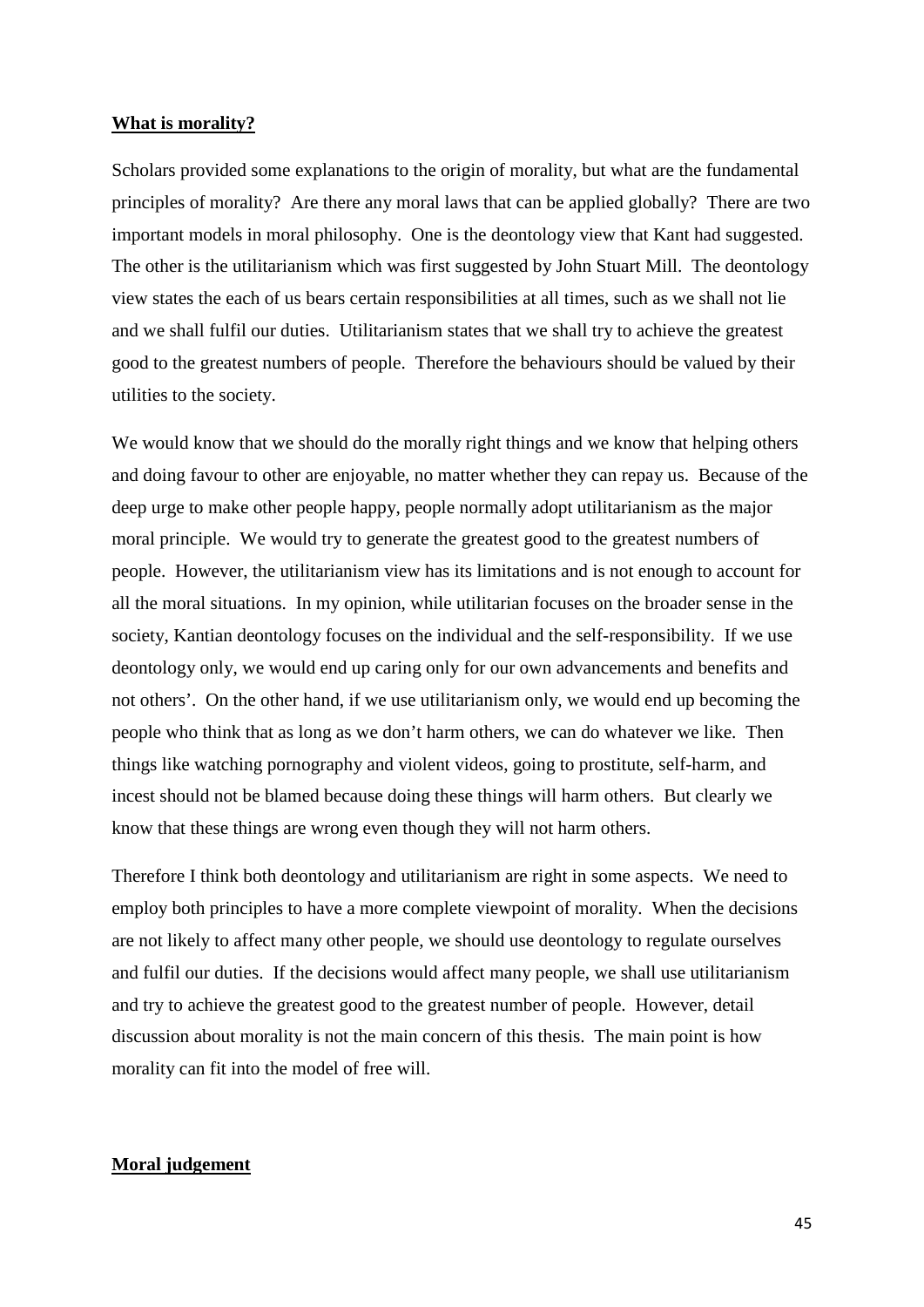Many studies have investigated the brain activities when people are making moral judgements. Different parts of the brain are associated with different moral tasks (Greene & Haidt, 2002). For example, orbitofrontal cortex is associated with simple moral judgement, dorsolateral prefrontal cortex is involved with impersonal moral judgement, and medial frontal gyrus is involved in personal moral judgements. Studies showed that people often use two strategies to help them to make moral judgements. Greene, et al (2008) asked participants make moral judgement in moral dilemmas which required either utilitarian moral judgement or non-utilitarian moral judgement. While the participants are making the moral judgements, other cognitive tasks will distract them. They found that the cognitive load selectively interfere the utilitarisn judgement. This study shows that utilitarian moral judgement requires conscious cognitive input. Apart from the cognitive deliberation, Haidt (2001) pointed out another important factor when people are making moral judgement. He suggested the social intuitionist model, which claimed that 'moral judgement is caused by quick moral intuitions and is followed by slow, ex post facto moral reasoning'. He explained moral intuition: "Moral intuition can be defined as the sudden appearance in consciousness of a moral judgement, including an affective valence (good-bad, like-dislike), without any conscious awareness of having gone through steps of searching, weighting evidence, or inferring a conclusion (p.818)." Therefore we have these two strategies; rationality and intuition (we have come across rationality and intuition in chapter four as well). I have argued that while the emotional intuition is the result of the implicit unconsciousness brain activities, the controlled cognition reasoning is the result of free will intervention. When people are making moral judgements, they need to use both controlled cognition reasoning and the *a priori* morality. Therefore both free will and morality are needed in a moral judgement. People have the innate ability to recognise the morally right things in most circumstances (no matter through deontology or utilitarianism model). People would normally know what the right things are. I argue that people should always use free will to choose to abide to the morality because morality should have higher priority than logic or intuition in a decision making process.

# **Morality should have highest priority**

When other main ideas contradict with the morally right things, we ought to do the morally right thing instead of others because the morality should always possess higher priority. The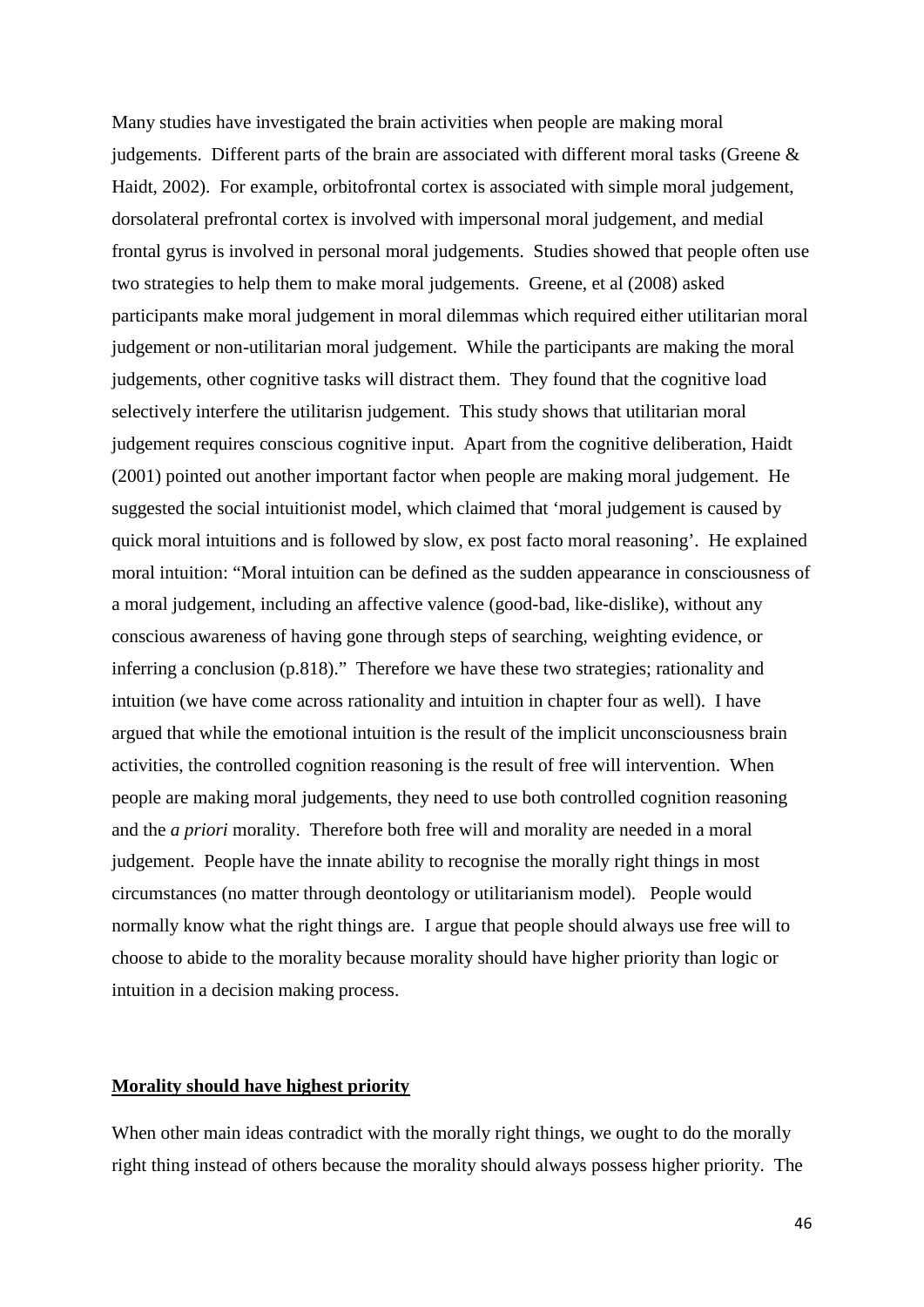sense to do the morally right things, and the vague idea of moral standards (as expressed, for instance, in universal conventions of human rights) are shared by nations worldwide [\(Kant,](#page-70-0)  [2008;](#page-70-0) [Lewis, 1955 \(2002\)\)](#page-70-1). I will regard this transcendent knowledge as self-evident. We cannot explain why we need to be fair to other people or do the morally right thing. Morality can make us feel guilty and want to find excuses for what we did [\(Lewis, 1955 \(2002\)\)](#page-70-1) And, in that way, it has authority over us [\(Kant, 2008\)](#page-70-0). Kant has argued that as a human being with reason, we should all do thing that we have what we have obligation to do. A being with reason should follow what the morality tells him to do. Otherwise he is not acting in reason. The reason that Kant talked about was a tendency that we know we ought to satisfy (not the instrumental reason). Reason, in Kant's view, pushes us to set a goal or act in according to our conscience. He points out that we do not need reason to follow the morally right things. Although we do not have reason to follow morality, it is one of the most fundamental things that we have to consider when we make decisions. Kant said:

'Thus not only are moral laws with their principles essentially distinguished from every other kind of practical knowledge in which there is anything empirical, but all moral philosophy rests wholly on its pure part. When applied to man, it does not borrow the least thing from the knowledge of man himself (anthropology), but gives laws *a priori* to him as a rational being. No doubt these laws require a judgement sharpened by experience, in order on the one hand to distinguish in what cases they are applicable, and on the other to procure for them access to the will of the man, and effectual influence on conduct [\(Wood, 2001, p. 147\)](#page-72-5)' and

'When we add further that, unless we deny that the notion of morality has any truth or reference to any possible object, we must admit that its law must be valid, not merely for men, but for all *rational creatures generally*, not merely under certain contingent conditions or with exceptions, but *with absolute necessity*, then it is clear that no experience could enable us to infer even the possibility of such apodictic laws [\(Wood, 2001, p. 166\)](#page-72-5).'

I realise that Kant's view may only represent a small portion of the moral philosophy. But I think the fundamental principle that we do not need to have reason to choose the morally right thing. It always has higher priority in human. We have responsibility and obligation to follow the morally right things. However, when we are judging what morally right thing is,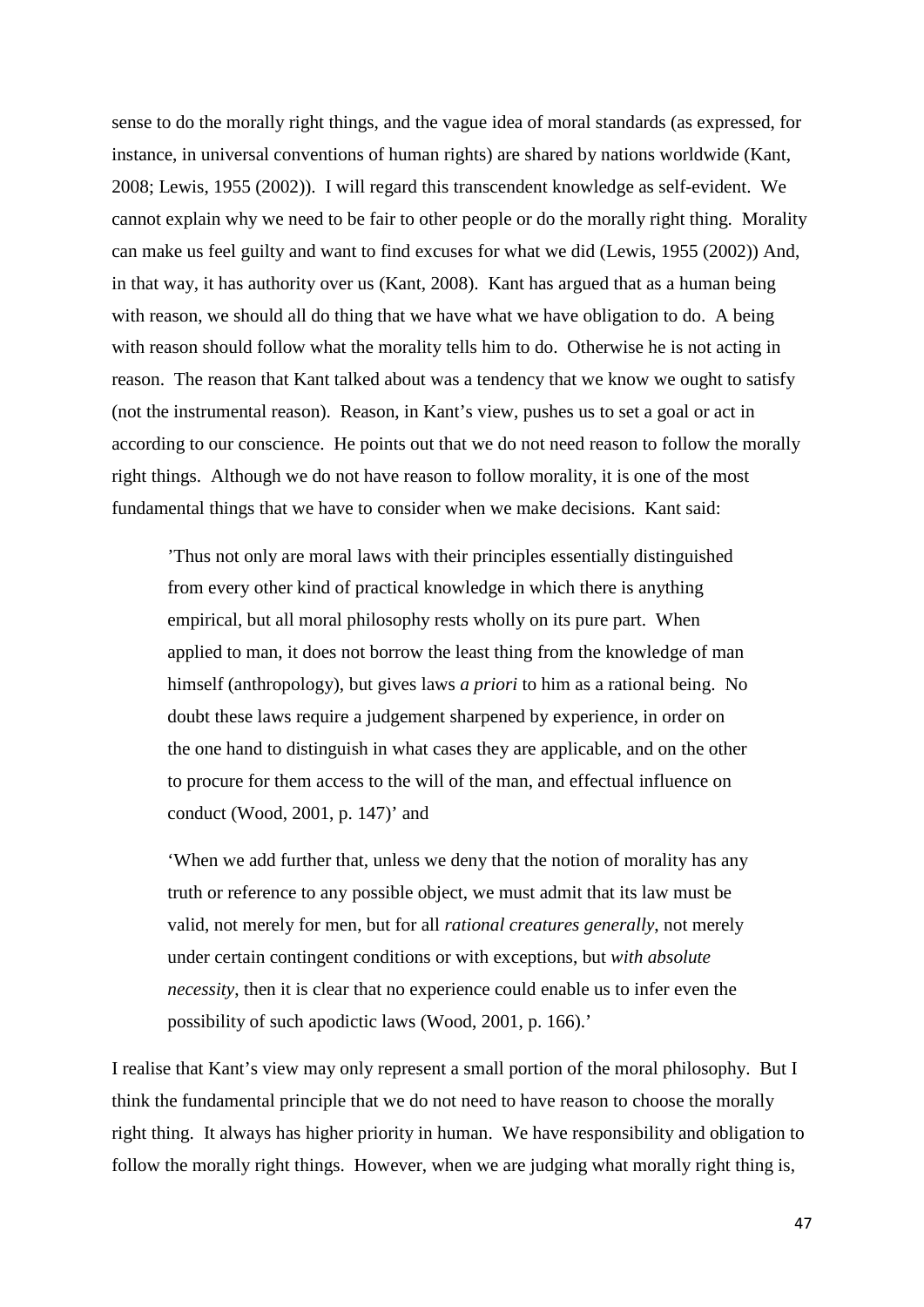come to individual cases, there are several models or theories to choose from, like utilitarianism, deontology, and other moral philosophical models.

Doing the morally right things are always better than doing the wrong things even though the morally wrong things might seem to have stronger attractions. Kant's argument that a person has no survival related reason to follow moral commands which may, in some cases, lead to his denying his desires in order to do what he ought to. For example, we know what we ought to do in cases like eugenics. Morally right things are always in a higher position. This obviously restricts our freedom in some senses because we cannot escape from it. But in return, it gives us the true freedom. I argue that free will is ultimately a means to be used to follow morality.

# **Free will is used to follow morally right imperatives**

Choose not to follow the rational processes is less reasonable, not random. If the logical thinking process does not give any preference to the options, the choice is then random. Everything must have a previous reason, if something has no reason, noprevious thoughts, that thing is chaotic. Therefore there are two ways that can deviate from the rational process. One is to purposely do something against the thought. The other is not related to thought or when thought has no preference, e.g. what colour of jelly bean I am going to eat. Although there must be something before I make this decision, but the decision itself does not require reason. The thought do not have any preference in this case. I will discuss this in the following section. Does it mean that it can jump into the thinking process at any time? Yes, at any point of time morality would have higher priority. In normal cases we can solve the situation by simply using reason and rationality. However, when normal reasoning cannot justify certain actions and behaviours, we need to refer to the morality as the ultimate reference and make decision. Here we talks about the priority of thoughts, how different level can affect each other? Morality does not seem to affect the rational processes in a hierarchy order. It does not affect at only one stage of rational thinking process but not others. Morality is in a parallel order and can affect rational thinking process all the time. If I am working in front of my computer but I suddenly want to be slack and play computer game. If I keep studying I am fulfilling my responsibility and hence act in according to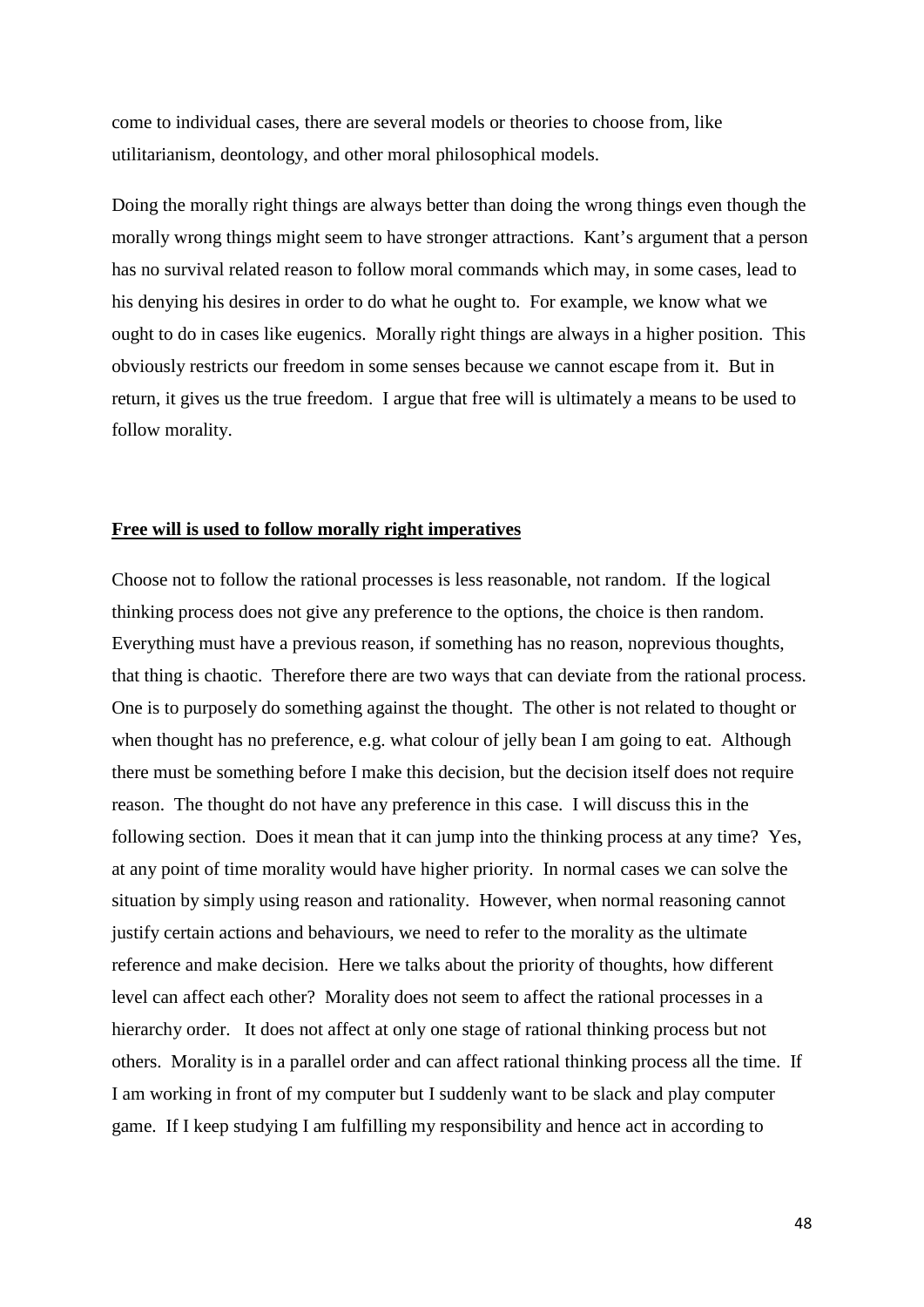deontology. If I choose to play computer game, I am acting in a less rational way although I can still find some reasons to justify my action.

Free will is always implicit in pursuing the right course of action (especially when it acts against what you desire to do) and no one can escape from having a moral sense. One can always choose to follow or not to follow this idea. It is a potential capacity that is arguably intact when everyone is born and awakened as we grow<sup>[21](#page-49-0)</sup>. Therefore human can understand right and wrong when they grow. For the purpose of this thesis it is only important to accept that it is the higher goal in human and it gives meaning to almost every human decision. Although holding an idea in mind (thoughts) can free us from physical reactions, not all the ideas have the same weighting. Morality should have higher priority than all ideas. Holding on to an idea can free people from directly responding to external stimulus. But holding the ideas of morality can determine the priority of different ideas. When a person does not know which idea to follow or to hold, morality can be a standard or direction for judging the merit of alternative ideas in a person's mind. A concept like morality (or authenticity) therefore provides a direction to the options and the thinking process. Once people understand the right and wrong, they can have the freedom to choose whether to hold onto the right thing, especially when it conflicts with his or her desires.

Because the ideas of morality is the most fundamental idea and has highest priority, the higher degree of freedom lies whether people want keep on doing and thinking the morally right things or not. To decide to choose to follow or not to follow morality is the highest degree of freedom that one can have. Wolf stated that; "Actions of a person are free, if and only if she is able to form her actions on the basis of her values and is able to form her values on the basis of what is true and good (Wolf, 1980, 1981)." This is consistent with Kant's claim that freedom is when one can choose to not to do things that he doesn't want to do. If a person doesn't hold morality, he can shift his mind and hold other lower ideas, he is not being true to himself and need to be responsible for what he decides. Because free will is used to keep up with the morally right things, a person is responsible for falling short of the morality. I argue that everyone has the ability to do things in according to morality. I have also argued that everyone is also responsible for what he holds in mind and what his brain has become in Chapter 5.

<span id="page-49-0"></span> $21$  I shall not argue for the innateness of morality but accept the Platonic view.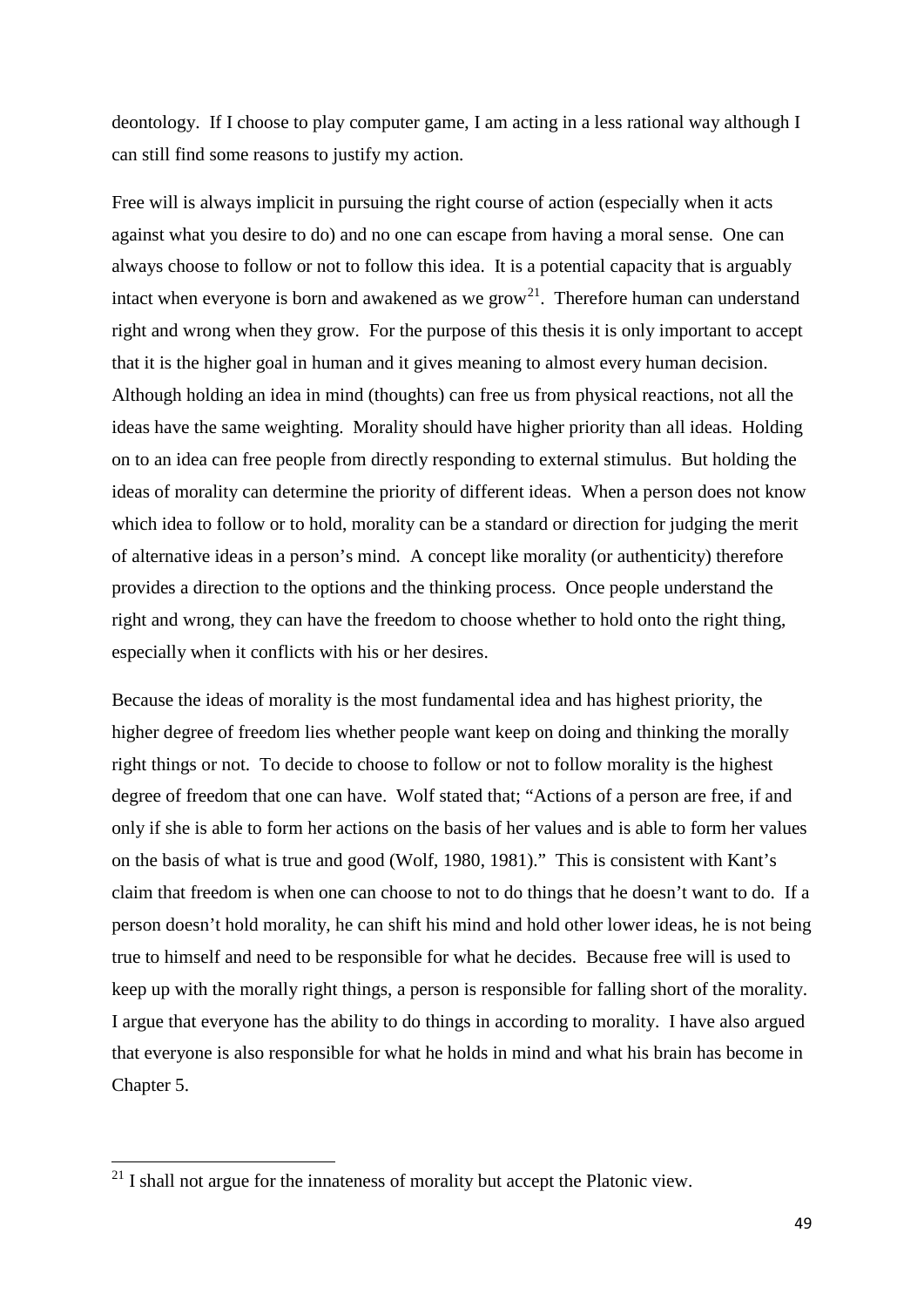# **Freedom cannot exist without morality.**

Most people think that freedom is simply without rules, regulations, or limitations. When people protest about the freedom for religion, they simply mean they don't want any regulations on what kinds of religious activities they attend. It is freedom in external terms and I argue that it is only the superficial meaning of freedom. The true and highest freedom lies within the self. A person can always choose to follow the morally right things or not. A beast is free to do whatever it wants but it does not have free will or freedom.

As free will is used to follow the ideas of morality or what is ultimately good and freedom is attributed to people when they can guide themselves according to morality and use their freedom to achieve the greater good. Freedom without any main idea to guide thinking and behaving are just chaos. Freedom itself means nothing without a higher concept. Even though the article 1 in the Universal Declaration of Human Right says that; 'All human beings are born free', a person cannot ask for freedom of the things which are contrary to morality. One does not have freedom to do the morally wrong thing just because it seems to be something one wants.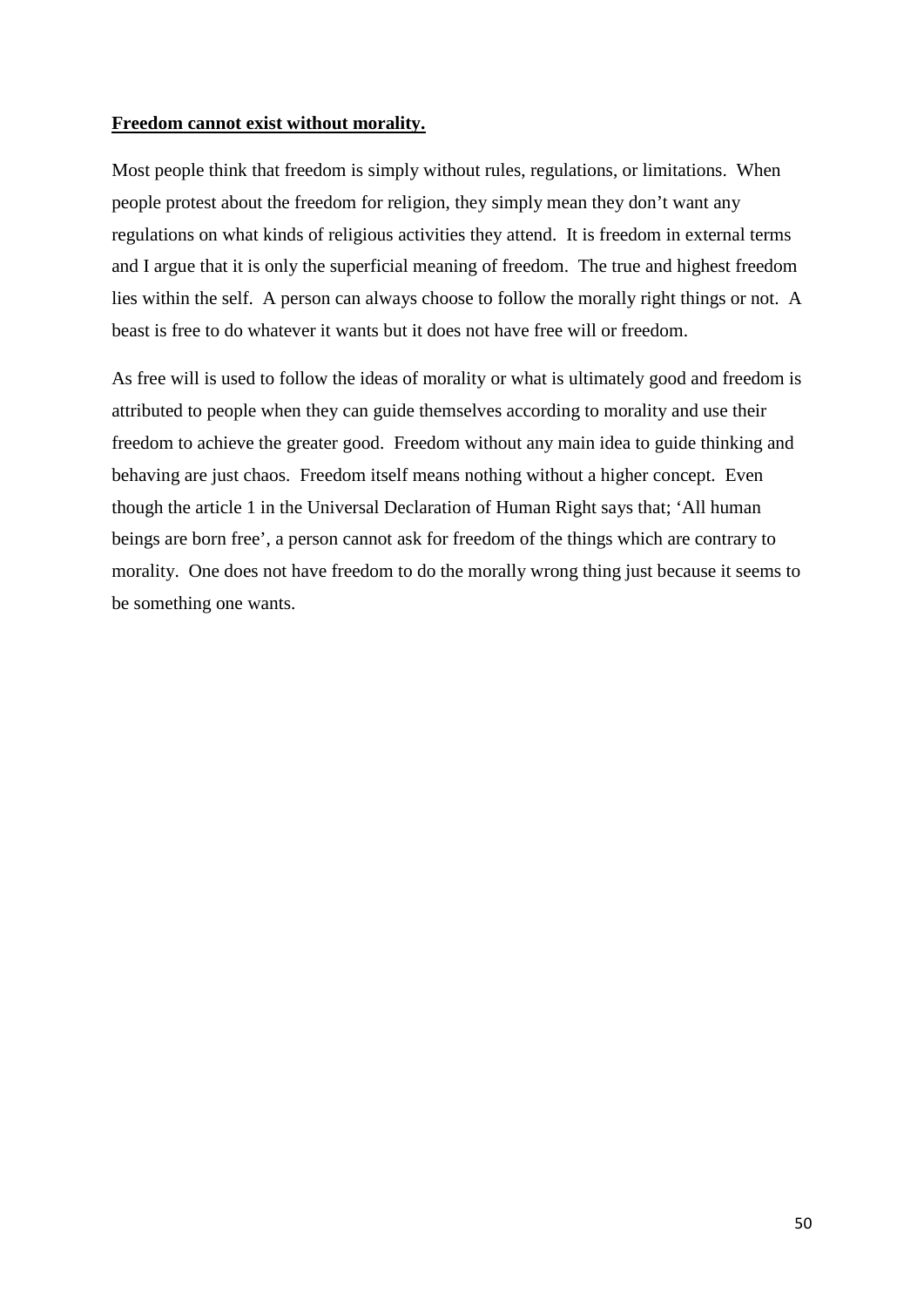# **Chapter 7: From Self to External: Language**

So far I have talked about how we can hold an idea and choose the best option. But this is based on the assumption that people always know all the available options. Sometimes the best option for certain situations does not exist in a person's experiences or memories. In many cases, a person needs to learn the knowledge and wisdom from other people in order to increase the available options and find the best option. Grant Gillett has many works on the role of language in human mind and will [\(Gillett, 1993,](#page-69-4) [2001\)](#page-69-5). When a person tries to solve a question or accomplish a goal sometimes he will not have the skills or knowledge to achieve that goal. If he cannot find the best answer, he can randomly choose one thing to do and use it as the solution. Or he can listen to the advice of others so that he can have more options available. The meaning that lies within the conversation or words of others can become part of a person's memories and hence part of his lived being. When he faces similar situations again he can search his memories and find the better option than before. We can understand how language can increase our options by looking at the example of Necker's cube.

#### **Necker's cube**

Consider the example of the Necker's cube (Figure 1) and the two ways of seeing it [\(Ludwig](#page-72-6)  [Wittgenstein, 2009\)](#page-72-6). When a person sees this figure for the first time, he may only see it in a preferred or automatic way. Although he only has one view point (one internal

representation) when he first sees the Necker's cube, the other person might ask him to switch his point of view or request him to see it in a particular way (with either the top or the bottom corner coming out of the page). A person can learn to see the Necker's cube in another way if he learns to follow the instructions of others (Gillett and Liu 2012). Because his perception of stimulus array is based on a specific brain state, he can voluntarily change his brain state once he has learned the other way of seeing it.



Figure 1: Necker's Cube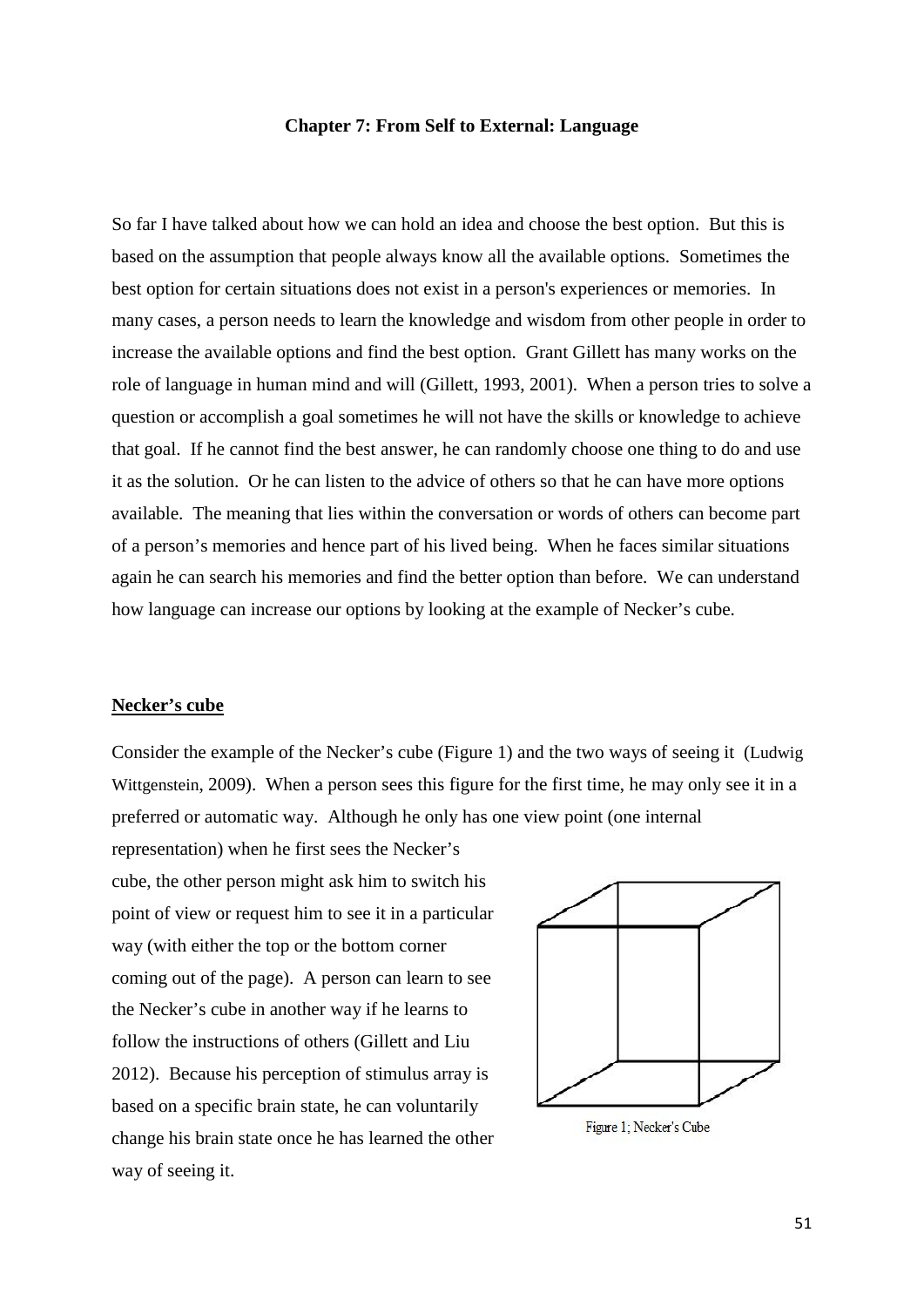### **Listening to others**

Thus a result of learning from others is the ability to use the structure of language to open a gate of possibilities and have a new light on the existing options so that a person is empowered to think through those options and, as Popper remarks "my hypotheses die in my place" [\(D. C. Dennett, 2004;](#page-69-6) [McCrone, 1999\)](#page-71-4). People will be able to think of other ways of applying the rules governing an activity (like chess or basketball) when they are familiar with the rules. In a different case, a person may approach a topic with a specific idea but be told by his teacher that he could use another way to approach it. Despite his misgivings, if he decides to follow his teacher's suggestion and, as a result, his neuro-cognitive state changes (according to the teacher's instruction), he might come to see the problem quite differently from the new perspective. If that happens, he learns a new technique, skill, or option that he can use to solve the problem in similar situations. Therefore his mind extends through voluntarily choosing to follow the instructions or heed the advice of another. Thus when a person chooses to listen to and has the ability to understand others, he can have more options [\(Gillett & Liu, 2012\)](#page-69-1).

When someone shows a person a puzzle picture and says 'See it thus!' he can either hold on to the command and try and obey it or ignore it. If the person holds the command in mind until he learns to see it in the way that he has been asked to, his brain state changes. Gillett and I have argued in another paper that the ability to heed and follow commands can result in an agent developing perceptual techniques that enable him to see the different views of Necker's cube [\(Gillett & Liu, 2012\)](#page-69-1). Considered as a whole organism, a person is attuned to languages and the rules that can frame his behaviours in a variety of ways in diverse situations. That attunement and self-regulation, "with the close participation of speech"[\(Luria, 1973\)](#page-70-2), comes into play in the same way as the ability to learn to see the Necker cube in different ways [\(Gillett & Liu, 2012\)](#page-69-1).

I have also argued that the concepts *attunement* and *enactment* are the perceptual and motor sides of our adaptation and relate the human organism to its environment [\(Gillett & Liu,](#page-69-1)  [2012\)](#page-69-1). Attunement can be used to refer to the perceptual tracking of significant features of the environment in general perception (like categorisation) but is also understood as it is used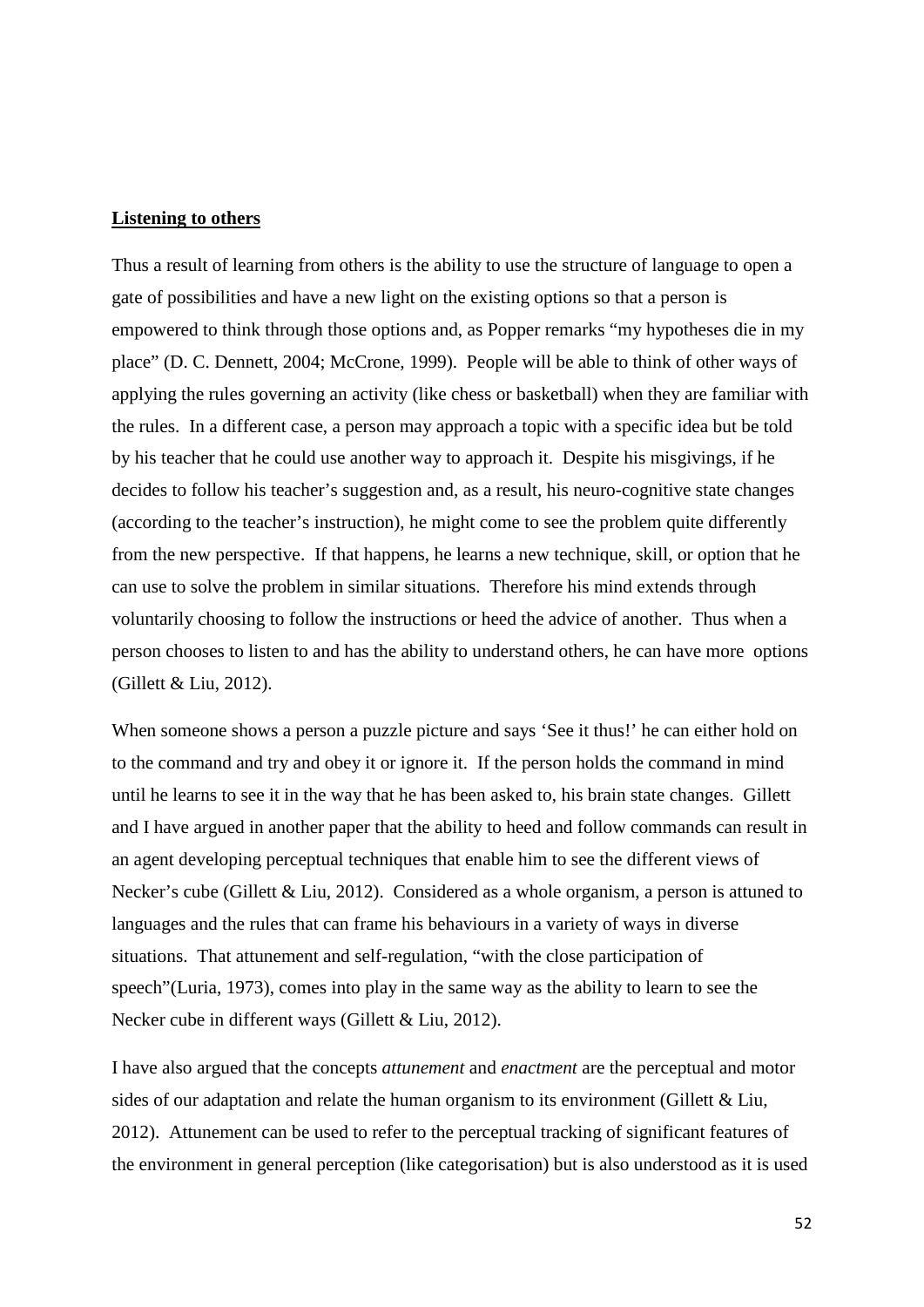in social cognition where one individual can attune him or herself to the way that others act and react through activation of the mirror neuron system [\(Gallese, 2006\)](#page-69-7). Attunement in this sense allows the enactment of patterns of perceptual organisation and motor activity so as to deal with a problematic situation in a way that draws on existing cognitive resources [\(Prinz,](#page-71-5)  [2006;](#page-71-5) [Weick, 1988\)](#page-72-7).

# **The role of language in the free will model**

The main idea in the example of Necker's cube is 'there are two views of seeing this cube' and the two viewpoints are the options of this main idea. Each viewpoint represents a holistic excitation state of the neuron networks. Once the person has learned to enact the instruction, it can become an option and be stored in his mind. Most people can voluntarily switch the viewpoints once they have learned the interactions between the main idea and the options [\(Ludwig Wittgenstein, 2009\)](#page-72-6). Through instruction and submission to prescriptive norms a person can voluntarily mobilize combinations that he has hit on, perhaps by chance [\(L.](#page-72-8)  [Wittgenstein, 1972, p. 5\)](#page-72-8).

Voluntary aspect seeing, which I argue comes after holding a main idea, is the brain acting as a whole system imposing top-down changes on perceptual assemblies on the basis of the engagement of the human organism in a context of discourse [\(Gillett & Liu, 2012\)](#page-69-1). A person can use free will to hold ideas and allow ideas to be linked to other cognitive processes and to manipulate internal representations. Therefore he can adapt to the environment (Gibson 1986).

#### **Conclusion**

Gillett has outlined the way that language can be used to open people's mind in current or future situations. Listening to advice from other people can give people wisdom so that they come to know how to solve a situation more freely. Sometimes wise advice can help people to see the situation with a new light and suggest different options for dealing with it (similar to the use of metaphor). When people learn from others, they can have more available options in any given situation. Hence, their option increase and they are more open to act in a number of different ways.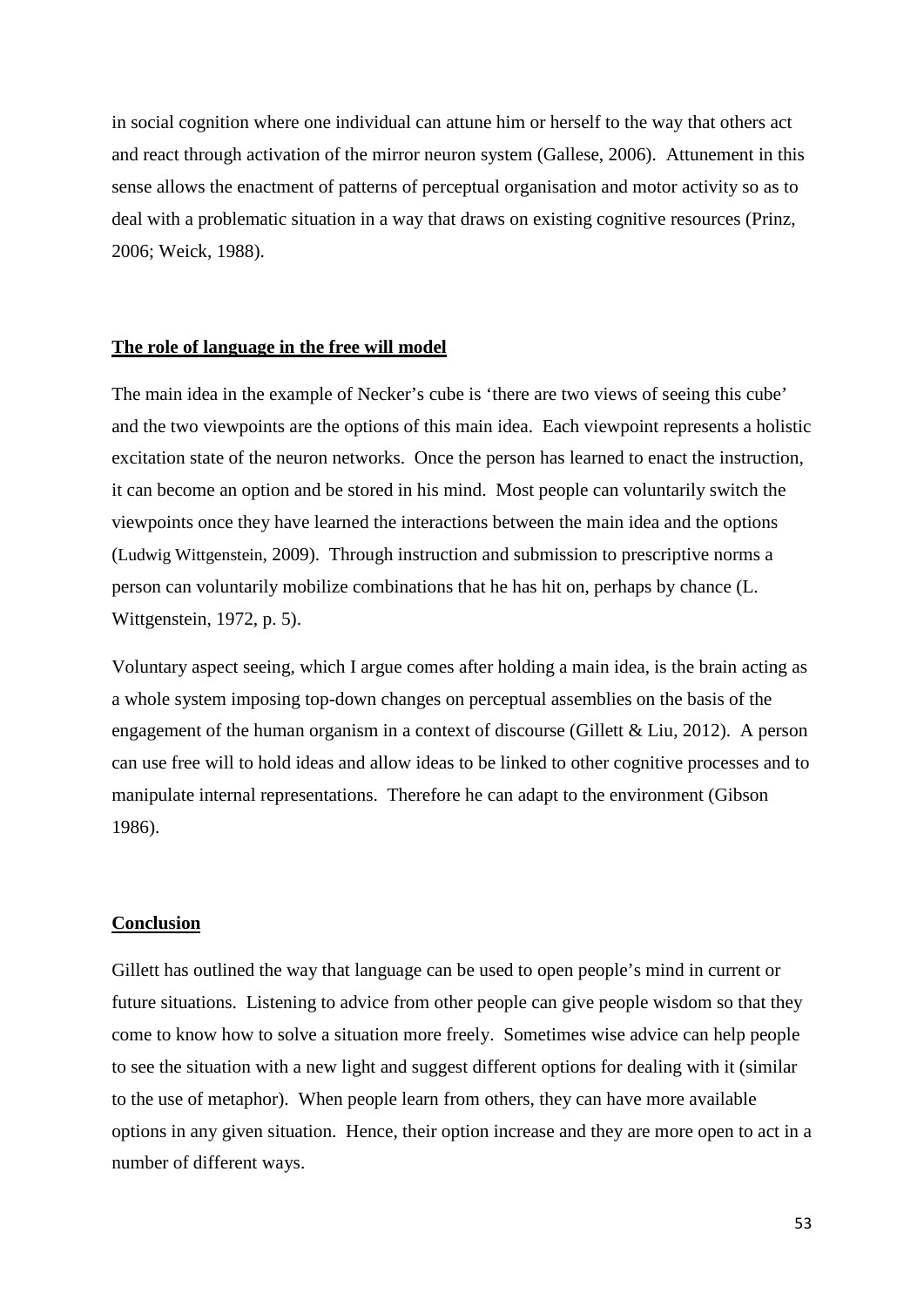The translation of dialogue or argument into neural patterns able to modulate human activity and structure our interactions with the world is, in part, the interaction between mind and brain and, in brain terms, that flow between higher order ideas and basic patterns of stimulus registration and classification implies that the brain works both from top down and from bottom up [\(Gillett, 2009;](#page-69-8) [Gillett & Liu, 2012;](#page-69-1) [Luria, 1973, p. 93;](#page-70-2) [McCrone, 1999\)](#page-71-4) .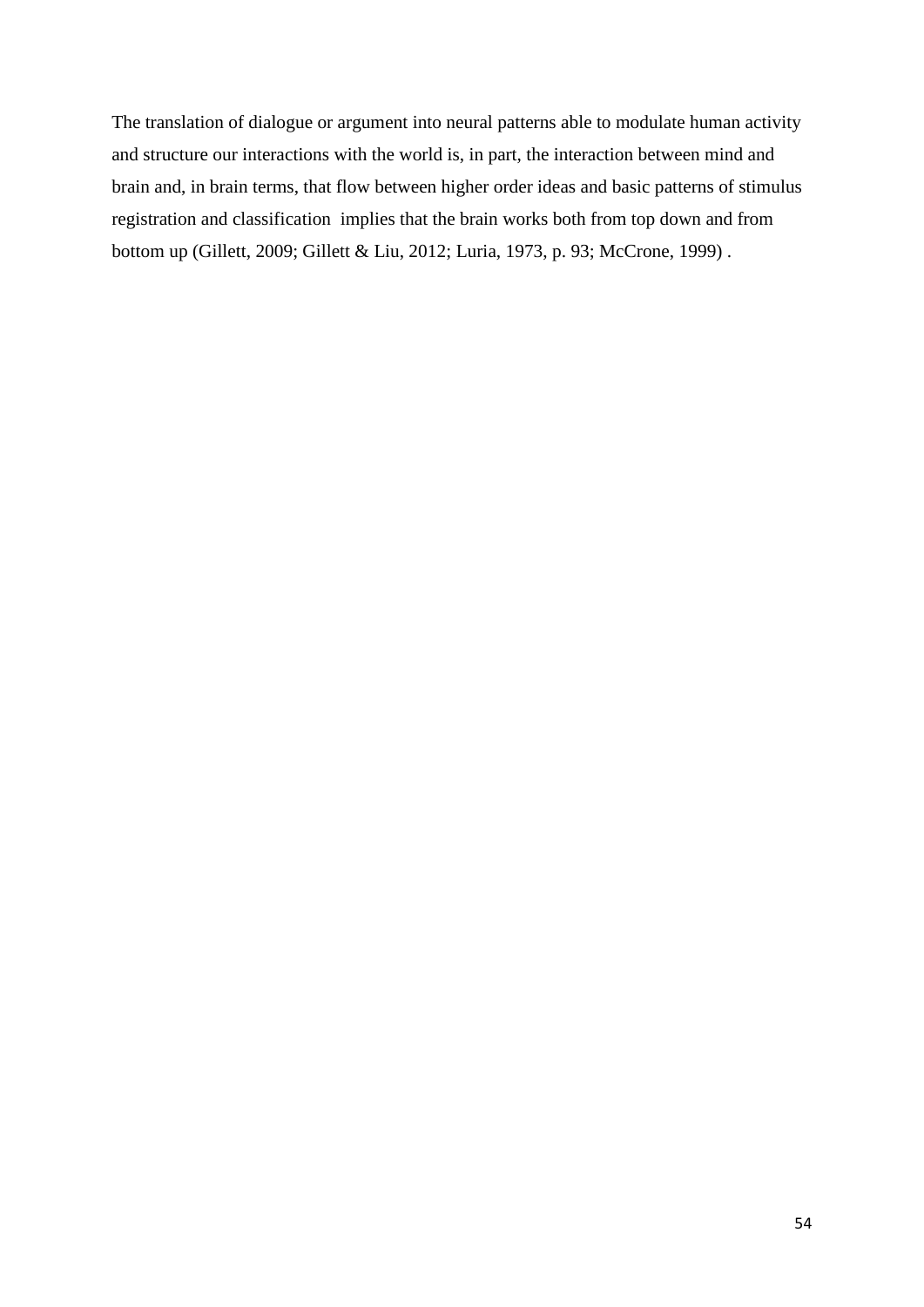## **Chapter 8: Functions of Brain and Mind**

I will need to discuss the functions of the brain in this chapter. Can findings in neuroscience support the 'hold or not to hold' model that I am using? If the findings in neuroscience or psychology do not support that approach, this thesis cannot provide a useful model of free will for cognitive neuroscience.

#### **Neuroscience findings – what does brain do?**

The functions of brain can be understood in three basic ways; input, internal states, and output [\(Miller & Cohen, 2001\)](#page-71-6).

# **Input**

The brain can receive external stimuli through the sensory organs. When animals see an image, the visual cortex will be activated. When animals hear a sound, the primary auditory cortex will be excited. When animals touch something, the primary sensory cortex will be stimulated. I argue that most of the posterior part of the brain (parietal lobe, occipital lobe and posterior temporal lobe) is used to perceive external stimuli.

# **Internal states**

# Memory

The neural basis for memories has been discussed in Chapter 3 when I discussed options. Brain is essential for storing information. One interesting brain area for memory is hippocampus. The hippocampus is crucial in transferring short memory into long term memory. If the hippocampus is damaged, a patient cannot memorise new things, as in the case of Alzheimer's disease and patient H.M. (Henry Gustav Molaison). The information that a person receives is normally stored in the brain through the formation of LTP in hippocampus [\(Knierim, 2003\)](#page-70-3). This works probably by storing a virtual address for all the components of the memory from which the person can, in recall, reconstruct the memory by reactivating the relevant connections [\(Collins & Loftus, 1975\)](#page-69-9).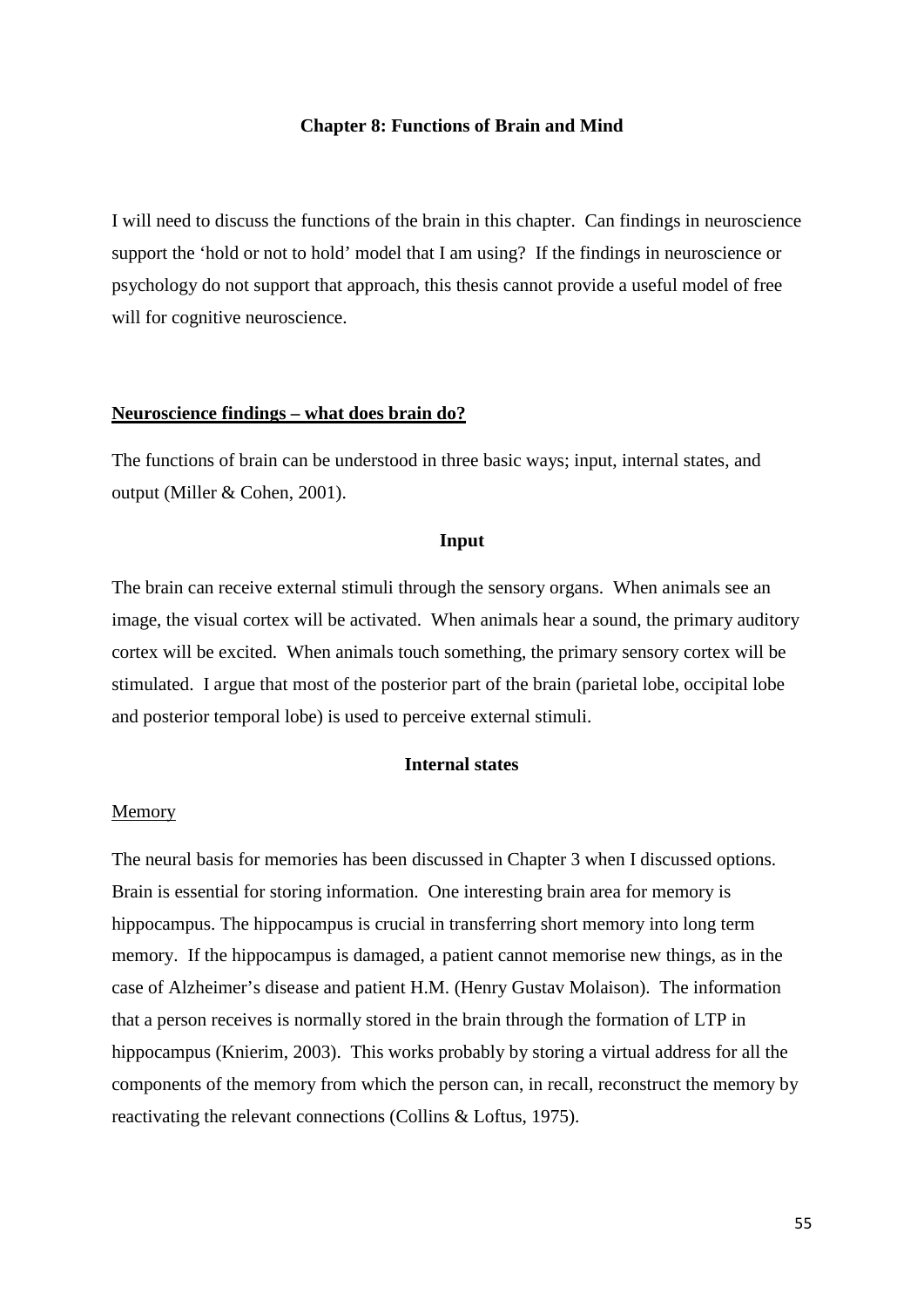Alzheimer's disease obviously has devastating impact on self and identity. It is a progressive, fatal neurodegenerative disease with the symptoms of impaired memories and abilities to carry out daily activities such as language, visuospatial functions, and attention [\(Jalbert,](#page-70-4)  [Daiello, & Lapane, 2008\)](#page-70-4). The prevalence increases with advancing age (Bachman et al., [1992\)](#page-68-6). It is characterised by senile plaques, neuritic tangles, progressive loss of neurons, and atrophy of brain tissue [\(Jalbert, et al., 2008\)](#page-70-4). The case of Alzheimer's disease shows that animals use their neurons to sustain information and provide the biological basis of memory function.

#### Representation

Hughlings-Jackson argued evolution cause representation and re-representation in the brain [\(Jackson, 1887\)](#page-70-5). The higher organisms would have a more complicated representation of information. I argue that because the brain is used to respond to external stimulus, it can shape itself in a more organised way so that it can better respond to the same stimulus next time. Hughlings-Jackson also points out that this function in humans is under conscious control or the highest level of coordination and reintegration [\(Franz & Gillett, 2011\)](#page-69-10)

#### Reward system

Dopamine is one of the most important hormones in reward circuits. When animals obtain unexpected rewards, dopamine will release in the brain and generate a positive feeling and the neurons of the stimuli will be linked with the rewards. When the animals see the stimulus next time, they will expect rewards. If a punishment comes with another stimulus, animals will link the negative feeling with the stimulus and when next exposed to the stimulus, they will try to escape from it [\(Lehrer, 2009\)](#page-70-6). This phenomenon is also called classic conditioning [\(Bechara, Damasio, Tranel, & Damasio, 1997;](#page-68-7) [Klein, 2004\)](#page-70-7). In fact, I argue that one of the functions of brain is to generate expectations through experiences. When the animals have associated a positive feeling with a particular stimulus, they will expect to obtain the same positive feeling again when they sees the stimulus. On the contrary, if the animals have linked a negative experience with a stimulus, it will expect to obtain the negative feeling when they see the stimulus again. In classic conditioning, when animals see the stimuli the brain will automatically generate expectations even though the rewards had not yet been delivered.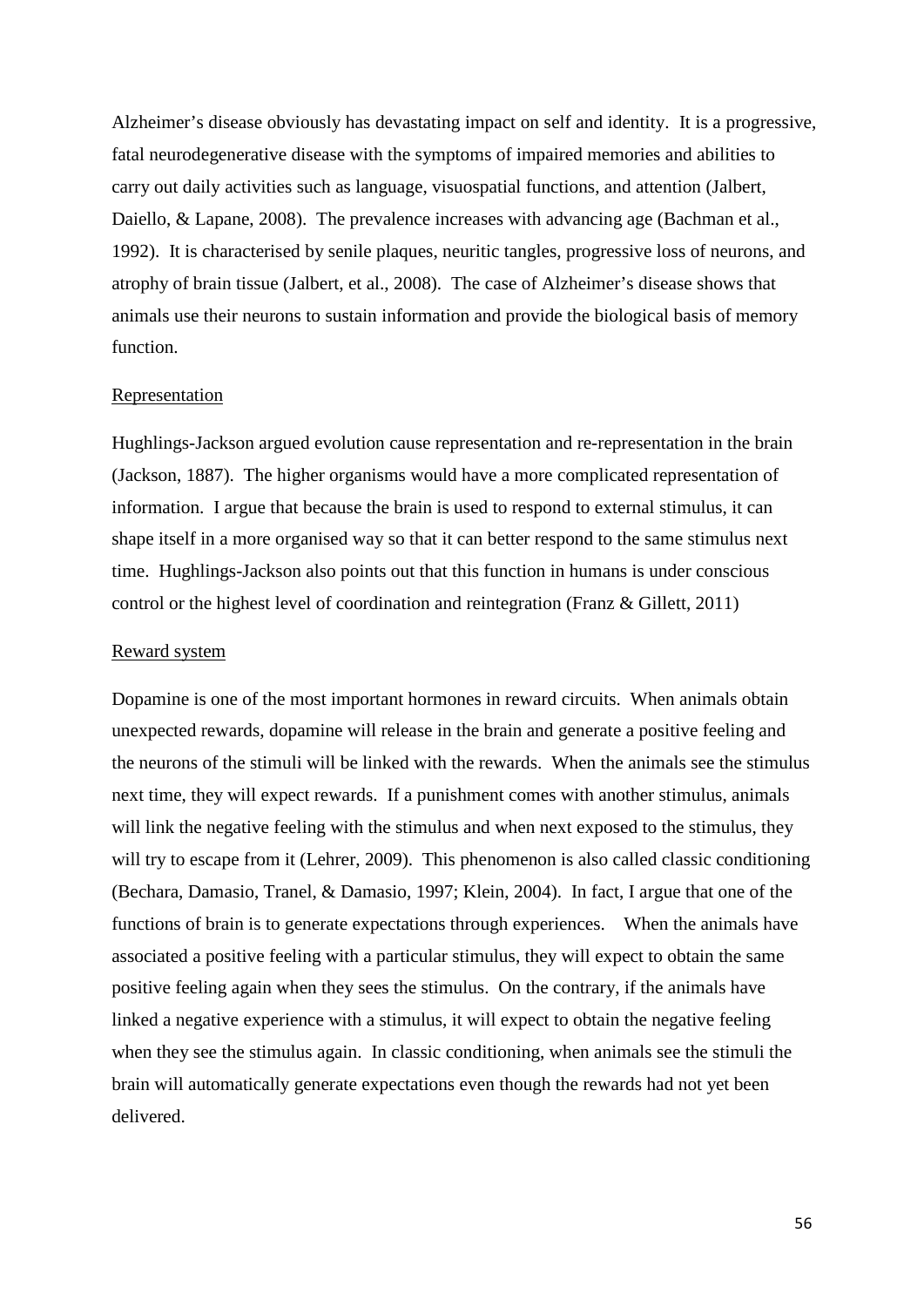Many researches showed that lesions of basal ganglia can lead to the dysfunctions of motivations of behaviours, reward-directed learning, movement initiation, movement preparation and coding for rewards. Wolfram Schultz (1999) argued that neural activities in striatum (as part of basal ganglia) precedes the actual rewards delivery. He therefore suggested that 1) striatum is responsible for the expectation of rewards. 2) The expectations of rewards can change into "intentions" and "goals" for behaviours and actions. Intentions and goals are then posited to lead to behaviours and activities. Schultz found that neurons in the striatum would be activated when they were expecting rewards or when the individual received rewards. These particular striatal neurons are activated when the rewards are presented before any movement can be seen. That means the neuron activation did not correlate with eye or arm muscle movement but correlated with rewards. He showed that neurons in striatum can have different responses towards rewards by using the single cell recording in monkey. Some neurons represent expectation of rewards when the rewards were delivered. Some represent the detection of rewards. And some predict the rewards before seeing any. In fact, Schultz showed that the different regions of neurons in striatum can have a continuous activity from the reception of instruction, initiation of movement, expectation of movement, expectation of rewards, to the reception of rewards.

Since striatal neurons were activated before any movement when the animals perceive rewards, the author suggested that these neuron activities could represent the intentions of animals. Schultz also pointed out that the reward relating properties can be found even in single neurons because of the results of single neuron recordings in primate striatum [\(Schultz,](#page-71-7)  [1999\)](#page-71-7). The study showed how the activations of striatal neurons can reflect rewards aspects and generate what Schiltz calls intentions. I argue that basal ganglia and limbic system are mainly responsible for reward perception and linking to behavioural patterns. The expectation of the rewards will then be sent to medial part of the brain and this expectation could turn into the motivations for human. Whether the actions will be performed in humans depend on holding the ideas in mind at a higher or more integrated and coordinated level in the brain [\(Franz & Gillett, 2011;](#page-69-10) [Jackson, 1884\)](#page-70-8).

# ACC

ACC (Anterior Cortical Cortex) is anatomically between the basal ganglia and frontal lobe. Therefore functionally, ACC is should bridge the function between reward signals and LTM as well. Frontal lobe has been suggested to associate with LTM [\(Blumenfeld & Ranganath,](#page-68-8)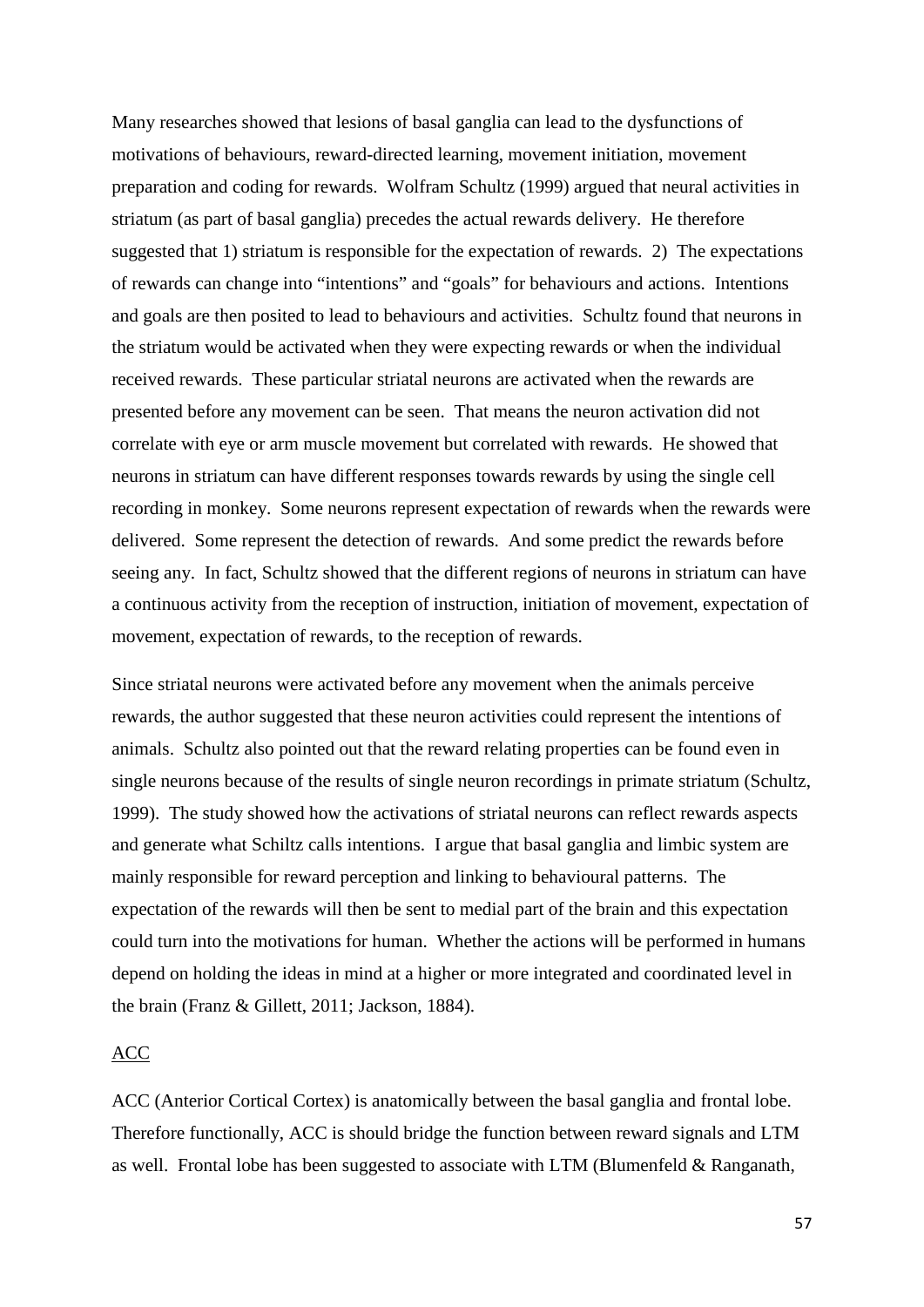[2007;](#page-68-8) [Jetter, Poser, Freeman, & Markowitsch, 1986;](#page-70-9) [J. S. Simons & Spiers, 2003\)](#page-72-9). There are two facts that support this claim. 1) It has the highest density of dopaminergic neurons [\(Paus,](#page-71-8)  [2001\)](#page-71-8). 2) It has been observed to have higher metabolic activates when mental load, task difficulties, or response competition increases [\(Carter et al., 1998;](#page-68-9) [Paus, 2001\)](#page-71-8). Increased competition can mean more error rates. Bush et al. (2000) also suggested that ACC might work when the organism is processing conflicts or competition between behavioural tendencies [\(Bush, Luu, & Posner, 2000\)](#page-68-10). Some other papers suggested that ACC is used in error detection and behavioural monitoring [\(Carter, et al., 1998\)](#page-68-9). These studies showed that ACC will increase metabolic activities when error rate increases. In order to detect errors, the animals must compare the perceived information with the existing (or expected) information. The error signals will be sent to basal ganglia if the perceived information does not match the existing information.

Since error detections and dopamine are associated with reward signals and LTM, I argue that ACC is one of the important brain areas that bridge frontal lobe and reward system. I argue that ACC can send the reward signals to the frontal lobe and form intentions and goals (but the human intentions and goals themselves are subjected to the highest level of voluntary coordination of activity)*.* 

#### Mirror neurons

An interesting brain area that can perceive intention is inferior-frontal cortex (IFC). They are also the place where mirror neurons are. Mirror neurons have multiple functions. These functions includes aspects of language production, movement execution, action recognition and understanding [\(Hamzei et al., 2003\)](#page-70-10), intention understanding [\(Rizzolatti & Sinigaglia,](#page-71-9)  [2010\)](#page-71-9), imitation, and emotional feeling [\(Fabbri-Destro & Rizzolatti, 2008\)](#page-69-11). A study done by Umiltà et al (2008) had shown that neurons in F5 (corresponding to IFG in humans) are involved in goal directed actions independent of the actual hand movements that are used in those actions (Umiltà [et al., 2008\)](#page-72-10). An experiment done by Koski et al (2002) also suggested that area F5 (in the monkey brain) was involved in target directed action [\(Koski et al., 2002\)](#page-70-11). Another experiment also argued that IFG was involved in goal-directed hand movement [\(Buccino, Binkofski, & Riggio, 2004\)](#page-68-11). These experiments all implied that IFS is involved in perceiving and generating goals or intentions. IFS will be activated when the animals perceive and perform certain actions with specific intention, especially the intentions with hands. Therefore I argue that IFS is one of the places for LTM that stores intentions and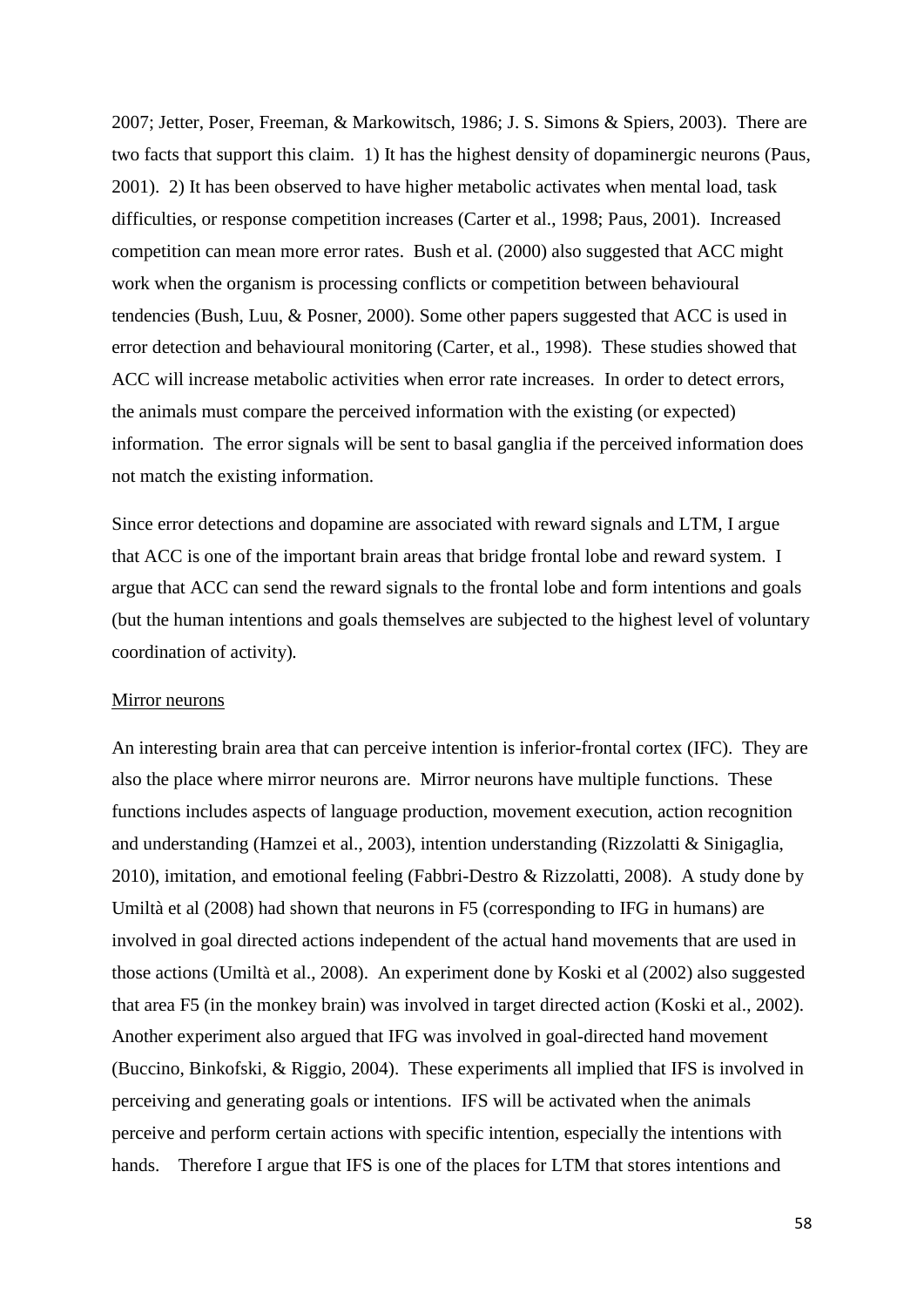goals (in Schultz's sense). When the animals perceive or generate the intentions that are associated with hands, IFS will be activated. I argue that the medial part of the frontal lobe can send the motor patterns corresponding to intentions or goals to the anterior frontal lobe for activation or enactment depending on the higher order integration (e.g. PFC) that expresses a person's directed thought and intentional action.

# PFC

Before an action has been performed, an action plan needs to be constructed from intentions and goals. The action plan involves selecting actions, or to generate the most appropriate response. I argue that prefrontal cortex (PFC) is an area that receives blueprints for intentions and the associated actions from the medial frontal cortex and then generates action plans. Studies show that PFC seems to have the ability to generate and perceive intentions in actions. 1) PFC damages can diminish the ability to use behaviour-guiding rules [\(Miller & Cohen,](#page-71-6)  [2001\)](#page-71-6). 2) PFC is also an important area in executive function [\(Paus, 2001\)](#page-71-8). Action execution involves motivations, action selection and action execution. The reward circuit can motivate people to do things that can either obtain the rewards or escape from punishments. However, the information about reward and error need to be sent to the prefrontal lobe first so that the actions can be executed. 3) It has been associated with lots of other cognitive activities, such as attention, performance monitoring, decision making, memory, planning, internal goal [\(Miller & Cohen, 2001\)](#page-71-6), temporal integration, and working memory [\(Fuster, 2008\)](#page-69-12). Although PFC is involved in these activities, these activities are not constituted in PFC alone. PFC is working as part of the neural circuits for these activities. It could probably remain activated while the agent is performing the actions. The work of PFC involves coordinating activity from many parts of the brain to combine that activity into an overall integrated plan or to direct it according to a guiding thought or main idea. I suggest that PFC might bear the functions of constructing, sustaining, and receiving action plans.

#### **Output**

Output is fairly straightforward compared to the internal states preceding it. It involves electro-physiological effects being communicated from the premotor cortex to primary motor cortex and from primary motor cortex to neuromuscular junction through motor neurons. The muscles will contract when they receive stimuli from the motor neurons.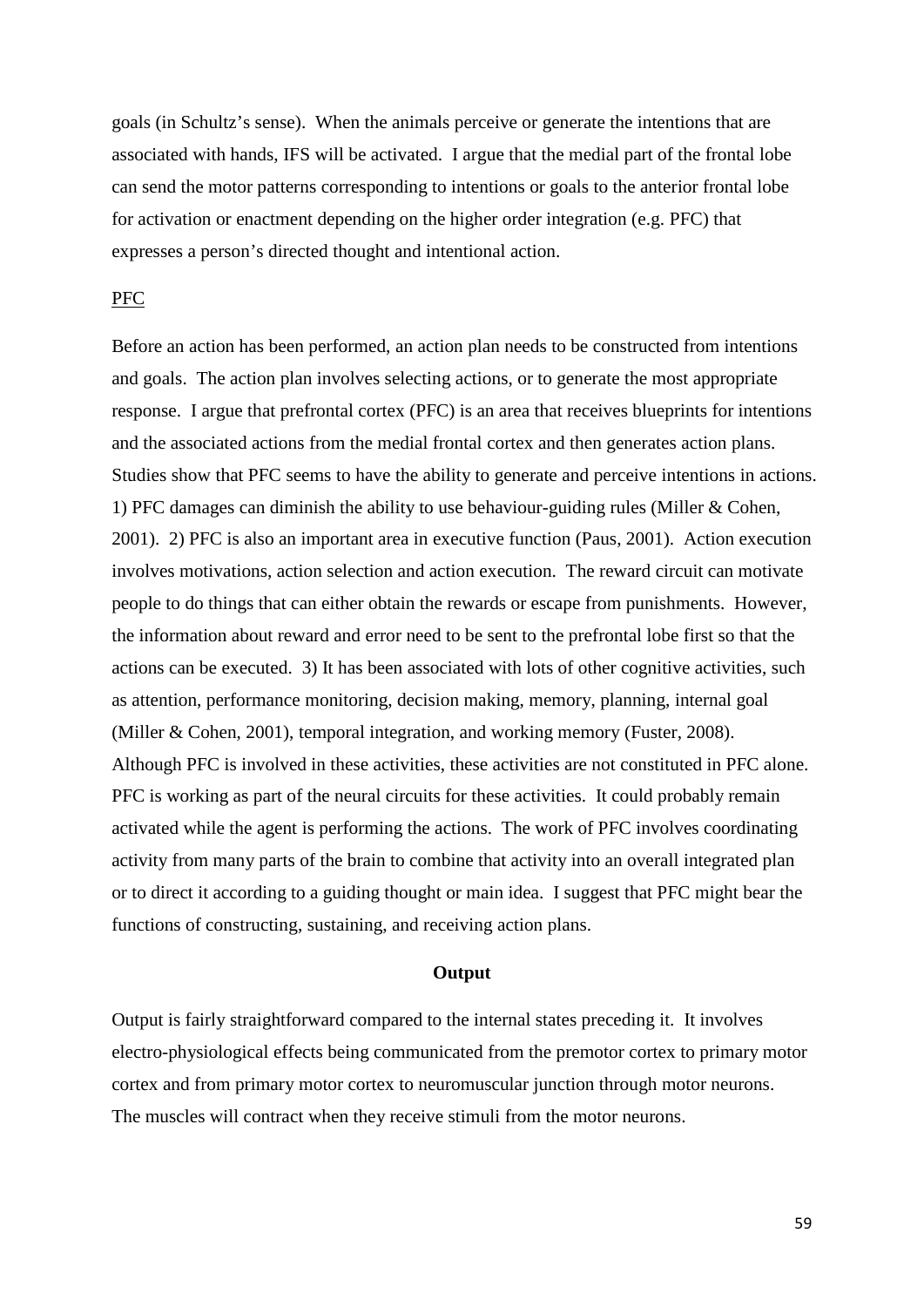Overall, I argue that the brain is a well organised organ that can function well even without the ability to hold an idea. By using the mechanism of input, internal states and output, animals can construct most of the behaviours (see Figure 10). I argue that the suggested functions of brain is generally consistent with Hughling Jackson's theory of nervous evolution, which suggested that the action is responsive to increasingly integrated patterns of sensorimotor representation [\(Franz & Gillett, 2011\)](#page-69-10). The main purpose in this section is to provide an alternative and purely neuroscience related explanation for the functions of brain and argue that a mechanistic brain is working in both humans and animals. But as I have argued before, a human being has the ability to hold specific ideas in mind. I will further discuss the differences between animals and humans in the following section.



Figure 10: The hypothesised function of the brain (the bold lines represent the information flow)

# **Animal and Human**

Lower animals are not like humans. They don't have the ability to hold ideas in mind where the ideas are richly informed by meanings, metaphors, moral frameworks, and a wider context than the animals own survival needs or genetically predisposed behaviour patterns. They can only respond to the internal and external stimuli. The responses can be shaped by experiences but animals cannot hold ideas in mind, nor can they consider or analyse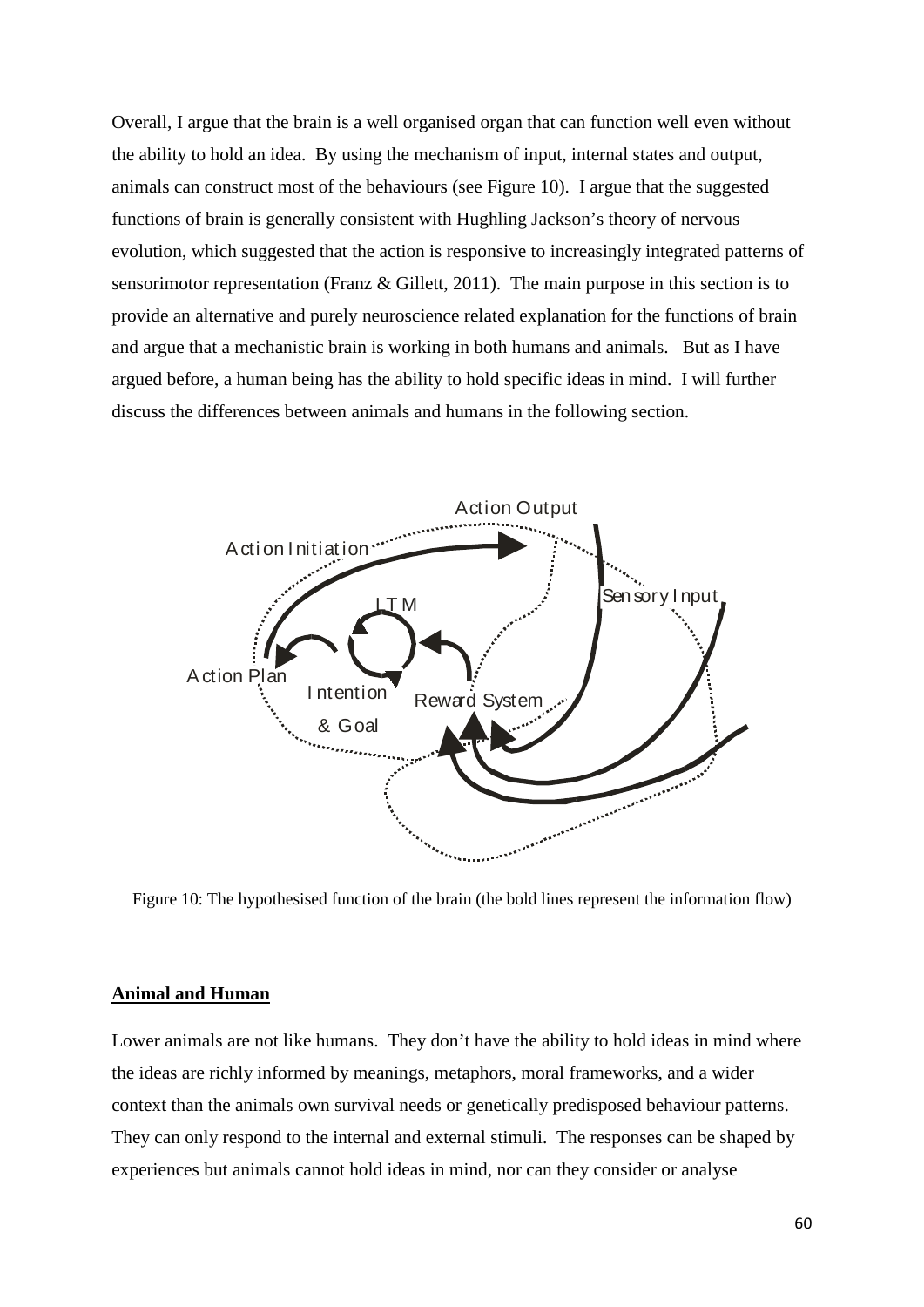something. Their brain will generate a best available option in every situation (if there is no best option, they will act randomly). Animals use all their experiences at once. They cannot distinguish the individual memory. They cannot travel back through time and revisit or rethink their decisions. I argue that those smart animals, like chimpanzee and monkey, are smart because they have the brain structure that can store multiple and more complex options.

Humans share everything that a monkey might have. The gene divergence between human and chimpanzee is less than 2 percent [\(Mikkelsen et al., 2005\)](#page-71-10). Our brain structures are very similar. But there is one critical difference between human and monkey, that is, the ability to hold an idea in mind without the presence of external stimulus. The internal goals of animals are simply the results of hormone imbalance or chemical responses. The internal goal of humans could mean a hormone imbalance but it can also mean an idea that people hold in mind or a moral conviction to which a person is committed. It is the same in language, animals can response to sounds and voices, but they cannot hold the meaning of words in mind. They can only respond to the tone of the voices. Animals cannot purposely choose the second favourite object. They always choose the favoured object of the moment if they can. Only human can purposely choose the second favourite thing because of some more remote consideration. Animals do not have ability to actively maintain the representations in their minds that allow that wider context of meaning to influence them[\(Miller & Cohen, 2001\)](#page-71-6). When we try to understand how human minds work, we have to appreciate this difference.

# **Psychology findings – How does mind affect brain?**

I have argued that one of the brain's functions is to generate expectations from our memories. Sometimes people can sense the expectation but sometimes they cannot (expectation generated automatically). Libet did an experiment on measuring the initiation of the brain activities on voluntary actions [\(Libet, 1985;](#page-70-12) [Libet, Gleason, Wright, & Pearl, 1983\)](#page-70-13). He found an increased brain activity before voluntary decision had been made. He called it readiness potential. In his experiment, he also found that free will can stop the execution of the readiness potential. He then concluded that free will does not initiate the neural process that leads to action but is able to control it.

Just let us do an experiment, let's put our hand on the table and raise our index finger and hit the table when we count onto three. When did we start to have voluntary will? Is it when we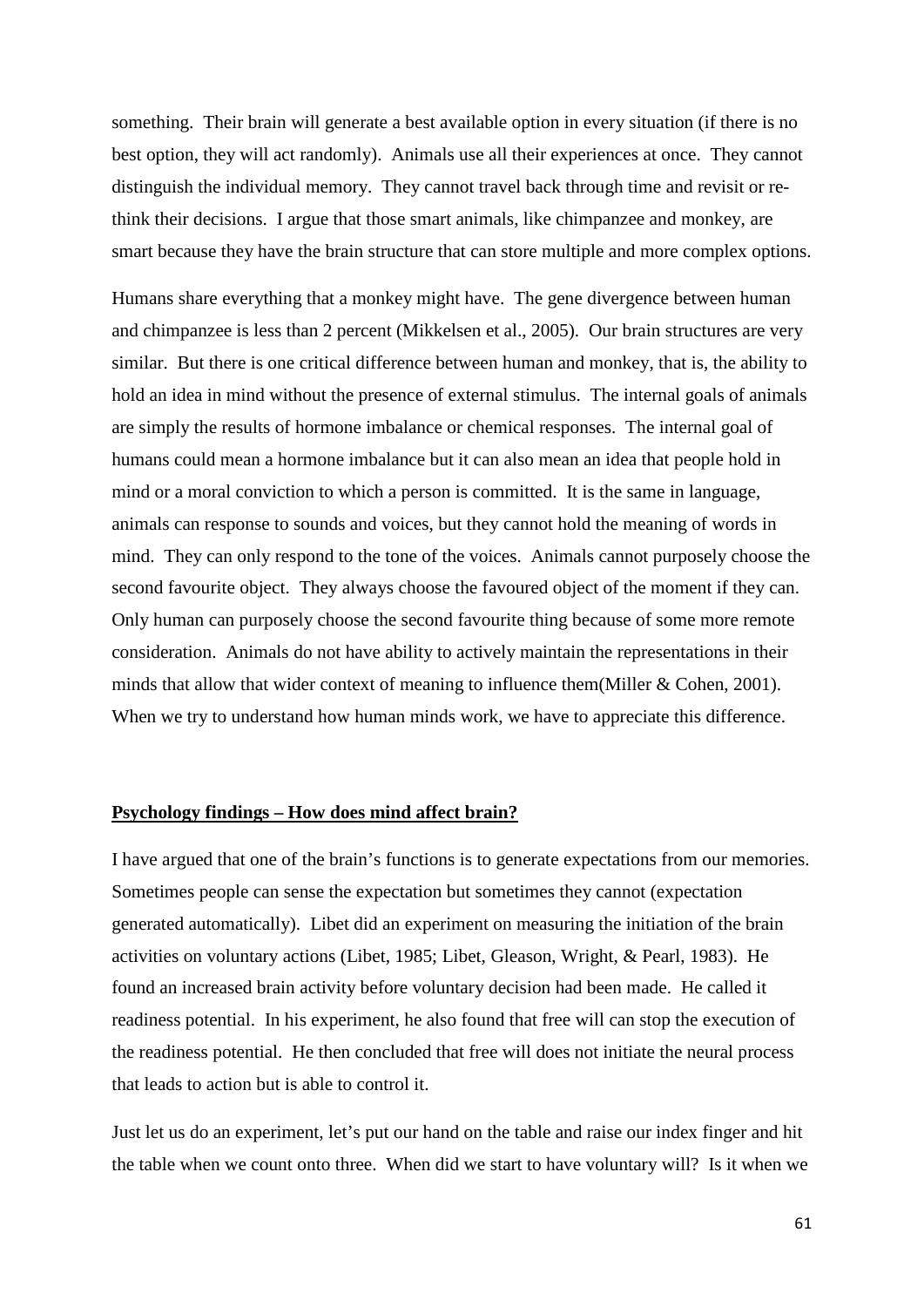count one, two or three? It may feel like we determine to hit the table when we count onto three. But in fact we have decided to hit the table when we counted one. We have hold the idea "I want to hit the table when I count on three" when we are count on one. When we count number two, our brain will automatically generate activities to accomplish this coming event. Interestingly, most people feel that they determine to hit the table when they count on three. In my opinion, it is the same in Libet's experiment. Participants had been preparing to press the button when they started the experiment. The volitional process about pressing the button started when the experiment started. They determined to press the button because the instruction "press the bottom at any time as you like" in their mind. When they were about to press the button, their brain will automatically generate expected activities that the participant required to achieve this task.

It is the same for human's brain. When people see certain stimulus, they will automatically have an expectation of what is going to happen next and our brain will generate an expected activity. We can use an example from Gazzaniga's writing [\(M. Gazzaniga, 2009\)](#page-69-13). When people use a finger to touch their nose, both the nose and the finger will sense the touch at the same time although the lengths of sensory neuronal pathways are different. It is because the brain automatically compensates for the time differences that might appear due to the different lengths of sensory pathways.

The above example showed that mind initiates the brain to generate expected or automatic activities before they happen. In another example, we can look at the episodic memory and see how mind can induce brain activities [\(Tulving, 2002;](#page-72-11) [Tulving & Markowitsch, 1998\)](#page-72-12). I argue that human is the only creature that has episodic memories. Although Tulving argued that episodic memory is different from the semantic memory because episodic memory is time dependent and semantic memory is time independent. I argue that both episodic memory and semantic involve holding ideas in mind, and every memory is time dependent since they are in the past. However, animals cannot re-experience event in the past, but humans can. They can re-experience the event knowing it was in the past and place it in relation to a narrative of their life and the events that have happened in it (autobiographical memory). When a human being holds ideas other than goal and purposes, he is experiencing the same event again and re-awakening the tendencies that the memory is associated with. Episodic memory therefore involves mental "time travel" and this can only be found in human beings [\(Tulving & Markowitsch, 1998\)](#page-72-12). Again, we see a higher level integrative and meaningful function of the mind that can induce brain activity of a certain distinctive kind.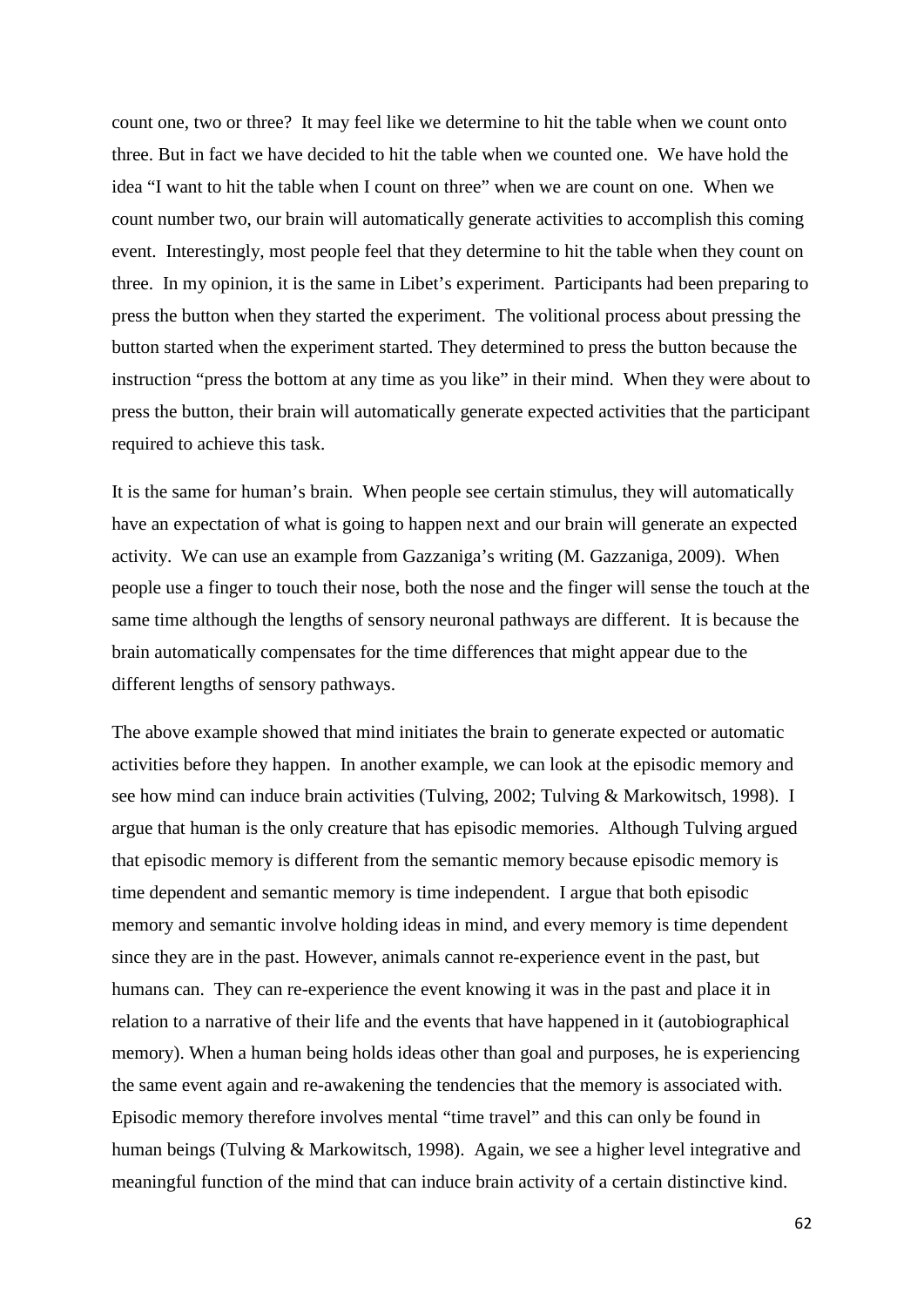Only human beings can use their minds to hold on to an idea and expect something on the basis of what is in their conscious mind and the ideas they are holding on to. Only human can therefore re-experience the unsatisfied feeling after being distracted from something they were doing, and re-experience the expectation or expect something without the external stimulation that evokes it in the (specious) present moment inhabited by most animals.

# **Physics and the findings of science**

Does holding an idea violate with any physical laws? No, activation of the same area (or distributed pattern) in the brain does not violate any physical laws. The randomness of quantum physics in association with local entropy reversal also allows a continuous activation of the same area for a period of time even though it does not give us any way of explaining it.

Hodgson, leaves an unknown domain, after briefly explaining how quantum physics could generate a capacity that the agent can choose within. He remarks that the agent by itself can choose the alternative options that the rules (inconclusive reasoning) left open to them, but he does not point out how [\(Hodgson, 1999\)](#page-70-14). Wilson has also argued that for a soul to influence the brain without violating physical laws, the effect should be within the levels of quantum physics [\(Wilson, 1999\)](#page-72-13). I argue that the ability to hold an idea neither violates first (energy does not increase or decrease energy) nor second energy law (there is a continuous overall increase in disorder or entropy over time despite local entropy reversals). If people don't have glucose, people cannot think and will die. If people don't concentrate and hold an idea, their mind will just wander and wander and cannot achieve anything (increasing disorder). But the human body and the brain in particular represent local reversals of entropy or imposed biological order and thus it is perfectly understandable that if people don't have brains, they cannot hold any idea even though the workings of the brain do not explain their ability to hold on to and develop ideas according to the human and moral context to which they belong.

Stapp argues that the mind-brain interaction should be explained by the dynamical effects of quantum theory. He argues that the increased knowledge can cause a collapse of wave functions in the quantum state of the brain and hence settle the quantum state on a particular state of matter. He quotes The Copenhagen Interpretation, which states that "the **wave**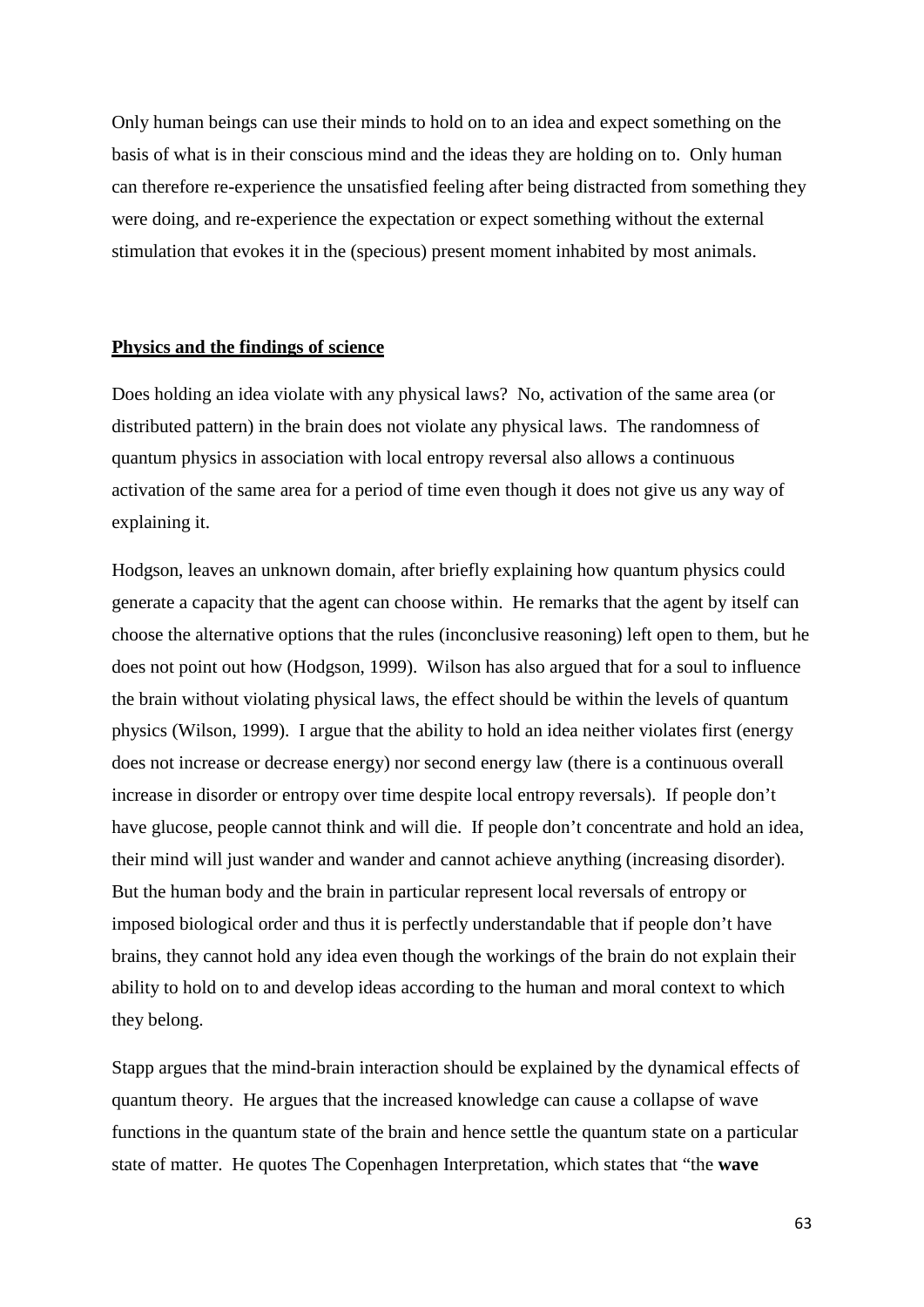function represented our knowledge of the system, and the reduced **wave** packets our more precise knowledge after measurement [\(Stapp, 1999\)](#page-72-14)." I think that the ability to hold an idea not only does not contradict the model, it can even enrich the model but analysing the way in which observation and the human brain can form knowledge (a topic for further investigation). I argue that people, at least, have an ability that animals do not have and this does not contradict any physical laws.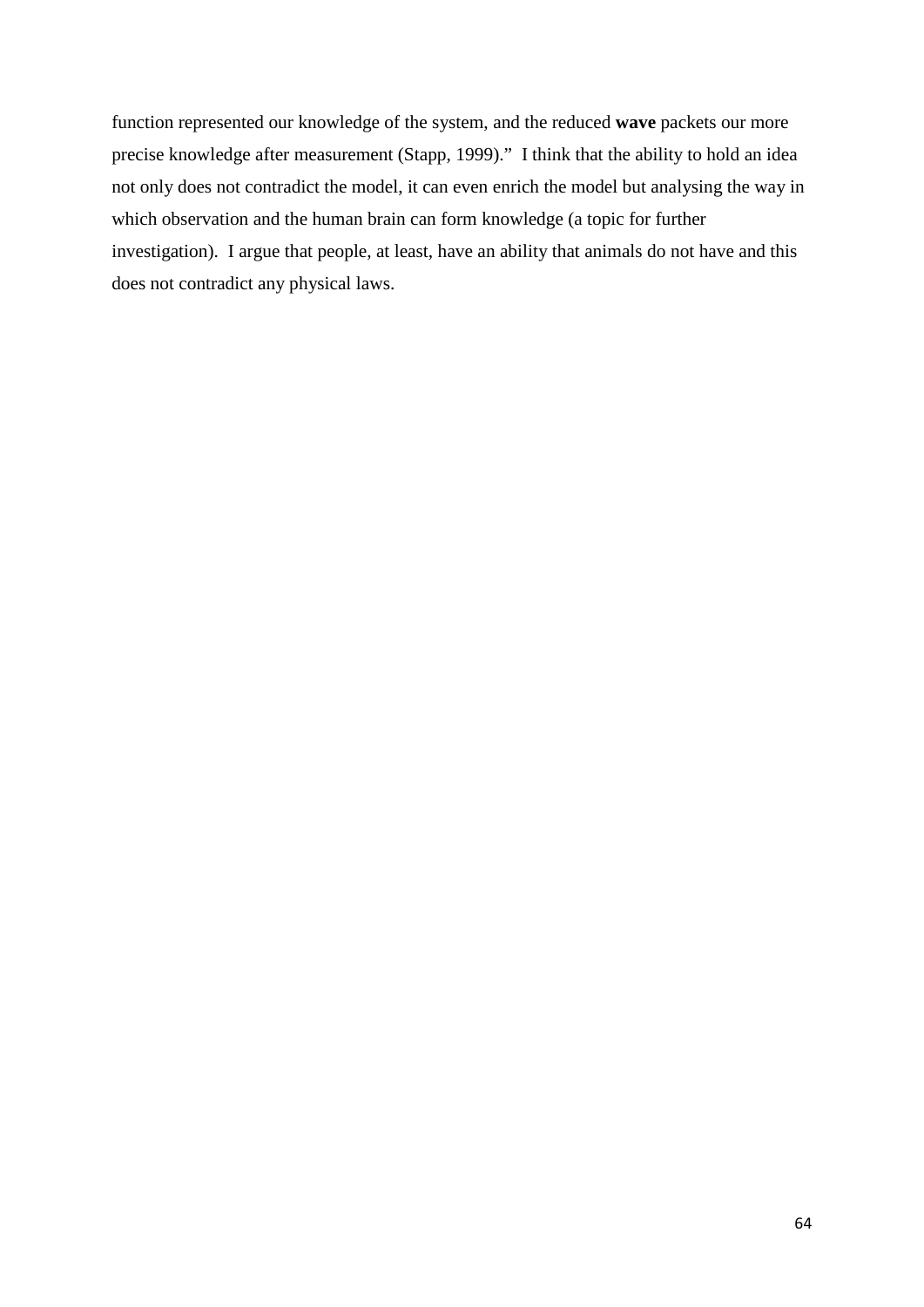### **Chapter 9: Conclusion; a free will model**

I argue that people not only have brain structures that can store information, they also have a parallel non-physical entity that can hold a specific idea in place despite random distractions and interference occurring in the brain. Thoughts and ideas use brain structure but this rationally maintained ability to maintain a commitment or hold an idea in mind does not come from brain structure (considered in its own terms). I argue that the parallel system can not only hold an idea, it also enacts or realises the knowledge to do the morally right thing and can also, in a very important sense, travel in time to activate past events.

When people give up using their free will to hold certain ideas, they can simply follow their body impulses and physical reactions. Kathleen Vohs and Jonathan Schooler showed that participants who reported weaker belief in free will were more likely to cheat [\(Vohs &](#page-72-15)  [Schooler, 2008\)](#page-72-15). Roy Baumeister et al (2009) also showed that people whose belief in free will was challenged were less altruistic than others [\(Baumeister, Masicampo, & DeWall,](#page-68-12)  [2009\)](#page-68-12). Therefore it is very important for the society to realise that everyone has free will. All of us need to be responsible of what we do, even though neuroscience, psychology and physics might try to convince us to believe in the other way.

# **The free will model**

I argue that people can decide whether they want to keep holding certain ideas in mind. The ideas can be as simple as a colour, a word, and an object. They can also be as complex as a sentence, a purpose, or a task. When people hold a complex idea, options can be obtained from memories and external stimuli. If people need to make a decision in regarding to their main idea (or guiding thought), they should always choose the best option that is available to them. I argued that the "idea, options, and decision" process is the simplest unit in a serial thinking process. When the main idea develops into a serial thinking process, the "idea, options and decision" process can be repeated many times. However, a person should always refer back to the primary or first main idea and use the idea to access each decision that a person makes in a serial thinking process. If a person can use his free will to hold the primary main idea and keep true to the idea (always chooses the most logical option in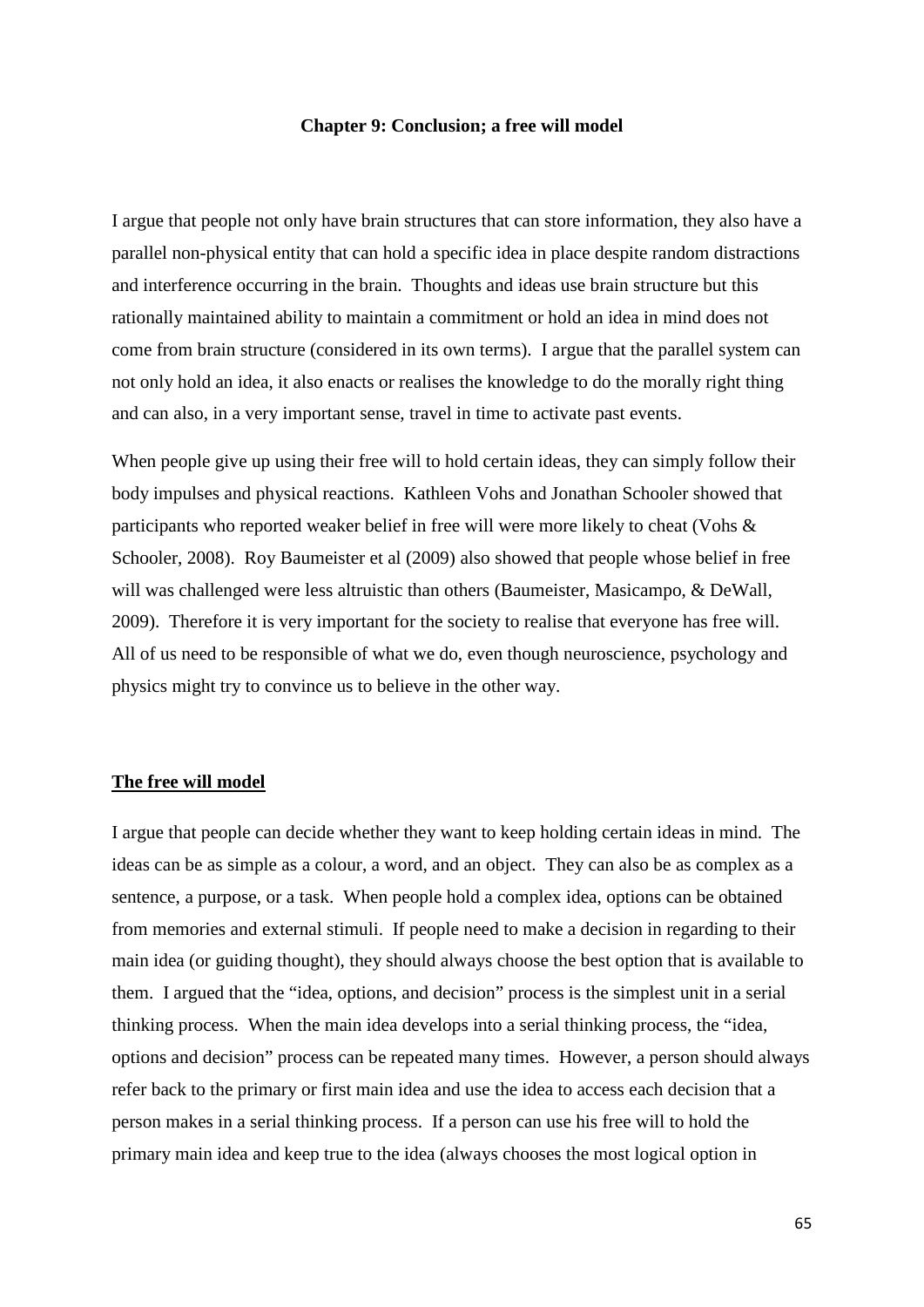regarding to the primary main idea), he should be able to find the best option in the end of the thinking process or the serial thinking process (Figure 5).

However, sometimes they can give up holding and following the main idea for no reason. Sometimes they can experience hardship and contradictions within self because of the body impulses and physical reactions resulting from hormone imbalances or fixed maladaptive neural circuits. In these cases, people will need to spend more efforts to overcome the body impulses. At the end, they are still responsible for their behaviours if they decide not to follow the most logical development of their main ideas.

I have argued that some *a priori* entities, like morality, would have higher priority in a thinking process. Kant stated that the morally right things should always have higher priority and we do not need a reason to follow the right things. Morality is a transcendent entity. Therefore it can be used to evaluate all the cognitive processes. Ultimately, free will is used to hold or abide to the morally right things.

Sometimes a person can be trapped in certain situations and cannot find his way out because of the lacking of the sufficient knowledge and experiences. At that time, talking to other people might help him out because he might hear some wise advices from other people. Through discourse, he could learn a new way of seeing the problem. Therefore, his options expand to the extent that he exercises his ability to listen and to heed others and relate himself to a framework of meaning. If the person can learn the perceived advice really well, it can become part of his familiar ways of seeing things. However, the person can still decide which option he wants to use to solve certain situations.

The ability to hold or not to hold an idea does not contradict to any physical laws. It is within the possibility of quantum physics and is consistent with the law of conservation of energy. Although the ability to consciously control and direct thoughts and actions uses the brain, but the brain structure alone cannot fully explain free will. The function of the brain is to "perceive, store and respond." The brain can be shaped and modified by the experiences so it can produce better responses in the future. All the information seems to enter the brain through occipital and parietal lobe. The information is then transferred to limbic system and frontal lobe through temporal lobe. Limbic system can produce reward or error signals by comparing the received information with the expected information. The reward or error signals can generate certain goals or intentions from the LTM. The intentions or goals can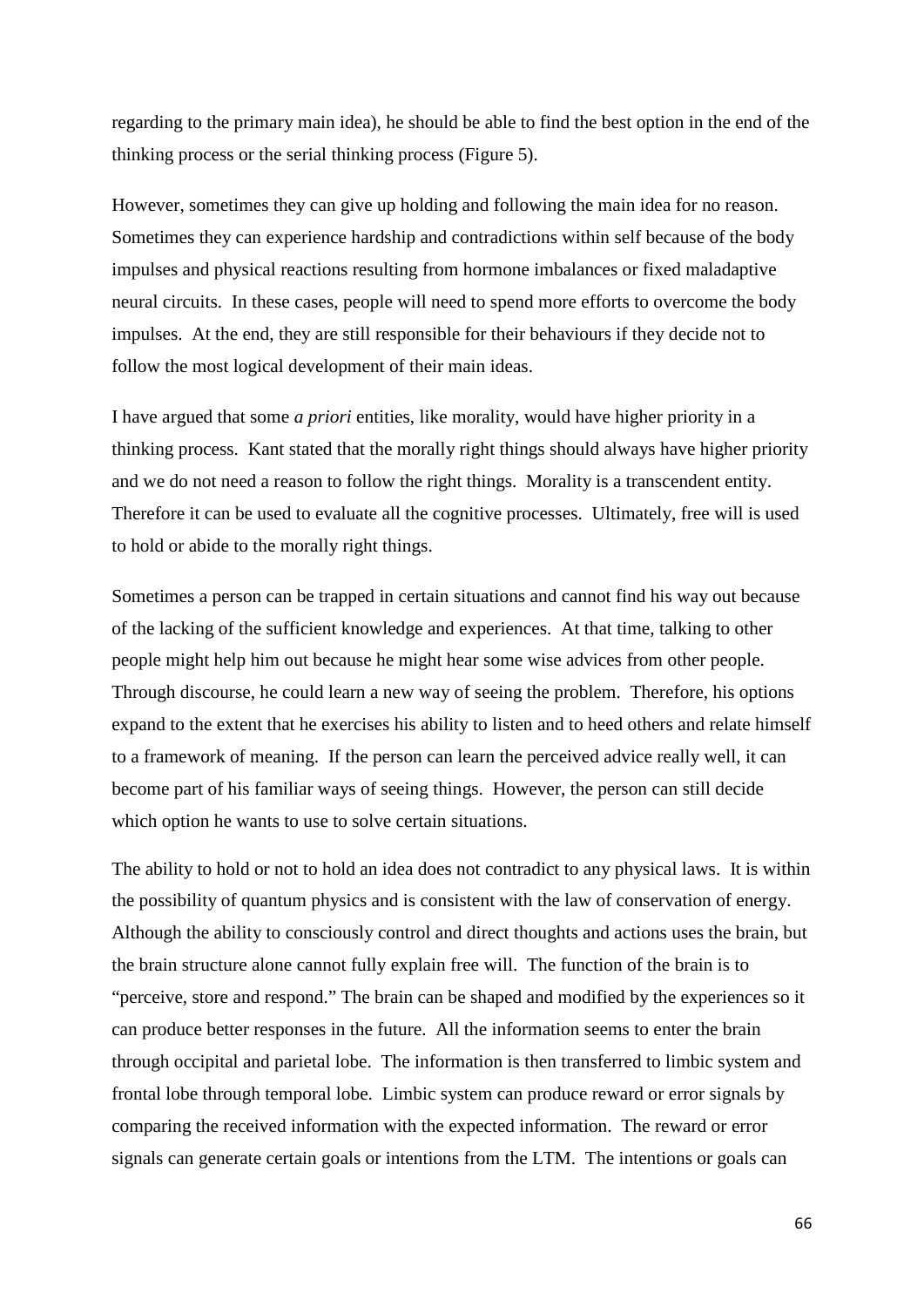then be used to understand the intentions of others. Intentions can then form action plans and transfer to pre motor cortex and primary motor cortex *(probably BA 4, 6, 8, 32 as well)*. Although the brain and its neural mechanisms is sufficient to explain most of animal behaviours and the findings in neuroscience, the whole person should include something more than just the brain as is evident from their participation in a moral and meaningful sphere of thought and action.

I argue that this model is consistent with most findings in neuroscience and psychology. It also works will under the major laws of physics. In addition, it can also solve some debates in philosophy in regarding to free will. I believe that unless people realise that humans are dualistic beings (participating both in a physical world and in a world of goodness and truth), people cannot fully understand the human mind, freedom, and free will.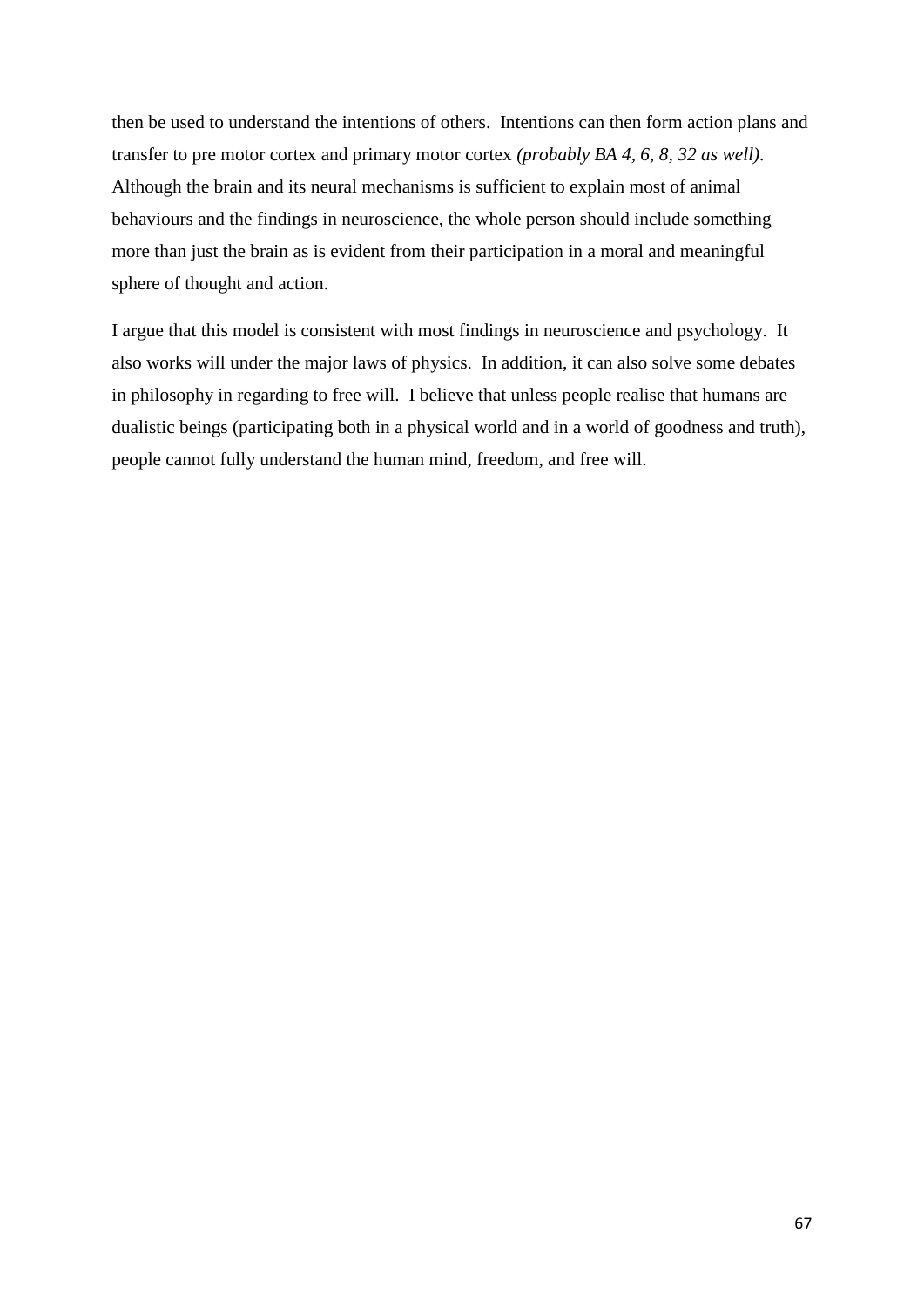# **Reference**

- <span id="page-68-3"></span>Abelson, J. L., Curtis, G. C., Sagher, O., Albucher, R. C., Harrigan, M., Taylor, S. F., et al. (2005). Deep brain stimulation for refractory obsessive-compulsive disorder. *Biological Psychiatry, 57*(5), 510-516.
- Abraham, W. C., Logan, B., Greenwood, J. M., & Dragunow, M. (2002). Induction and experiencedependent consolidation of stable long-term potentiation lasting months in the hippocampus. *The Journal of neuroscience, 22*(21), 9626-9634.
- <span id="page-68-1"></span>Aouizerate, B., Cuny, E., Martin-Guehl, C., Guehl, D., Amieva, H., Benazzouz, A., et al. (2004). Deep brain stimulation of the ventral caudate nucleus in the treatment of obsessivecompulsive disorder and major depression. *Journal of neurosurgery, 101*(4), 682-686.
- <span id="page-68-6"></span>Bachman, D., Wolf, P. A., Linn, R., Knoefel, J., CobbS, J., Belanger, A., et al. (1992). Prevalence of dementia and probable senile dementia of the Alzheimer type in the Framingham Study. *Neurology, 42*(1), 115-115.
- Baddeley, A. (2003). Working memory: Looking back and looking forward. *Nature Reviews Neuroscience, 4*(10), 829-839.
- Baddeley, A. D., & Mehrabian, A. (1976). *The psychology of memory*: Basic Books New York.
- Bailey, C. H., Kandel, E. R., & Si, K. (2004). The persistence of long-term memory: a molecular approach to self-sustaining changes in learning-induced synaptic growth. *Neuron, 44*(1), 49- 57.
- <span id="page-68-12"></span>Baumeister, R. F., Masicampo, E., & DeWall, C. N. (2009). Prosocial benefits of feeling free: Disbelief in free will increases aggression and reduces helpfulness. *Personality and Social Psychology Bulletin, 35*(2), 260-268.
- <span id="page-68-2"></span>Bear, R. E., Fitzgerald, P., Rosenfeld, J. V., & Bittar, R. G. (2010). Neurosurgery for obsessivecompulsive disorder: contemporary approaches. *Journal of Clinical Neuroscience, 17*(1), 1-5.
- <span id="page-68-7"></span>Bechara, A., Damasio, H., Tranel, D., & Damasio, A. R. (1997). Deciding advantageously before knowing the advantageous strategy. *Science, 275*(5304), 1293.
- Blackburn, S. (Ed.) (2005). Oxford University Press
- Bliss, T. V. P., & Collingridge, G. L. (1993). A synaptic model of memory: long-term potentiation in the hippocampus. *Nature, 361*(6407), 31-39.
- <span id="page-68-8"></span>Blumenfeld, R. S., & Ranganath, C. (2007). Prefrontal cortex and long-term memory encoding: an integrative review of findings from neuropsychology and neuroimaging. *The Neuroscientist, 13*(3), 280-291.
- Bode, S., He, A. H., Soon, C. S., Trampel, R., Turner, R., & Haynes, J. D. (2011). Tracking the Unconscious Generation of Free Decisions Using UItra-High Field fMRI. *PLoS ONE, 6*(6), e21612.
- <span id="page-68-11"></span>Buccino, G., Binkofski, F., & Riggio, L. (2004). The mirror neuron system and action recognition. *Brain and Language, 89*(2), 370-376.
- <span id="page-68-0"></span>Buchman, D. Z., Illes, J., & Reiner, P. B. (2011). The Paradox of Addiction Neuroscience. *Neuroethics, 4*(2), 65-77.
- <span id="page-68-10"></span>Bush, G., Luu, P., & Posner, M. I. (2000). Cognitive and emotional influences in anterior cingulate cortex. *Trends in Cognitive Sciences, 4*(6), 215-222.
- <span id="page-68-4"></span>Calvin, J. (1559(2008)). *Institutes of the Christian religion*: Hendrickson Pub.
- <span id="page-68-9"></span>Carter, C. S., Braver, T. S., Barch, D. M., Botvinick, M. M., Noll, D., & Cohen, J. D. (1998). Anterior cingulate cortex, error detection, and the online monitoring of performance. *Science, 280*(5364), 747.
- <span id="page-68-5"></span>Churchland, P. S. (2011). *Braintrust: What neuroscience tells us about morality*: Princeton Univ Pr.
- Claxton, G. (1999). Whodunnit? Unpicking theseems' of free will. *Journal of Consciousness Studies, 6, 8*(9), 99-113.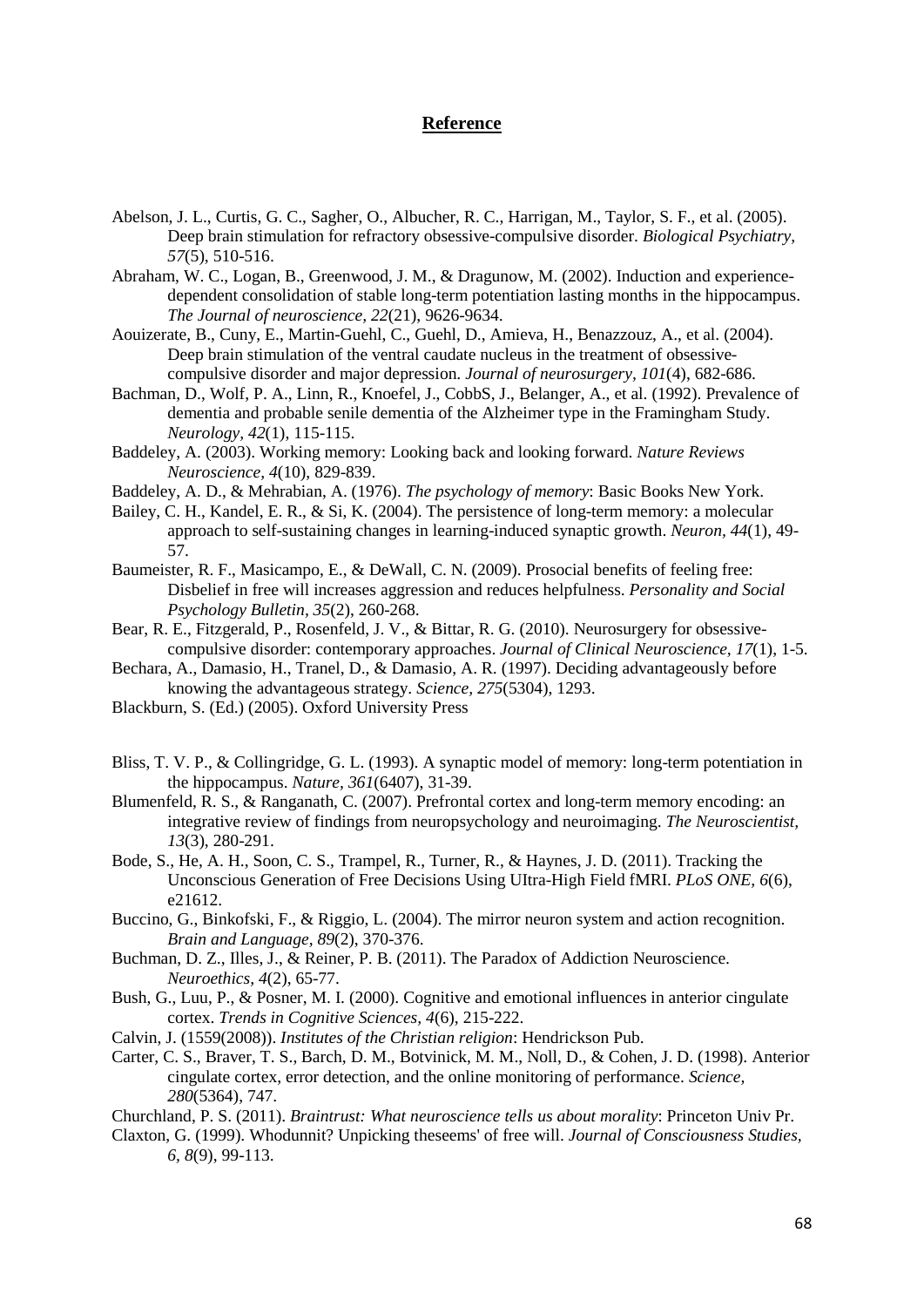- <span id="page-69-9"></span>Collins, A. M., & Loftus, E. F. (1975). A spreading-activation theory of semantic processing. *Psychological Review, 82*(6), 407.
- Cottingham, J. (1992). Cartesian dualism: Theology, metaphysics, and science. *The Cambridge Companion to Descartes*, 236-237.
- Cowan, N. (2008). What are the differences between long-term, short-term, and working memory? *Progress in brain research, 169*, 323-338.
- Damasio, A. R. (1994). *Descartes' Error: Emotion, Reason, and the Human Brain*. New York: Avon Books.
- Dennett, D. (1978). On giving libertarians what they say they want. *O'Connor*, 43-55.
- <span id="page-69-6"></span>Dennett, D. C. (2004). *Freedom evolves*. New York: Penguin Books.
- Dityatev, A. E., & Bolshakov, V. Y. (2005). Amygdala, long-term potentiation, and fear conditioning. *The Neuroscientist, 11*(1), 75-88.
- Engle, R. W., Tuholski, S. W., Laughlin, J. E., & Conway, A. R. A. (1999). Working memory, shortterm memory, and general fluid intelligence: A latent-variable approach. *Journal of Experimental Psychology: General, 128*(3), 309.
- Ericsson, K. A., & Kintsch, W. (1995). Long-term working memory. *Psychological Review, 102*(2), 211.

<span id="page-69-11"></span>Fabbri-Destro, M., & Rizzolatti, G. (2008). Mirror neurons and mirror systems in monkeys and humans. *Physiology, 23*(3), 171.

- Fischer, J. M. (2007). Compatibilism. In J. M. Fischer, R. Kane, D. Pereboom & M. Vargas (Eds.), *Four Views on Free Will* (pp. 44-84): Blackwell
- Foster, J. (1991). *The immaterial self: a defence of the Cartesian dualist conception of the mind*. London and New York: Routledge.
- Frankfurt, H. G. (1971). Freedom of the Will and the Concept of a Person. *The Journal of Philosophy, 68*(1), 5-20.
- <span id="page-69-10"></span>Franz, E. A., & Gillett, G. (2011). John Hughlings Jackson's evolutionary neurology: a unifying framework for cognitive neuroscience. *Brain, 134*(10), 3114-3120.
- <span id="page-69-12"></span>Fuster, J. M. (2008). *The prefrontal cortex* (4th ed.): Academic Press.
- <span id="page-69-7"></span>Gallese, V. (2006). Intentional attunement: A neurophysiological perspective on social cognition and its disruption in autism. *Brain Research, 1079*(1), 15-24.
- <span id="page-69-13"></span>Gazzaniga, M. (2009). The Fictional Self. In D. J. H. Mathews, H. Bok & P. V. Rabins (Eds.), *Personal Identity and Fractured Selves* (pp. 174-185). Baltimore: The Johns Hopkins University Press.
- <span id="page-69-3"></span>Gazzaniga, M. S. (1985). *The social brain: Discovering the networks of the mind*: Basic Books New York.
- Gillett, G. (1988). Learning to perceive. *Philosophy and Phenomenological Research*, 601-618.
- <span id="page-69-4"></span>Gillett, G. (1993). Freedom of the will and mental content. *Ratio, 6*(2), 89-107.
- <span id="page-69-5"></span>Gillett, G. (2001). Free Will and Events in the Brain. *JOURNAL OF MIND AND BEHAVIOR, 22*(3), 287-310.
- <span id="page-69-8"></span>Gillett, G. (2009). *Subjectivity and being somebody: Human identity and neuroethics* (Vol. 12): Imprint Academic.
- <span id="page-69-1"></span>Gillett, G., & Liu, C. S. (2012). Free will and Necker's cube: reason, language and top-down control in cognitive neuroscience. *Philosophy*(87), 29-50.
- Glannon, W. (2005). Neurobiology, neuroimaging, and free will. *Midwest Studies in Philosophy, 29*(1), 68-82.
- Glannon, W. (2011). Diminishing and enhancing free will. *AJOB Neuroscience, 2*(3), 15-26.
- <span id="page-69-0"></span>Graybiel, A. M., & Rauch, S. L. (2000). Toward a Neurobiology Review of Obsessive-Compulsive Disorder. *Neuron, 28*, 343.
- <span id="page-69-2"></span>Greenberg, B. D., Rauch, S. L., & Haber, S. N. (2010). Invasive circuitry-based neurotherapeutics: stereotactic ablation and deep brain stimulation for OCD. *Neuropsychopharmacology, 35*(1), 317-336.
- Guic, E., Carrasco, X., Rodríguez, E., Robles, I., & Merzenich, M. M. (2008). Plasticity in primary somatosensory cortex resulting from environmentally enriched stimulation and sensory discrimination training. *Biol. Res, 41*(4), 425-437.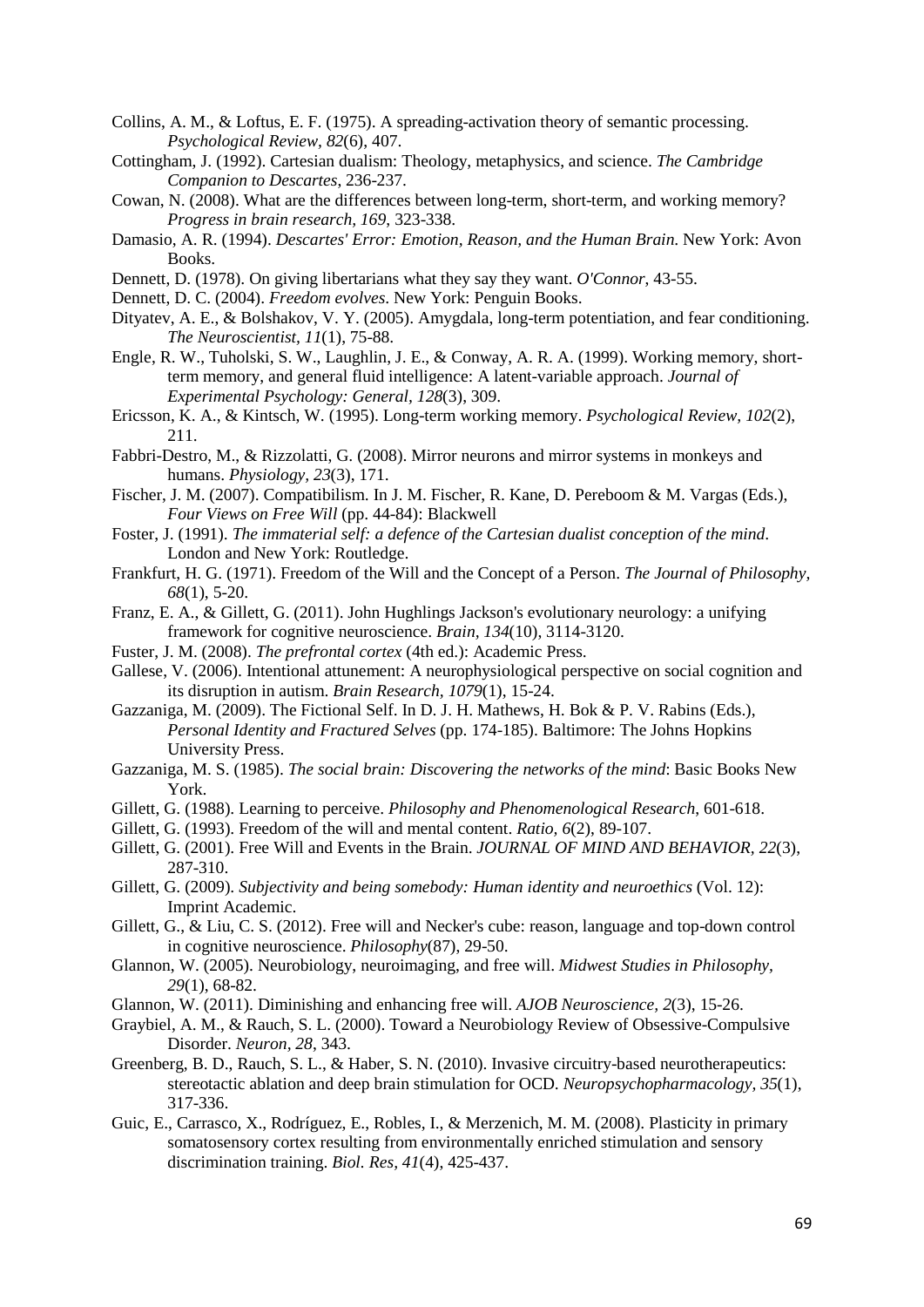- Hallett, M. (2007). Volitional control of movement: The physiology of free will. *Clinical Neurophysiology, 118*(6), 1179-1192.
- <span id="page-70-10"></span>Hamzei, F., Rijntjes, M., Dettmers, C., Glauche, V., Weiller, C., & Büchel, C. (2003). The human action recognition system and its relationship to Broca's area: an fMRI study. *Neuroimage, 19*(3), 637-644.
- Harrre, R., & Gillett, G. (1994). *The discursive mind*: Sage Publications, Inc.
- Heisenberg, M. (2009). Is free will an illusion? *Nature, 459*(7244), 164-165.
- <span id="page-70-14"></span>Hodgson, D. (1999). Humes mistake. *Journal of Consciousness Studies, 6, 8*(9), 201-224.
- <span id="page-70-8"></span>Jackson, J. H. (1884). The Croonian lectures on evolution and dissolution of the nervous system. *British Medical Journal, 1*(1215), 703.
- <span id="page-70-5"></span>Jackson, J. H. (1887). Remarks on evolution and dissolution of the nervous system. *The British Journal of Psychiatry, 33*(141), 25-48.
- <span id="page-70-4"></span>Jalbert, J. J., Daiello, L. A., & Lapane, K. L. (2008). Dementia of the Alzheimer type. *Epidemiologic reviews, 30*(1), 15-34.
- James, W. (1880). *Great men, great thoughts, and the environment (Lecture delivered before the Harvard Natural History Society)*: Atlantic Monthly
- James, W. (1890a). The principle of psychology. *New York: Holt, Vol. 1*, 403-404.
- James, W. (1890b). The principle of psychology. *New York: Holt, Vol. 2*, 602.
- James, W. (1956). The dilemma of determinism. *The will to believe and other essays in popular philosophy*, 145-183.
- <span id="page-70-9"></span>Jetter, W., Poser, U., Freeman, R. B., & Markowitsch, H. J. (1986). A verbal long term memory deficit in frontal lobe damaged patients. *Cortex: A Journal Devoted to the Study of the Nervous System and Behavior*.
- Kane, R. (1985). *Free will and values*: State Univ of New York Pr.
- Kane, R. (2005). *A contemporary introduction to free will* (Vol. 70): Oxford University Press New York.
- Kant, I. (1929). Critique of pure reason (NK Smith, Trans.). *New York, NY: Macmillan.(Original work published in 1781 and 1787)*.
- Kant, I. (1953). *The critique of judgement, trans. J.H. Bernard*. New York: Hafner.
- <span id="page-70-0"></span>Kant, I. (2008). *Fundamental principles of the metaphysics of morals*: Cosimo Classics.
- <span id="page-70-7"></span>Klein, G. (2004). *The power of intuition: How to use your gut feelings to make better decisions at work*. New York: Doublesay.
- <span id="page-70-3"></span>Knierim, J. J. (2003). Hippocampus and memory: Can we have our place and fear it too? *Neuron, 37*(3), 372-374.
- Komada, Y., Shinohara, K., & Miura, T. (2007). Attentional effects in the multiple object tracking task. *The Japanese Journal of Cognitive Psychology, 5*(1), 43-51.
- <span id="page-70-11"></span>Koski, L., Wohlschlager, A., Bekkering, H., Woods, R. P., Dubeau, M. C., Mazziotta, J. C., et al. (2002). Modulation of motor and premotor activity during imitation of target-directed actions. *Cerebral Cortex, 12*(8), 847.
- Lakoff, G. (1987). *Women, fire, and dangerous things* (Vol. 111): University of Chicago press Chicago.
- Lavie, N. (2005). Distracted and confused?: Selective attention under load. *Trends in Cognitive Sciences, 9*(2), 75-82.
- <span id="page-70-6"></span>Lehrer, J. (2009). *How we decide*: Houghton Mifflin Harcourt (HMH).
- <span id="page-70-1"></span>Lewis, C. S. (1955 (2002)). *Mere christianity*: HarperCollins.
- <span id="page-70-12"></span>Libet, B. (1985). Unconscious cerebral initiative and the role of conscious will in voluntary action. *Behavioral and brain sciences, 8*(4), 529?566.
- <span id="page-70-13"></span>Libet, B., Gleason, C. A., Wright, E. W., & Pearl, D. K. (1983). Time of conscious intention to act in relation to onset of cerebral activity (readiness-potential). *Brain, 106*(3), 623-642.
- Light, L. L., & Singh, A. (1987). Implicit and explicit memory in young and older adults. *Journal of Experimental Psychology: Learning, Memory, and Cognition, 13*(4), 531.
- <span id="page-70-2"></span>Luria, A. R. (1973). *The working brain: An introduction to neuropsychology*: Harmondsworth: Penguin.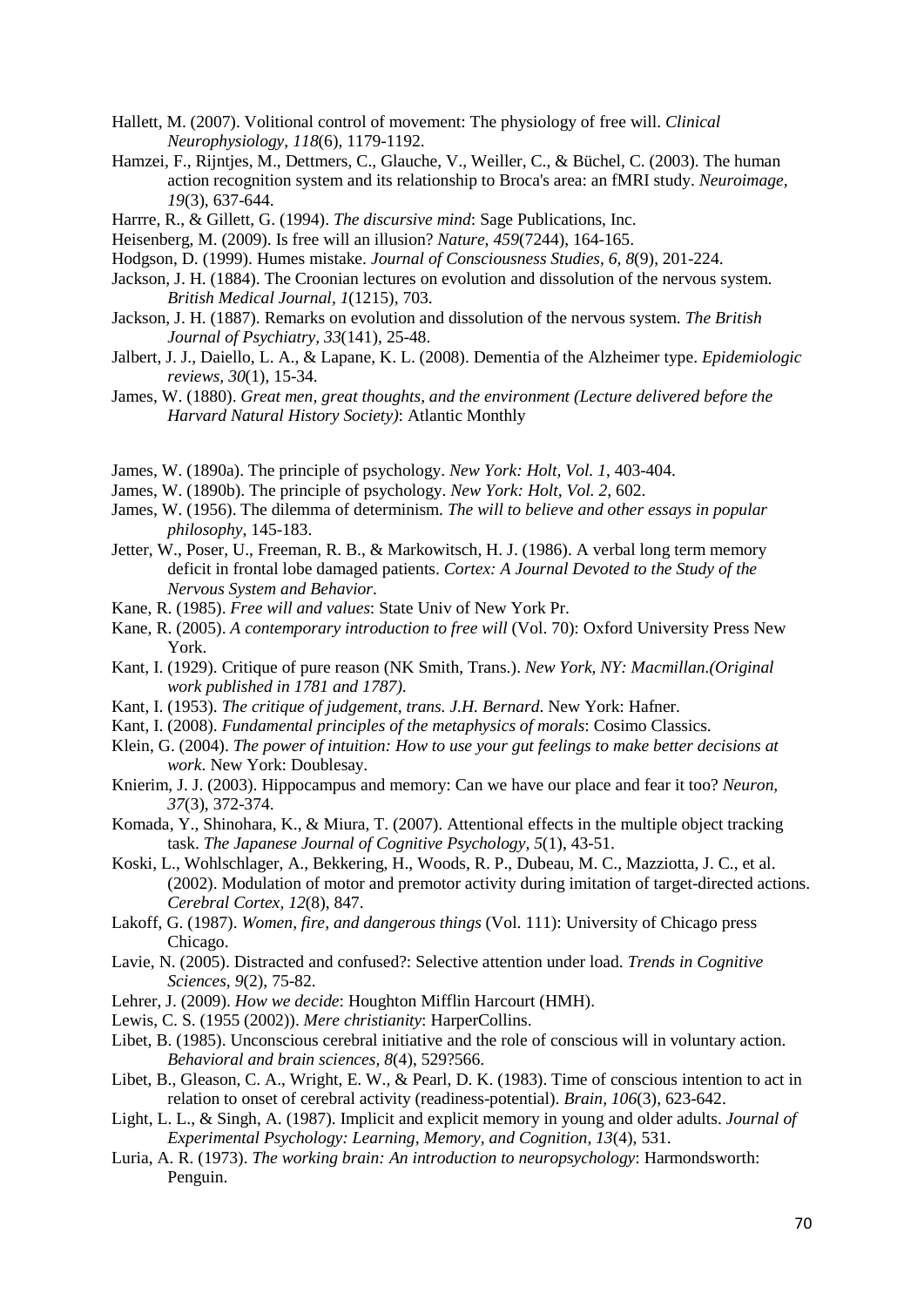- Maren, S. (2001). Neurobiology of Pavlovian fear conditioning. *Annual review of neuroscience, 24*(1), 897-931.
- Martin, S., Grimwood, P., & Morris, R. (2000). Synaptic plasticity and memory: an evaluation of the hypothesis. *Annual review of neuroscience, 23*(1), 649-711.
- <span id="page-71-4"></span>McCrone, J. (1999). A bifold model of freewill. *Journal of Consciousness Studies, 6, 8*(9), 241-259.
- Meshi, D., Drew, M. R., Saxe, M., Ansorge, M. S., David, D., Santarelli, L., et al. (2006). Hippocampal neurogenesis is not required for behavioral effects of environmental enrichment. *Nature neuroscience, 9*(6), 729-731.
- Meynen, G. (2010). Free will and mental disorder: Exploring the relationship. *Theoretical medicine and bioethics*, 1-15.
- <span id="page-71-10"></span>Mikkelsen, T., Hillier, L., Eichler, E., Zody, M., Jaffe, D., Yang, S., et al. (2005). Initial sequence of the chimpanzee genome and comparison with the human genome. *Nature, 437*(7055), 69-87.
- <span id="page-71-6"></span>Miller, E. K., & Cohen, J. D. (2001). An integrative theory of prefrontal cortex function. *Annual review of neuroscience, 24*(1), 167-202.
- Miyashita, Y. (2004). Cognitive memory: cellular and network machineries and their top-down control. *Science, 306*(5695), 435.
- Norton, D. F., & Norton, M. J. (2007). *A treatise of human nature: Texts* (Vol. 1): Oxford University Press, USA.
- O'Connor, T. (2002). *Persons and causes: The metaphysics of free will*: Oxford University Press, USA.
- Pashler, H. (1994). Dual-task interference in simple tasks: Data and theory. *Psychological Bulletin, 116*(2), 220.
- <span id="page-71-8"></span>Paus, T. (2001). Primate anterior cingulate cortex: where motor control, drive and cognition interface. *Nature Reviews Neuroscience, 2*(6), 417-424.
- Penrose, R. (1990). *The Emperor's New Mind: Concerning Computers, Minds, and the Laws of Physics* Penguin.
- Pesaran, B., Nelson, M. J., & Andersen, R. A. (2008). Free choice activates a decision circuit between frontal and parietal cortex. *Nature, 453*(7193), 406.
- <span id="page-71-3"></span>Pinker, S. (2000). *Words and rules: The ingredients of language*: Harper Perennial.
- <span id="page-71-5"></span>Prinz, J. (2006). Putting the brakes on enactive perception. *Psyche, 12*(1), 1-19.
- Quinlan, E. M., Philpot, B. D., Huganir, R. L., & Bear, M. F. (1999). Rapid, experience-dependent expression of synaptic NMDA receptors in visual cortex in vivo. *Nature neuroscience, 2*, 352-357.
- Radden, J. (1994). Second thoughts: revoking decisions over one's own future. *Philosophy and Phenomenological Research, 54*(4), 787-801.
- Rema, V., Armstrong-James, M., Jenkinson, N., & Ebner, F. F. (2006). Short exposure to an enriched environment accelerates plasticity in the barrel cortex of adult rats. *Neuroscience, 140*(2), 659-672.
- <span id="page-71-9"></span>Rizzolatti, G., & Sinigaglia, C. (2010). The functional role of the parieto-frontal mirror circuit: interpretations and misinterpretations. *Nature Reviews Neuroscience, 11*(4), 264-274.
- Roediger, H. L. (1990). Implicit memory: Retention without remembering. *American Psychologist, 45*(9), 1043.
- <span id="page-71-7"></span>Schultz, W. (1999). The primate basal ganglia and the voluntary control of behaviour. *Journal of Consciousness Studies, 6, 8*(9), 31-45.
- <span id="page-71-0"></span>Schultz, W., Tremblay, L., & Hollerman, J. R. (2000). Reward processing in primate orbitofrontal cortex and basal ganglia. *Cerebral Cortex, 10*(3), 272.
- <span id="page-71-2"></span>Schwartz, J. M. (1999). A role for volition and attention in the generation of new brain circuitry. toward a neurobiology of mental force. *Journal of Consciousness Studies, 6, 8*(9), 115-142.
- Shea, N., Krug, K., & Tobler, P. N. (2008). Conceptual representations in goal-directed decision making. *Cognitive, Affective, & Behavioral Neuroscience, 8*(4), 418-428.
- <span id="page-71-1"></span>Shima, K., & Tanji, J. (1998). Role for cingulate motor area cells in voluntary movement selection based on reward. *Science, 282*(5392), 1335.
- Simons, D. J., & Chabris, C. F. (1999). Gorillas in our midst: Sustained inattentional blindness for dynamic events. *PERCEPTION-LONDON-, 28*, 1059-1074.